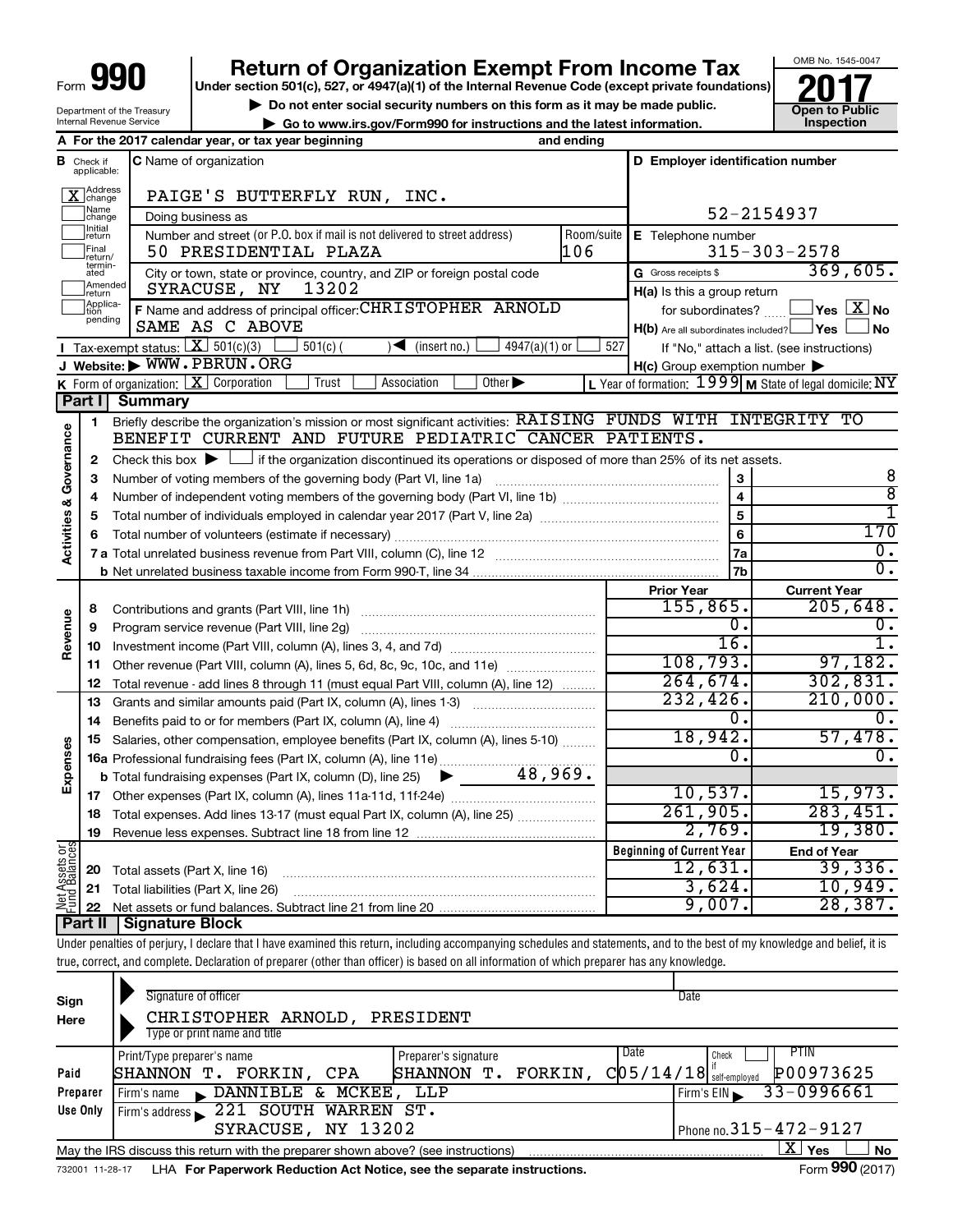|              | PAIGE'S BUTTERFLY RUN, INC.<br>Form 990 (2017)                                                                                               | 52-2154937    | Page 2                                               |
|--------------|----------------------------------------------------------------------------------------------------------------------------------------------|---------------|------------------------------------------------------|
|              | <b>Statement of Program Service Accomplishments</b><br>Part III                                                                              |               |                                                      |
|              |                                                                                                                                              |               |                                                      |
| 1            | Briefly describe the organization's mission:                                                                                                 |               |                                                      |
|              | RAISING FUNDS WITH INTEGRITY TO BENEFIT CURRENT AND FUTURE PEDIATRIC                                                                         |               |                                                      |
|              | CANCER PATIENTS AND THEIR FAMILIES IN CENTRAL NEW YORK THROUGH THE                                                                           |               |                                                      |
|              | SPONSORSHIP OF PEDIATRIC ONCOLOGY RESEARCH AND PATIENT PROGRAMS AT                                                                           |               |                                                      |
|              | UPSTATE GOLISANO CHILDREN'S HOSPITAL IN SYRACUSE.                                                                                            |               |                                                      |
| $\mathbf{2}$ | Did the organization undertake any significant program services during the year which were not listed on the                                 |               |                                                      |
|              | prior Form 990 or 990-EZ?                                                                                                                    |               | $\sqrt{\mathsf{Yes}\ \mathbf{X}}$ No                 |
|              | If "Yes," describe these new services on Schedule O.                                                                                         |               |                                                      |
| 3            | Did the organization cease conducting, or make significant changes in how it conducts, any program services?                                 |               | $\overline{\mathsf{Yes}}$ $\overline{\mathsf{X}}$ No |
|              | If "Yes," describe these changes on Schedule O.                                                                                              |               |                                                      |
| 4            | Describe the organization's program service accomplishments for each of its three largest program services, as measured by expenses.         |               |                                                      |
|              | Section 501(c)(3) and 501(c)(4) organizations are required to report the amount of grants and allocations to others, the total expenses, and |               |                                                      |
|              | revenue, if any, for each program service reported.                                                                                          |               |                                                      |
|              | $\overline{210,000\cdot}$ ) (Revenue \$<br>$213,892$ . including grants of \$<br>) (Expenses \$<br>4a (Code:                                 |               |                                                      |
|              | TO FUND PEDIATRIC CANCER RESEARCH AND HELP FAMILIES OF PATIENTS                                                                              |               |                                                      |
|              | UNDERGOING TREATMENT AT UPSTATE GOLISANO CHILDREN'S HOSPITAL.                                                                                |               |                                                      |
|              |                                                                                                                                              |               |                                                      |
|              |                                                                                                                                              |               |                                                      |
|              |                                                                                                                                              |               |                                                      |
|              |                                                                                                                                              |               |                                                      |
|              |                                                                                                                                              |               |                                                      |
|              |                                                                                                                                              |               |                                                      |
|              |                                                                                                                                              |               |                                                      |
|              |                                                                                                                                              |               |                                                      |
|              |                                                                                                                                              |               |                                                      |
|              |                                                                                                                                              |               |                                                      |
| 4b           | (Expenses \$<br>(Code:<br>including grants of \$                                                                                             | ) (Revenue \$ |                                                      |
|              | THE ORGANIZATION LEASED OFFICE SPACE FOR \$500 PER MONTH AND THE                                                                             |               |                                                      |
|              | SUBLESSOR HAS FORGIVEN THE CURRENT YEAR LEASE EXPENSE AND                                                                                    | INTERNET      |                                                      |
|              | SERVICE VALUED AT \$4,800.                                                                                                                   |               |                                                      |
|              |                                                                                                                                              |               |                                                      |
|              |                                                                                                                                              |               |                                                      |
|              |                                                                                                                                              |               |                                                      |
|              |                                                                                                                                              |               |                                                      |
|              |                                                                                                                                              |               |                                                      |
|              |                                                                                                                                              |               |                                                      |
|              |                                                                                                                                              |               |                                                      |
|              |                                                                                                                                              |               |                                                      |
|              |                                                                                                                                              |               |                                                      |
| 4с           | (Code: ) (Expenses \$<br>including grants of \$                                                                                              | ) (Revenue \$ |                                                      |
|              |                                                                                                                                              |               |                                                      |
|              |                                                                                                                                              |               |                                                      |
|              |                                                                                                                                              |               |                                                      |
|              |                                                                                                                                              |               |                                                      |
|              |                                                                                                                                              |               |                                                      |
|              |                                                                                                                                              |               |                                                      |
|              |                                                                                                                                              |               |                                                      |
|              |                                                                                                                                              |               |                                                      |
|              |                                                                                                                                              |               |                                                      |
|              |                                                                                                                                              |               |                                                      |
|              |                                                                                                                                              |               |                                                      |
|              |                                                                                                                                              |               |                                                      |
| 4d           | Other program services (Describe in Schedule O.)                                                                                             |               |                                                      |
|              | (Expenses \$<br>Revenue \$<br>including grants of \$<br>213,892.                                                                             |               |                                                      |
|              | 4e Total program service expenses                                                                                                            |               | $F_{\text{arm}}$ QQ $\Omega$ (2017)                  |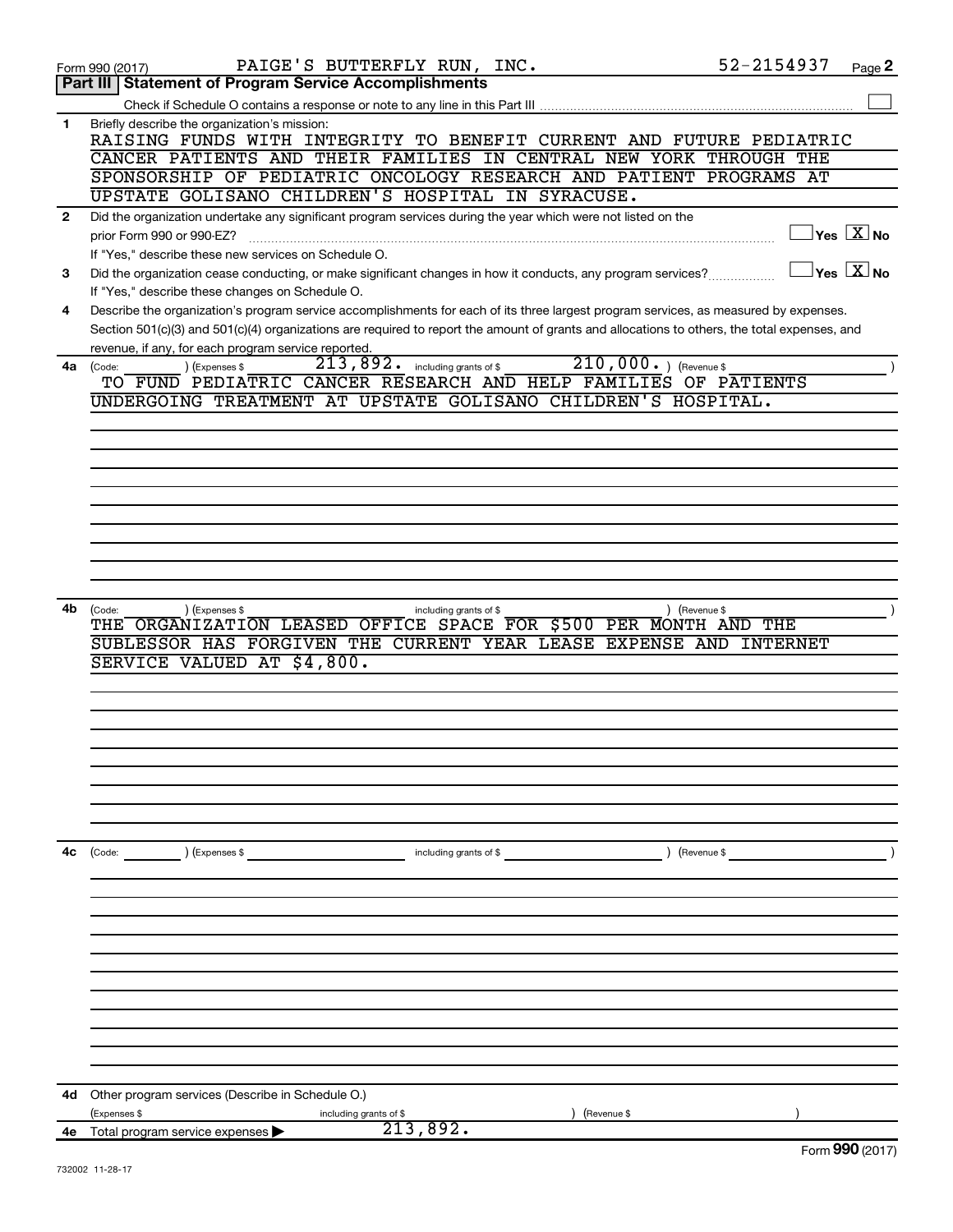|  | Form 990 (2017) |  |
|--|-----------------|--|

**Part IV Checklist of Required Schedules**

 $\frac{1}{2}$ Form 990 (2017) Page Pandels S BUTTERFLY RUN, INC.  $52-2154937$  Page PAIGE'S BUTTERFLY RUN, INC. 52-2154937

|    |                                                                                                                                                                                                                                                                                                                                                                   |                 | Yes                   | No                           |
|----|-------------------------------------------------------------------------------------------------------------------------------------------------------------------------------------------------------------------------------------------------------------------------------------------------------------------------------------------------------------------|-----------------|-----------------------|------------------------------|
| 1  | Is the organization described in section 501(c)(3) or $4947(a)(1)$ (other than a private foundation)?                                                                                                                                                                                                                                                             |                 |                       |                              |
|    | If "Yes," complete Schedule A                                                                                                                                                                                                                                                                                                                                     | 1               | х                     |                              |
| 2  | Is the organization required to complete Schedule B, Schedule of Contributors? [11] The organization required to complete Schedule B, Schedule of Contributors?                                                                                                                                                                                                   | $\overline{2}$  | $\overline{\text{x}}$ |                              |
| 3  | Did the organization engage in direct or indirect political campaign activities on behalf of or in opposition to candidates for<br>public office? If "Yes," complete Schedule C, Part I manufactured content content from the content of the content of the set of the content of the content of the set of the content of the content of the content of the cont | З               |                       | x                            |
| 4  | Section 501(c)(3) organizations. Did the organization engage in lobbying activities, or have a section 501(h) election in effect                                                                                                                                                                                                                                  | 4               |                       | x                            |
| 5  | Is the organization a section 501(c)(4), 501(c)(5), or 501(c)(6) organization that receives membership dues, assessments, or                                                                                                                                                                                                                                      |                 |                       |                              |
|    |                                                                                                                                                                                                                                                                                                                                                                   | 5               |                       | X                            |
| 6  | Did the organization maintain any donor advised funds or any similar funds or accounts for which donors have the right to                                                                                                                                                                                                                                         |                 |                       |                              |
|    | provide advice on the distribution or investment of amounts in such funds or accounts? If "Yes," complete Schedule D, Part I                                                                                                                                                                                                                                      | 6               |                       | X                            |
| 7  | Did the organization receive or hold a conservation easement, including easements to preserve open space,                                                                                                                                                                                                                                                         |                 |                       |                              |
|    |                                                                                                                                                                                                                                                                                                                                                                   | 7               |                       | x                            |
| 8  | Did the organization maintain collections of works of art, historical treasures, or other similar assets? If "Yes," complete                                                                                                                                                                                                                                      | 8               |                       | X                            |
| 9  | Did the organization report an amount in Part X, line 21, for escrow or custodial account liability, serve as a custodian for                                                                                                                                                                                                                                     |                 |                       |                              |
|    | amounts not listed in Part X; or provide credit counseling, debt management, credit repair, or debt negotiation services?                                                                                                                                                                                                                                         |                 |                       |                              |
|    | If "Yes," complete Schedule D, Part IV                                                                                                                                                                                                                                                                                                                            | 9               |                       | х                            |
| 10 | Did the organization, directly or through a related organization, hold assets in temporarily restricted endowments, permanent                                                                                                                                                                                                                                     |                 |                       | x                            |
|    |                                                                                                                                                                                                                                                                                                                                                                   | 10              |                       |                              |
| 11 | If the organization's answer to any of the following questions is "Yes," then complete Schedule D, Parts VI, VII, VIII, IX, or X                                                                                                                                                                                                                                  |                 |                       |                              |
|    | as applicable.<br>a Did the organization report an amount for land, buildings, and equipment in Part X, line 10? If "Yes," complete Schedule D,                                                                                                                                                                                                                   |                 |                       |                              |
|    | Part VI                                                                                                                                                                                                                                                                                                                                                           | 11a             | х                     |                              |
|    | <b>b</b> Did the organization report an amount for investments - other securities in Part X, line 12 that is 5% or more of its total                                                                                                                                                                                                                              |                 |                       |                              |
|    |                                                                                                                                                                                                                                                                                                                                                                   | 11 <sub>b</sub> |                       | x                            |
|    | c Did the organization report an amount for investments - program related in Part X, line 13 that is 5% or more of its total                                                                                                                                                                                                                                      |                 |                       |                              |
|    |                                                                                                                                                                                                                                                                                                                                                                   | 11c             |                       | x                            |
|    | d Did the organization report an amount for other assets in Part X, line 15 that is 5% or more of its total assets reported in                                                                                                                                                                                                                                    |                 |                       |                              |
|    |                                                                                                                                                                                                                                                                                                                                                                   | 11d             |                       | x                            |
|    | e Did the organization report an amount for other liabilities in Part X, line 25? If "Yes," complete Schedule D, Part X                                                                                                                                                                                                                                           | 11e             |                       | X                            |
| f. | Did the organization's separate or consolidated financial statements for the tax year include a footnote that addresses                                                                                                                                                                                                                                           |                 |                       |                              |
|    | the organization's liability for uncertain tax positions under FIN 48 (ASC 740)? If "Yes," complete Schedule D, Part X                                                                                                                                                                                                                                            | 11f             | х                     |                              |
|    | 12a Did the organization obtain separate, independent audited financial statements for the tax year? If "Yes," complete<br>Schedule D, Parts XI and XII                                                                                                                                                                                                           | 12a             |                       | x                            |
|    | <b>b</b> Was the organization included in consolidated, independent audited financial statements for the tax year?                                                                                                                                                                                                                                                |                 |                       |                              |
|    | If "Yes," and if the organization answered "No" to line 12a, then completing Schedule D, Parts XI and XII is optional                                                                                                                                                                                                                                             | 12D             |                       | х                            |
| 13 | Is the organization a school described in section $170(b)(1)(A)(ii)?$ If "Yes," complete Schedule E                                                                                                                                                                                                                                                               | 13              |                       | $\overline{\textbf{X}}$<br>x |
|    | 14a Did the organization maintain an office, employees, or agents outside of the United States?                                                                                                                                                                                                                                                                   | 14a             |                       |                              |
|    | <b>b</b> Did the organization have aggregate revenues or expenses of more than \$10,000 from grantmaking, fundraising, business,                                                                                                                                                                                                                                  |                 |                       |                              |
|    | investment, and program service activities outside the United States, or aggregate foreign investments valued at \$100,000                                                                                                                                                                                                                                        | 14b             |                       | x                            |
| 15 | Did the organization report on Part IX, column (A), line 3, more than \$5,000 of grants or other assistance to or for any                                                                                                                                                                                                                                         |                 |                       |                              |
|    |                                                                                                                                                                                                                                                                                                                                                                   | 15              |                       | x                            |
| 16 | Did the organization report on Part IX, column (A), line 3, more than \$5,000 of aggregate grants or other assistance to                                                                                                                                                                                                                                          |                 |                       |                              |
|    |                                                                                                                                                                                                                                                                                                                                                                   | 16              |                       | х                            |
| 17 | Did the organization report a total of more than \$15,000 of expenses for professional fundraising services on Part IX,                                                                                                                                                                                                                                           |                 |                       |                              |
|    |                                                                                                                                                                                                                                                                                                                                                                   | 17              |                       | x                            |
| 18 | Did the organization report more than \$15,000 total of fundraising event gross income and contributions on Part VIII, lines                                                                                                                                                                                                                                      |                 |                       |                              |
|    |                                                                                                                                                                                                                                                                                                                                                                   | 18              | х                     |                              |
| 19 | Did the organization report more than \$15,000 of gross income from gaming activities on Part VIII, line 9a? If "Yes,"                                                                                                                                                                                                                                            |                 |                       |                              |
|    |                                                                                                                                                                                                                                                                                                                                                                   | 19              |                       | X                            |

Form (2017) **990**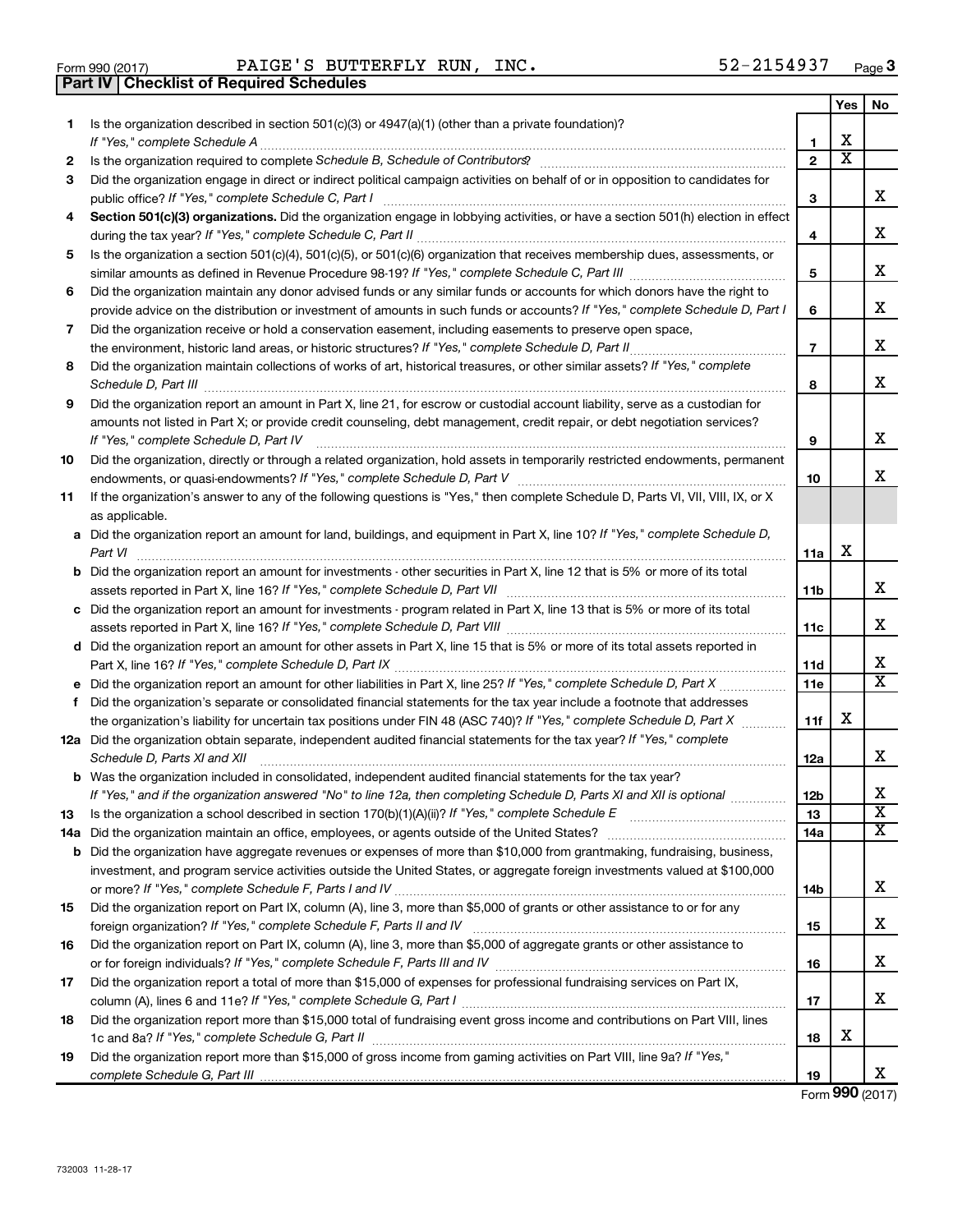732004 11-28-17

|        | 52-2154937<br>PAIGE'S BUTTERFLY RUN, INC.<br>Form 990 (2017)<br><b>Checklist of Required Schedules (continued)</b><br>Part IV       |                 |     | Page |
|--------|-------------------------------------------------------------------------------------------------------------------------------------|-----------------|-----|------|
|        |                                                                                                                                     |                 | Yes | No   |
|        | 20a Did the organization operate one or more hospital facilities? If "Yes," complete Schedule H                                     | 20a             |     | х    |
| b      |                                                                                                                                     | 20 <sub>b</sub> |     |      |
| 21     | Did the organization report more than \$5,000 of grants or other assistance to any domestic organization or                         |                 |     |      |
|        |                                                                                                                                     | 21              | х   |      |
| 22     | Did the organization report more than \$5,000 of grants or other assistance to or for domestic individuals on                       |                 |     |      |
|        | Part IX, column (A), line 2? If "Yes," complete Schedule I, Parts I and III [11]] [11]] [11] [11] [11] [11] [1                      | 22              |     | X    |
| 23     | Did the organization answer "Yes" to Part VII, Section A, line 3, 4, or 5 about compensation of the organization's current          |                 |     |      |
|        | and former officers, directors, trustees, key employees, and highest compensated employees? If "Yes," complete                      |                 |     |      |
|        | Schedule J                                                                                                                          | 23              |     | X    |
|        | 24a Did the organization have a tax-exempt bond issue with an outstanding principal amount of more than \$100,000 as of the         |                 |     |      |
|        | last day of the year, that was issued after December 31, 2002? If "Yes," answer lines 24b through 24d and complete                  |                 |     | X    |
|        | Schedule K. If "No", go to line 25a                                                                                                 | 24a<br>24b      |     |      |
| b<br>с | Did the organization maintain an escrow account other than a refunding escrow at any time during the year to defease                |                 |     |      |
|        |                                                                                                                                     | 24c             |     |      |
|        |                                                                                                                                     | 24d             |     |      |
|        | 25a Section 501(c)(3), 501(c)(4), and 501(c)(29) organizations. Did the organization engage in an excess benefit                    |                 |     |      |
|        |                                                                                                                                     | 25a             |     | X    |
|        | <b>b</b> Is the organization aware that it engaged in an excess benefit transaction with a disqualified person in a prior year, and |                 |     |      |
|        | that the transaction has not been reported on any of the organization's prior Forms 990 or 990-EZ? If "Yes," complete               |                 |     |      |
|        | Schedule L, Part I                                                                                                                  | 25 <sub>b</sub> |     | X    |
| 26     | Did the organization report any amount on Part X, line 5, 6, or 22 for receivables from or payables to any current or               |                 |     |      |
|        | former officers, directors, trustees, key employees, highest compensated employees, or disqualified persons? If "Yes,"              |                 |     |      |
|        | complete Schedule L, Part II                                                                                                        | 26              |     | X    |
| 27     | Did the organization provide a grant or other assistance to an officer, director, trustee, key employee, substantial                |                 |     |      |
|        | contributor or employee thereof, a grant selection committee member, or to a 35% controlled entity or family member                 |                 |     | X    |
| 28     | Was the organization a party to a business transaction with one of the following parties (see Schedule L, Part IV                   | 27              |     |      |
|        | instructions for applicable filing thresholds, conditions, and exceptions):                                                         |                 |     |      |
| а      | A current or former officer, director, trustee, or key employee? If "Yes," complete Schedule L, Part IV                             | 28a             |     | X    |
| b      | A family member of a current or former officer, director, trustee, or key employee? If "Yes," complete Schedule L, Part IV          | 28 <sub>b</sub> |     | х    |
| с      | An entity of which a current or former officer, director, trustee, or key employee (or a family member thereof) was an officer,     |                 |     |      |
|        |                                                                                                                                     | 28c             |     | X    |
| 29     |                                                                                                                                     | 29              |     | х    |
| 30     | Did the organization receive contributions of art, historical treasures, or other similar assets, or qualified conservation         |                 |     |      |
|        |                                                                                                                                     | 30              |     | Χ    |
| 31     | Did the organization liquidate, terminate, or dissolve and cease operations?                                                        |                 |     |      |
|        |                                                                                                                                     | 31              |     | Χ    |
| 32     | Did the organization sell, exchange, dispose of, or transfer more than 25% of its net assets?/f "Yes," complete                     |                 |     | Χ    |
|        | Schedule N, Part II<br>Did the organization own 100% of an entity disregarded as separate from the organization under Regulations   | 32              |     |      |
| 33     |                                                                                                                                     | 33              |     | X    |
|        |                                                                                                                                     |                 |     |      |

| 34 Was the organization related to any tax-exempt or taxable entity? If "Yes," complete Schedule R, Part II, III, or IV, and |  |  |  |
|------------------------------------------------------------------------------------------------------------------------------|--|--|--|
| Part V. line                                                                                                                 |  |  |  |

| 35a Did the organization have a controlled entity within the meaning of section 512(b)(13)?                                        |
|------------------------------------------------------------------------------------------------------------------------------------|
| <b>b</b> If "Yes" to line 35a, did the organization receive any payment from or engage in any transaction with a controlled entity |
| within the meaning of section 512(b)(13)? If "Yes," complete Schedule R, Part V, line 2                                            |
| Section 501(c)(3) organizations. Did the organization make any transfers to an exempt non-charitable related organization?         |

|    | 30 360 JULIO DI GALLATORI DI GALLATORI SE DI GALLATO DI GALLATO DI MALLATO DI GALLATO DI CALIDI DI PORTALIO DI G |
|----|------------------------------------------------------------------------------------------------------------------|
|    | If "Yes," complete Schedule R, Part V, line 2                                                                    |
| 37 | Did the organization conduct more than 5% of its activities through an entity that is not a related organization |

|    | and that is treated as a partnership for federal income tax purposes? If "Yes," complete Schedule R, Part VI   |
|----|----------------------------------------------------------------------------------------------------------------|
| 38 | Did the organization complete Schedule O and provide explanations in Schedule O for Part VI, lines 11b and 19? |

**Note.**  All Form 990 filers are required to complete Schedule O

**34 35a**

**35b**

**36**

**37**

**Yes No**

X

X

X

X

X

X

X

X

X X

X X

X

X

X

X

X X

X

X

|  | Form <b>990</b> (2017) |  |
|--|------------------------|--|

| Form 990 (2017) |  |
|-----------------|--|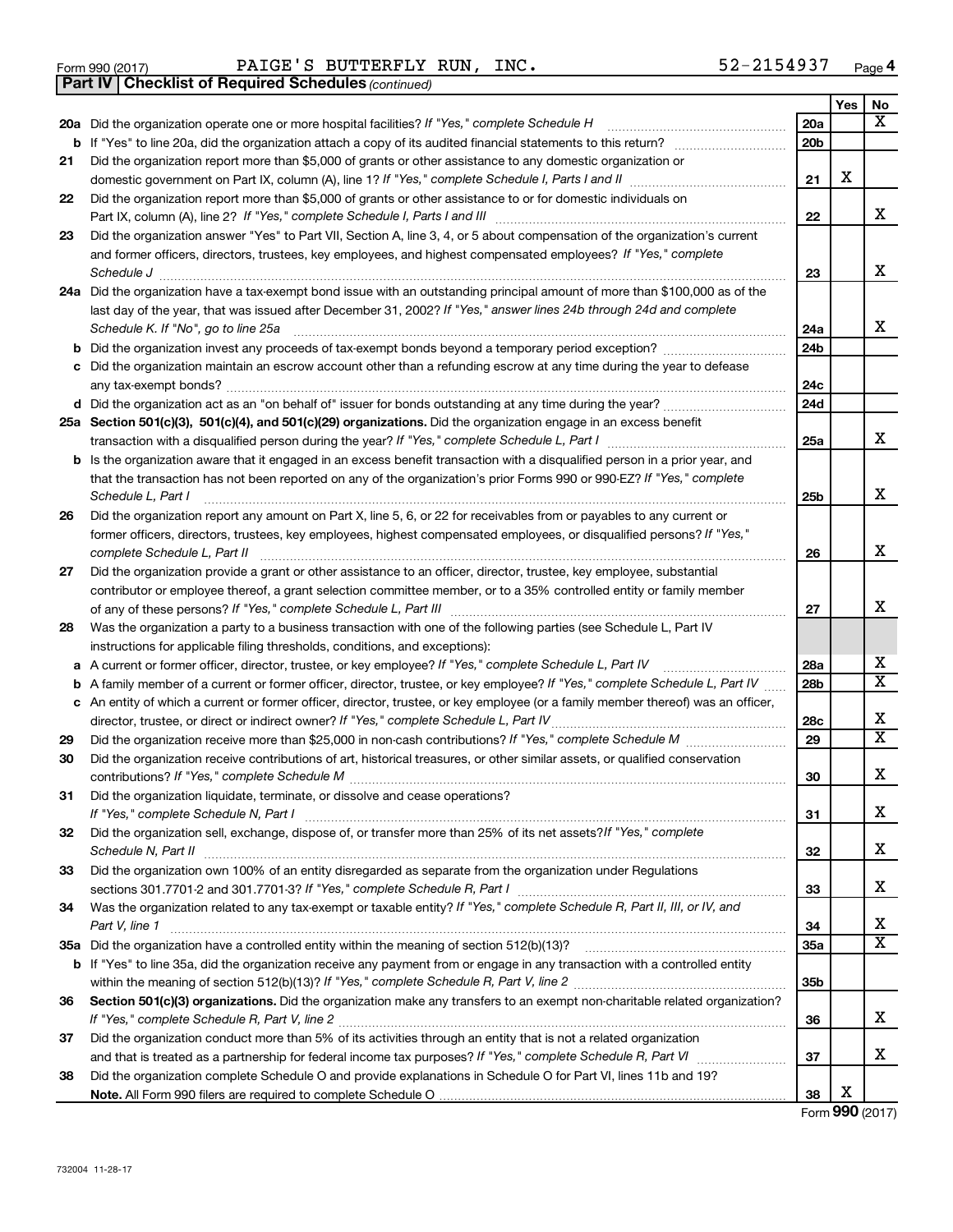|    | PAIGE'S BUTTERFLY RUN, INC.<br>Form 990 (2017)                                                                                                  |                 | 52-2154937 |                 |            | Page 5                  |
|----|-------------------------------------------------------------------------------------------------------------------------------------------------|-----------------|------------|-----------------|------------|-------------------------|
|    | <b>Statements Regarding Other IRS Filings and Tax Compliance</b><br><b>Part V</b>                                                               |                 |            |                 |            |                         |
|    | Check if Schedule O contains a response or note to any line in this Part V                                                                      |                 |            |                 |            |                         |
|    |                                                                                                                                                 |                 |            |                 | <b>Yes</b> | No                      |
|    |                                                                                                                                                 | 1a              | 0          |                 |            |                         |
| b  | Enter the number of Forms W-2G included in line 1a. Enter -0- if not applicable                                                                 | 1 <sub>b</sub>  |            |                 |            |                         |
| с  | Did the organization comply with backup withholding rules for reportable payments to vendors and reportable gaming                              |                 |            |                 |            |                         |
|    |                                                                                                                                                 |                 |            | 1c              | х          |                         |
|    | 2a Enter the number of employees reported on Form W-3, Transmittal of Wage and Tax Statements,                                                  |                 |            |                 |            |                         |
|    | filed for the calendar year ending with or within the year covered by this return                                                               | 2a              | 1          |                 |            |                         |
|    |                                                                                                                                                 |                 |            | 2 <sub>b</sub>  | X          |                         |
|    |                                                                                                                                                 |                 |            |                 |            |                         |
|    | 3a Did the organization have unrelated business gross income of \$1,000 or more during the year?                                                |                 |            | 3a              |            | x                       |
|    |                                                                                                                                                 |                 |            | 3 <sub>b</sub>  |            |                         |
|    | 4a At any time during the calendar year, did the organization have an interest in, or a signature or other authority over, a                    |                 |            |                 |            |                         |
|    | financial account in a foreign country (such as a bank account, securities account, or other financial account)?                                |                 |            | 4a              |            | x                       |
|    | <b>b</b> If "Yes," enter the name of the foreign country: $\blacktriangleright$                                                                 |                 |            |                 |            |                         |
|    | See instructions for filing requirements for FinCEN Form 114, Report of Foreign Bank and Financial Accounts (FBAR).                             |                 |            |                 |            |                         |
|    |                                                                                                                                                 |                 |            | 5a              |            | х                       |
| b  |                                                                                                                                                 |                 |            | 5 <sub>b</sub>  |            | $\overline{\mathbf{X}}$ |
| с  |                                                                                                                                                 |                 |            | 5c              |            |                         |
|    | 6a Does the organization have annual gross receipts that are normally greater than \$100,000, and did the organization solicit                  |                 |            |                 |            | x                       |
|    |                                                                                                                                                 |                 |            | 6a              |            |                         |
|    | <b>b</b> If "Yes," did the organization include with every solicitation an express statement that such contributions or gifts                   |                 |            |                 |            |                         |
|    | were not tax deductible?                                                                                                                        |                 |            | 6b              |            |                         |
| 7  | Organizations that may receive deductible contributions under section 170(c).                                                                   |                 |            |                 |            | x                       |
| а  | Did the organization receive a payment in excess of \$75 made partly as a contribution and partly for goods and services provided to the payor? |                 |            | 7a<br>7b        |            |                         |
| b  |                                                                                                                                                 |                 |            |                 |            |                         |
|    | c Did the organization sell, exchange, or otherwise dispose of tangible personal property for which it was required                             |                 |            |                 |            | х                       |
|    |                                                                                                                                                 |                 |            | 7c              |            |                         |
|    |                                                                                                                                                 |                 |            | 7e              |            | x                       |
| е  | Did the organization receive any funds, directly or indirectly, to pay premiums on a personal benefit contract?                                 |                 |            | 7f              |            | X                       |
| f. | If the organization received a contribution of qualified intellectual property, did the organization file Form 8899 as required?                |                 |            | 7g              |            |                         |
| g  | h If the organization received a contribution of cars, boats, airplanes, or other vehicles, did the organization file a Form 1098-C?            |                 |            | 7h              |            |                         |
| 8  | Sponsoring organizations maintaining donor advised funds. Did a donor advised fund maintained by the                                            |                 |            |                 |            |                         |
|    |                                                                                                                                                 |                 |            | 8               |            |                         |
|    | Sponsoring organizations maintaining donor advised funds.                                                                                       |                 |            |                 |            |                         |
| а  | Did the sponsoring organization make any taxable distributions under section 4966?                                                              |                 |            | 9а              |            |                         |
| b  | Did the sponsoring organization make a distribution to a donor, donor advisor, or related person?                                               |                 |            | 9b              |            |                         |
| 10 | Section 501(c)(7) organizations. Enter:                                                                                                         |                 |            |                 |            |                         |
| а  |                                                                                                                                                 | 10a             |            |                 |            |                         |
| b  | Gross receipts, included on Form 990, Part VIII, line 12, for public use of club facilities                                                     | 10 <sub>b</sub> |            |                 |            |                         |
| 11 | Section 501(c)(12) organizations. Enter:                                                                                                        |                 |            |                 |            |                         |
| а  | Gross income from members or shareholders                                                                                                       | 11a             |            |                 |            |                         |
| b  | Gross income from other sources (Do not net amounts due or paid to other sources against                                                        |                 |            |                 |            |                         |
|    | amounts due or received from them.)                                                                                                             | 11b             |            |                 |            |                         |
|    | 12a Section 4947(a)(1) non-exempt charitable trusts. Is the organization filing Form 990 in lieu of Form 1041?                                  |                 |            | 12a             |            |                         |
|    | <b>b</b> If "Yes," enter the amount of tax-exempt interest received or accrued during the year                                                  | 12b             |            |                 |            |                         |
| 13 | Section 501(c)(29) qualified nonprofit health insurance issuers.                                                                                |                 |            |                 |            |                         |
| а  | Is the organization licensed to issue qualified health plans in more than one state?                                                            |                 |            | 13a             |            |                         |
|    | Note. See the instructions for additional information the organization must report on Schedule O.                                               |                 |            |                 |            |                         |
|    | <b>b</b> Enter the amount of reserves the organization is required to maintain by the states in which the                                       |                 |            |                 |            |                         |
|    |                                                                                                                                                 | 13b             |            |                 |            |                         |
| с  | Enter the amount of reserves on hand                                                                                                            | 13 <sub>c</sub> |            |                 |            |                         |
|    | 14a Did the organization receive any payments for indoor tanning services during the tax year?                                                  |                 |            | 14a             |            | х                       |
|    |                                                                                                                                                 |                 |            | 14 <sub>b</sub> |            |                         |

| Form 990 (2017) |  |
|-----------------|--|
|-----------------|--|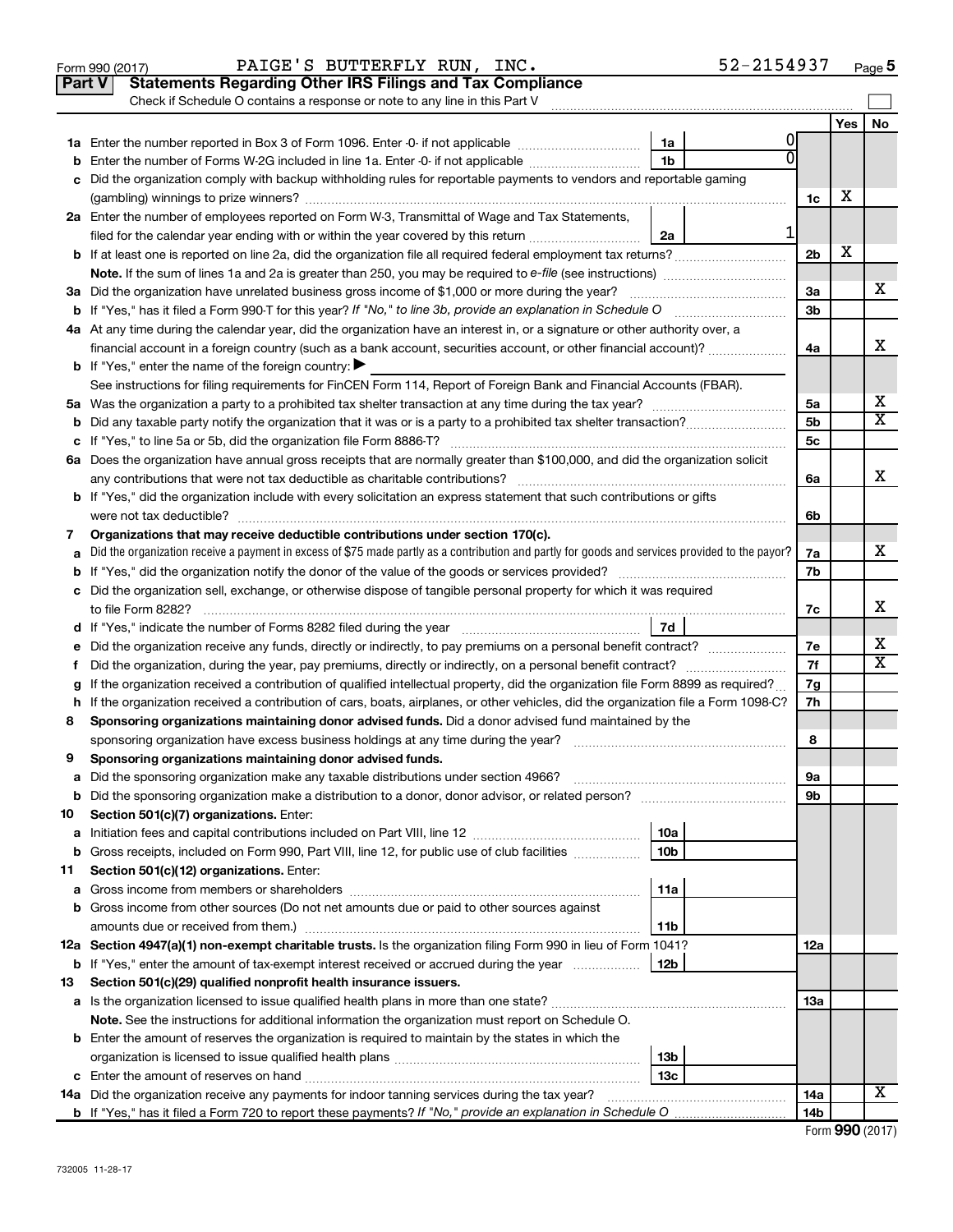|             | If there are material differences in voting rights among members of the governing body, or if the governing                                                                                                                                               |                 |     |                         |
|-------------|-----------------------------------------------------------------------------------------------------------------------------------------------------------------------------------------------------------------------------------------------------------|-----------------|-----|-------------------------|
|             | body delegated broad authority to an executive committee or similar committee, explain in Schedule O.                                                                                                                                                     |                 |     |                         |
| b           | 8<br>Enter the number of voting members included in line 1a, above, who are independent<br>1b                                                                                                                                                             |                 |     |                         |
| 2           | Did any officer, director, trustee, or key employee have a family relationship or a business relationship with any other                                                                                                                                  |                 |     |                         |
|             | officer, director, trustee, or key employee?                                                                                                                                                                                                              | $\mathbf{2}$    | х   |                         |
| з           | Did the organization delegate control over management duties customarily performed by or under the direct supervision                                                                                                                                     |                 |     |                         |
|             |                                                                                                                                                                                                                                                           | 3               |     | X                       |
| 4           | Did the organization make any significant changes to its governing documents since the prior Form 990 was filed?                                                                                                                                          | 4               |     | $\overline{\mathbf{x}}$ |
| 5           |                                                                                                                                                                                                                                                           | 5               |     | х                       |
| 6           |                                                                                                                                                                                                                                                           | 6               |     | х                       |
| 7a          | Did the organization have members, stockholders, or other persons who had the power to elect or appoint one or                                                                                                                                            |                 |     |                         |
|             |                                                                                                                                                                                                                                                           | 7a              |     | х                       |
| b           | Are any governance decisions of the organization reserved to (or subject to approval by) members, stockholders, or                                                                                                                                        |                 |     |                         |
|             | persons other than the governing body?                                                                                                                                                                                                                    | 7b              |     | х                       |
| 8           | Did the organization contemporaneously document the meetings held or written actions undertaken during the year by the following:                                                                                                                         |                 |     |                         |
| a           |                                                                                                                                                                                                                                                           | 8а              | x   |                         |
| $\mathbf b$ |                                                                                                                                                                                                                                                           | 8b              | X   |                         |
| 9           | Is there any officer, director, trustee, or key employee listed in Part VII, Section A, who cannot be reached at the                                                                                                                                      |                 |     |                         |
|             |                                                                                                                                                                                                                                                           | 9               |     | x                       |
|             | Section B. Policies (This Section B requests information about policies not required by the Internal Revenue Code.)                                                                                                                                       |                 |     |                         |
|             |                                                                                                                                                                                                                                                           |                 | Yes | No<br>х                 |
|             |                                                                                                                                                                                                                                                           | 10a             |     |                         |
|             | b If "Yes," did the organization have written policies and procedures governing the activities of such chapters, affiliates,                                                                                                                              |                 |     |                         |
|             |                                                                                                                                                                                                                                                           | 10 <sub>b</sub> | X   |                         |
| 11a         | Has the organization provided a complete copy of this Form 990 to all members of its governing body before filing the form?                                                                                                                               | 11a             |     |                         |
| b           | Describe in Schedule O the process, if any, used by the organization to review this Form 990.                                                                                                                                                             |                 | х   |                         |
| 12a         | Did the organization have a written conflict of interest policy? If "No," go to line 13                                                                                                                                                                   | 12a             | х   |                         |
| b           | Were officers, directors, or trustees, and key employees required to disclose annually interests that could give rise to conflicts?<br>Did the organization regularly and consistently monitor and enforce compliance with the policy? If "Yes," describe | 12 <sub>b</sub> |     |                         |
| c           |                                                                                                                                                                                                                                                           | 12 <sub>c</sub> | х   |                         |
|             | in Schedule O how this was done [11, 2010] [12] contract the state of the state of the state of the state of the state of the state of the state of the state of the state of the state of the state of the state of the state                            | 13              | X   |                         |
| 13          | Did the organization have a written document retention and destruction policy? [11] manufaction manufaction in                                                                                                                                            | 14              |     | х                       |
| 14<br>15    | Did the process for determining compensation of the following persons include a review and approval by independent                                                                                                                                        |                 |     |                         |
|             | persons, comparability data, and contemporaneous substantiation of the deliberation and decision?                                                                                                                                                         |                 |     |                         |
| a           | The organization's CEO, Executive Director, or top management official manufactured content of the organization's CEO, Executive Director, or top management official manufactured content of the state of the state of the st                            | 15a             |     | X                       |
| b           |                                                                                                                                                                                                                                                           | 15b             |     | х                       |
|             | If "Yes" to line 15a or 15b, describe the process in Schedule O (see instructions).                                                                                                                                                                       |                 |     |                         |
|             | 16a Did the organization invest in, contribute assets to, or participate in a joint venture or similar arrangement with a                                                                                                                                 |                 |     |                         |
|             | taxable entity during the year?                                                                                                                                                                                                                           | 16a             |     | х                       |
|             | b If "Yes," did the organization follow a written policy or procedure requiring the organization to evaluate its participation                                                                                                                            |                 |     |                         |
|             | in joint venture arrangements under applicable federal tax law, and take steps to safequard the organization's                                                                                                                                            |                 |     |                         |
|             | exempt status with respect to such arrangements?                                                                                                                                                                                                          | 16b             |     |                         |
|             | <b>Section C. Disclosure</b>                                                                                                                                                                                                                              |                 |     |                         |
| 17          | List the states with which a copy of this Form 990 is required to be filed $\blacktriangleright\text{NY}$                                                                                                                                                 |                 |     |                         |
| 18          | Section 6104 requires an organization to make its Forms 1023 (or 1024 if applicable), 990, and 990-T (Section 501(c)(3)s only) available                                                                                                                  |                 |     |                         |
|             | for public inspection. Indicate how you made these available. Check all that apply.                                                                                                                                                                       |                 |     |                         |
|             | $ \underline{X} $ Upon request<br>Own website<br>Another's website<br>Other (explain in Schedule O)                                                                                                                                                       |                 |     |                         |
| 19          | Describe in Schedule O whether (and if so, how) the organization made its governing documents, conflict of interest policy, and financial                                                                                                                 |                 |     |                         |
|             | statements available to the public during the tax year.                                                                                                                                                                                                   |                 |     |                         |
| 20          | State the name, address, and telephone number of the person who possesses the organization's books and records:                                                                                                                                           |                 |     |                         |
|             | THE ORGANIZATION - 315-303-2578                                                                                                                                                                                                                           |                 |     |                         |
|             | 13202<br>50 PRESIDENTIAL PLAZA, NO. 106, SYRACUSE, NY                                                                                                                                                                                                     |                 |     |                         |

|  | ----------------------- | ---- |  |
|--|-------------------------|------|--|
|  |                         |      |  |
|  |                         |      |  |

**1a** Enter the number of voting members of the governing body at the end of the tax year  $\ldots$   $\ldots$  [1a

Check if Schedule O contains a response or note to any line in this Part VI

**Section A. Governing Body and Management**

Form 990 (2017) Page PAIGE'S BUTTERFLY RUN, INC. 52-2154937 **6**

8

| Part VI   Governance, Management, and Disclosure For each "Yes" response to lines 2 through 7b below, and for a "No" response |  |
|-------------------------------------------------------------------------------------------------------------------------------|--|
| to line 8a, 8b, or 10b below, describe the circumstances, processes, or changes in Schedule O. See instructions.              |  |

**Yes No**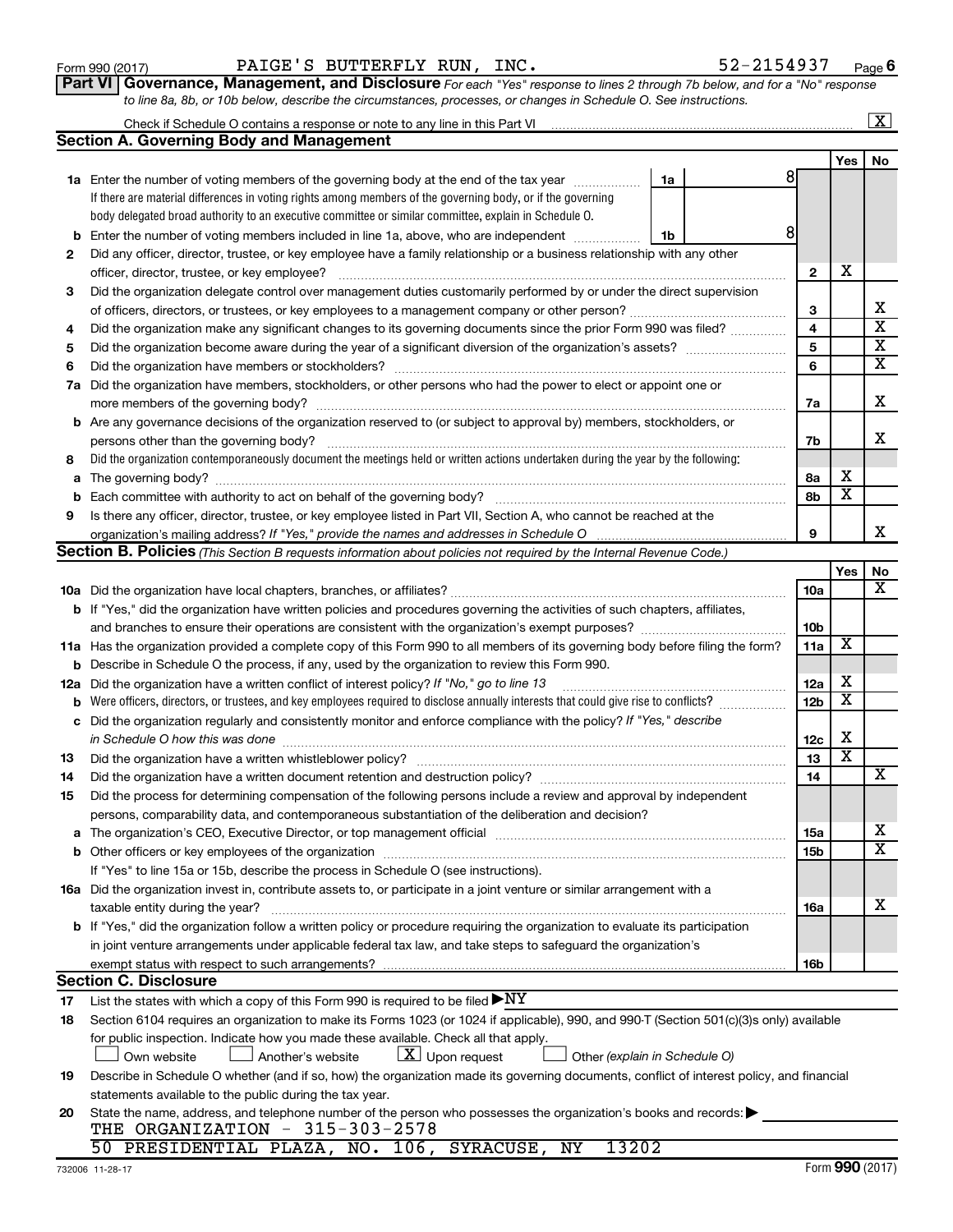$\Box$ 

| Part VII Compensation of Officers, Directors, Trustees, Key Employees, Highest Compensated |  |  |  |
|--------------------------------------------------------------------------------------------|--|--|--|
| <b>Employees, and Independent Contractors</b>                                              |  |  |  |

Check if Schedule O contains a response or note to any line in this Part VII

**Section A. Officers, Directors, Trustees, Key Employees, and Highest Compensated Employees**

**1a**  Complete this table for all persons required to be listed. Report compensation for the calendar year ending with or within the organization's tax year.

**•** List all of the organization's current officers, directors, trustees (whether individuals or organizations), regardless of amount of compensation. Enter  $-0$ - in columns  $(D)$ ,  $(E)$ , and  $(F)$  if no compensation was paid.

**•** List all of the organization's **current** key employees, if any. See instructions for definition of "key employee."

**•** List the organization's five current highest compensated employees (other than an officer, director, trustee, or key employee) who received reportable compensation (Box 5 of Form W-2 and/or Box 7 of Form 1099-MISC) of more than \$100,000 from the organization and any related organizations.

**•** List all of the organization's former officers, key employees, and highest compensated employees who received more than \$100,000 of reportable compensation from the organization and any related organizations.

**•** List all of the organization's former directors or trustees that received, in the capacity as a former director or trustee of the organization, more than \$10,000 of reportable compensation from the organization and any related organizations.

List persons in the following order: individual trustees or directors; institutional trustees; officers; key employees; highest compensated employees; and former such persons.

Check this box if neither the organization nor any related organization compensated any current officer, director, or trustee.  $\Box$ 

| (A)                          | (B)                    |                                |                                                                                                 | (C)         |              |                                 |        | (D)             | (E)             | (F)           |
|------------------------------|------------------------|--------------------------------|-------------------------------------------------------------------------------------------------|-------------|--------------|---------------------------------|--------|-----------------|-----------------|---------------|
| Name and Title               | Average                |                                |                                                                                                 | Position    |              |                                 |        | Reportable      | Reportable      | Estimated     |
|                              | hours per              |                                | (do not check more than one<br>box, unless person is both an<br>officer and a director/trustee) |             |              |                                 |        | compensation    | compensation    | amount of     |
|                              | week                   |                                |                                                                                                 |             |              |                                 |        | from            | from related    | other         |
|                              | (list any              |                                |                                                                                                 |             |              |                                 |        | the             | organizations   | compensation  |
|                              | hours for              |                                |                                                                                                 |             |              |                                 |        | organization    | (W-2/1099-MISC) | from the      |
|                              | related                |                                |                                                                                                 |             |              |                                 |        | (W-2/1099-MISC) |                 | organization  |
|                              | organizations<br>below |                                |                                                                                                 |             |              |                                 |        |                 |                 | and related   |
|                              | line)                  | Individual trustee or director | Institutional trustee                                                                           | Officer     | Key employee | Highest compensated<br>employee | Former |                 |                 | organizations |
| (1) CHRISTOPHER ARNOLD       | 4.00                   |                                |                                                                                                 |             |              |                                 |        |                 |                 |               |
| PRESIDENT                    |                        | $\mathbf X$                    |                                                                                                 | $\mathbf X$ |              |                                 |        | 0.              | 0.              | $\mathbf 0$ . |
| (2) ELLEN YEOMANS            | 1.00                   |                                |                                                                                                 |             |              |                                 |        |                 |                 |               |
| VICE PRESIDENT               |                        | $\mathbf X$                    |                                                                                                 | $\mathbf X$ |              |                                 |        | $\mathbf 0$ .   | 0.              | $\mathbf 0$ . |
| (3) RALPH SIMONE             | 0.50                   |                                |                                                                                                 |             |              |                                 |        |                 |                 |               |
| <b>SECRETARY</b>             |                        | X                              |                                                                                                 | $\mathbf X$ |              |                                 |        | 0.              | 0.              | $\mathbf 0$ . |
| (4) JAIMIE P. GALANTE, CPA   | 1.00                   |                                |                                                                                                 |             |              |                                 |        |                 |                 |               |
| <b>TREASURER</b>             |                        | $\mathbf X$                    |                                                                                                 | $\rm X$     |              |                                 |        | 0.              | 0.              | $\mathbf 0$ . |
| (5) KEVIN M. BERNSTEIN, ESQ. | 0.50                   |                                |                                                                                                 |             |              |                                 |        |                 |                 |               |
| <b>BOARD MEMBER</b>          |                        | $\mathbf X$                    |                                                                                                 |             |              |                                 |        | 0.              | 0.              | $\mathbf 0$ . |
| (6) MELANIE A. COMITO, M.D.  | 0.50                   |                                |                                                                                                 |             |              |                                 |        |                 |                 |               |
| BOARD MEMBER                 |                        | X                              |                                                                                                 |             |              |                                 |        | $\mathbf 0$ .   | 0.              | $\mathbf 0$ . |
| (7) KATHLEEN STRESS          | 0.50                   |                                |                                                                                                 |             |              |                                 |        |                 |                 |               |
| <b>BOARD MEMBER</b>          |                        | X                              |                                                                                                 |             |              |                                 |        | 0.              | 0.              | $\mathbf 0$ . |
| (8) KRISTEN THOMAS RN, MS    | 0.50                   |                                |                                                                                                 |             |              |                                 |        |                 |                 |               |
| <b>BOARD MEMBER</b>          |                        | $\mathbf X$                    |                                                                                                 |             |              |                                 |        | 0.              | 0.              | 0.            |
| (9) MARY KATE INTAGLIETTA    | 40.00                  |                                |                                                                                                 |             |              |                                 |        |                 |                 |               |
| EXECUTIVE DIRECTOR           |                        |                                |                                                                                                 | $\mathbf X$ |              |                                 |        | 52,800.         | 0.              | 4,800.        |
|                              |                        |                                |                                                                                                 |             |              |                                 |        |                 |                 |               |
|                              |                        |                                |                                                                                                 |             |              |                                 |        |                 |                 |               |
|                              |                        |                                |                                                                                                 |             |              |                                 |        |                 |                 |               |
|                              |                        |                                |                                                                                                 |             |              |                                 |        |                 |                 |               |
|                              |                        |                                |                                                                                                 |             |              |                                 |        |                 |                 |               |
|                              |                        |                                |                                                                                                 |             |              |                                 |        |                 |                 |               |
|                              |                        |                                |                                                                                                 |             |              |                                 |        |                 |                 |               |
|                              |                        |                                |                                                                                                 |             |              |                                 |        |                 |                 |               |
|                              |                        |                                |                                                                                                 |             |              |                                 |        |                 |                 |               |
|                              |                        |                                |                                                                                                 |             |              |                                 |        |                 |                 |               |
|                              |                        |                                |                                                                                                 |             |              |                                 |        |                 |                 |               |
|                              |                        |                                |                                                                                                 |             |              |                                 |        |                 |                 |               |
|                              |                        |                                |                                                                                                 |             |              |                                 |        |                 |                 |               |
|                              |                        |                                |                                                                                                 |             |              |                                 |        |                 |                 |               |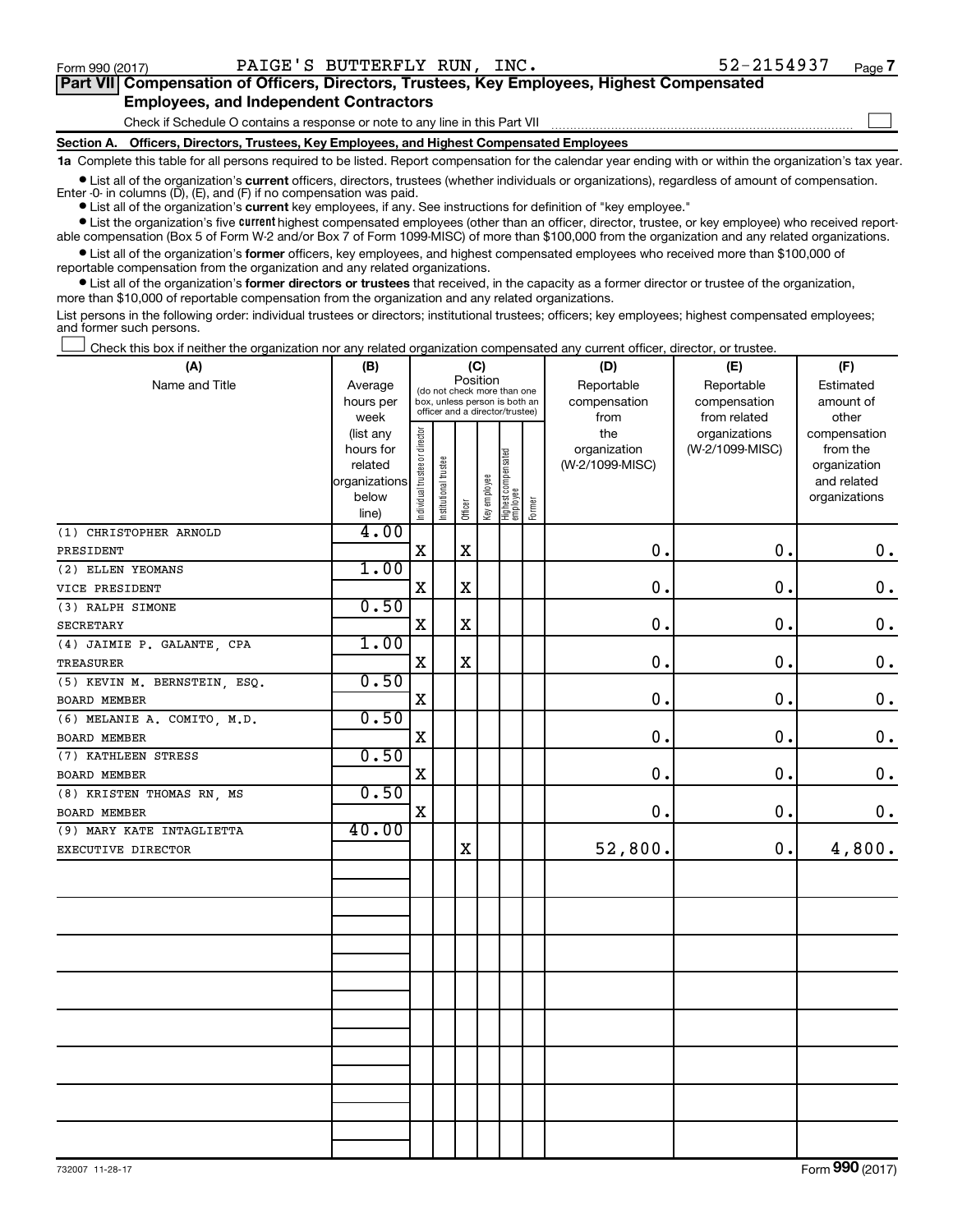|    | PAIGE'S BUTTERFLY RUN, INC.<br>Form 990 (2017)                                                                                                                                                                                                         |                                                         |                                |                                                                                                 |         |              |                                   |        |                                           | 52-2154937                                        |                                                 |                     | Page 8                                                                   |
|----|--------------------------------------------------------------------------------------------------------------------------------------------------------------------------------------------------------------------------------------------------------|---------------------------------------------------------|--------------------------------|-------------------------------------------------------------------------------------------------|---------|--------------|-----------------------------------|--------|-------------------------------------------|---------------------------------------------------|-------------------------------------------------|---------------------|--------------------------------------------------------------------------|
|    | <b>Part VII</b><br>Section A. Officers, Directors, Trustees, Key Employees, and Highest Compensated Employees (continued)                                                                                                                              |                                                         |                                |                                                                                                 |         |              |                                   |        |                                           |                                                   |                                                 |                     |                                                                          |
|    | (A)<br>Name and title                                                                                                                                                                                                                                  | (B)<br>Average<br>hours per<br>week<br>(list any        |                                | (do not check more than one<br>box, unless person is both an<br>officer and a director/trustee) | (C)     | Position     |                                   |        | (D)<br>Reportable<br>compensation<br>from | (E)<br>Reportable<br>compensation<br>from related |                                                 |                     | (F)<br>Estimated<br>amount of<br>other                                   |
|    |                                                                                                                                                                                                                                                        | hours for<br>related<br>organizations<br>below<br>line) | Individual trustee or director | Institutional trustee                                                                           | Officer | Key employee | Highest compensated<br>  employee | Former | the<br>organization<br>(W-2/1099-MISC)    | organizations<br>(W-2/1099-MISC)                  |                                                 |                     | compensation<br>from the<br>organization<br>and related<br>organizations |
|    |                                                                                                                                                                                                                                                        |                                                         |                                |                                                                                                 |         |              |                                   |        |                                           |                                                   |                                                 |                     |                                                                          |
|    |                                                                                                                                                                                                                                                        |                                                         |                                |                                                                                                 |         |              |                                   |        |                                           |                                                   |                                                 |                     |                                                                          |
|    |                                                                                                                                                                                                                                                        |                                                         |                                |                                                                                                 |         |              |                                   |        |                                           |                                                   |                                                 |                     |                                                                          |
|    |                                                                                                                                                                                                                                                        |                                                         |                                |                                                                                                 |         |              |                                   |        |                                           |                                                   |                                                 |                     |                                                                          |
|    |                                                                                                                                                                                                                                                        |                                                         |                                |                                                                                                 |         |              |                                   |        |                                           |                                                   |                                                 |                     |                                                                          |
|    |                                                                                                                                                                                                                                                        |                                                         |                                |                                                                                                 |         |              |                                   |        |                                           |                                                   |                                                 |                     |                                                                          |
|    |                                                                                                                                                                                                                                                        |                                                         |                                |                                                                                                 |         |              |                                   |        |                                           |                                                   |                                                 |                     |                                                                          |
|    |                                                                                                                                                                                                                                                        |                                                         |                                |                                                                                                 |         |              |                                   |        |                                           |                                                   |                                                 |                     |                                                                          |
|    | 1b Sub-total                                                                                                                                                                                                                                           |                                                         |                                |                                                                                                 |         |              |                                   |        | 52,800.                                   |                                                   | $\overline{\mathbf{0}}$ .                       |                     | 4,800.                                                                   |
|    | c Total from continuation sheets to Part VII, Section A manuscreen continuum                                                                                                                                                                           |                                                         |                                |                                                                                                 |         |              |                                   |        | σ.<br>52,800.                             |                                                   | $\overline{0}$ .<br>$\overline{\mathfrak{0}}$ . |                     | $\overline{0}$ .<br>4,800.                                               |
| 2  | Total number of individuals (including but not limited to those listed above) who received more than \$100,000 of reportable<br>compensation from the organization $\blacktriangleright$                                                               |                                                         |                                |                                                                                                 |         |              |                                   |        |                                           |                                                   |                                                 |                     | 0                                                                        |
|    |                                                                                                                                                                                                                                                        |                                                         |                                |                                                                                                 |         |              |                                   |        |                                           |                                                   |                                                 |                     | Yes<br>No                                                                |
| 3  | Did the organization list any former officer, director, or trustee, key employee, or highest compensated employee on<br>line 1a? If "Yes," complete Schedule J for such individual manufactured contains and the set of the schedule J                 |                                                         |                                |                                                                                                 |         |              |                                   |        |                                           |                                                   |                                                 | З                   | X                                                                        |
|    | For any individual listed on line 1a, is the sum of reportable compensation and other compensation from the organization<br>and related organizations greater than \$150,000? If "Yes," complete Schedule J for such individual                        |                                                         |                                |                                                                                                 |         |              |                                   |        |                                           |                                                   |                                                 | 4                   | х                                                                        |
| 5  | Did any person listed on line 1a receive or accrue compensation from any unrelated organization or individual for services                                                                                                                             |                                                         |                                |                                                                                                 |         |              |                                   |        |                                           |                                                   |                                                 | 5                   | X                                                                        |
|    | <b>Section B. Independent Contractors</b>                                                                                                                                                                                                              |                                                         |                                |                                                                                                 |         |              |                                   |        |                                           |                                                   |                                                 |                     |                                                                          |
| 1. | Complete this table for your five highest compensated independent contractors that received more than \$100,000 of compensation from<br>the organization. Report compensation for the calendar year ending with or within the organization's tax year. |                                                         |                                |                                                                                                 |         |              |                                   |        |                                           |                                                   |                                                 |                     |                                                                          |
|    | (A)<br>Name and business address                                                                                                                                                                                                                       |                                                         |                                | <b>NONE</b>                                                                                     |         |              |                                   |        | (B)<br>Description of services            |                                                   |                                                 | (C)<br>Compensation |                                                                          |
|    |                                                                                                                                                                                                                                                        |                                                         |                                |                                                                                                 |         |              |                                   |        |                                           |                                                   |                                                 |                     |                                                                          |
|    |                                                                                                                                                                                                                                                        |                                                         |                                |                                                                                                 |         |              |                                   |        |                                           |                                                   |                                                 |                     |                                                                          |
|    |                                                                                                                                                                                                                                                        |                                                         |                                |                                                                                                 |         |              |                                   |        |                                           |                                                   |                                                 |                     |                                                                          |
|    |                                                                                                                                                                                                                                                        |                                                         |                                |                                                                                                 |         |              |                                   |        |                                           |                                                   |                                                 |                     |                                                                          |
| 2  | Total number of independent contractors (including but not limited to those listed above) who received more than<br>\$100,000 of compensation from the organization                                                                                    |                                                         |                                |                                                                                                 |         |              | 0                                 |        |                                           |                                                   |                                                 |                     |                                                                          |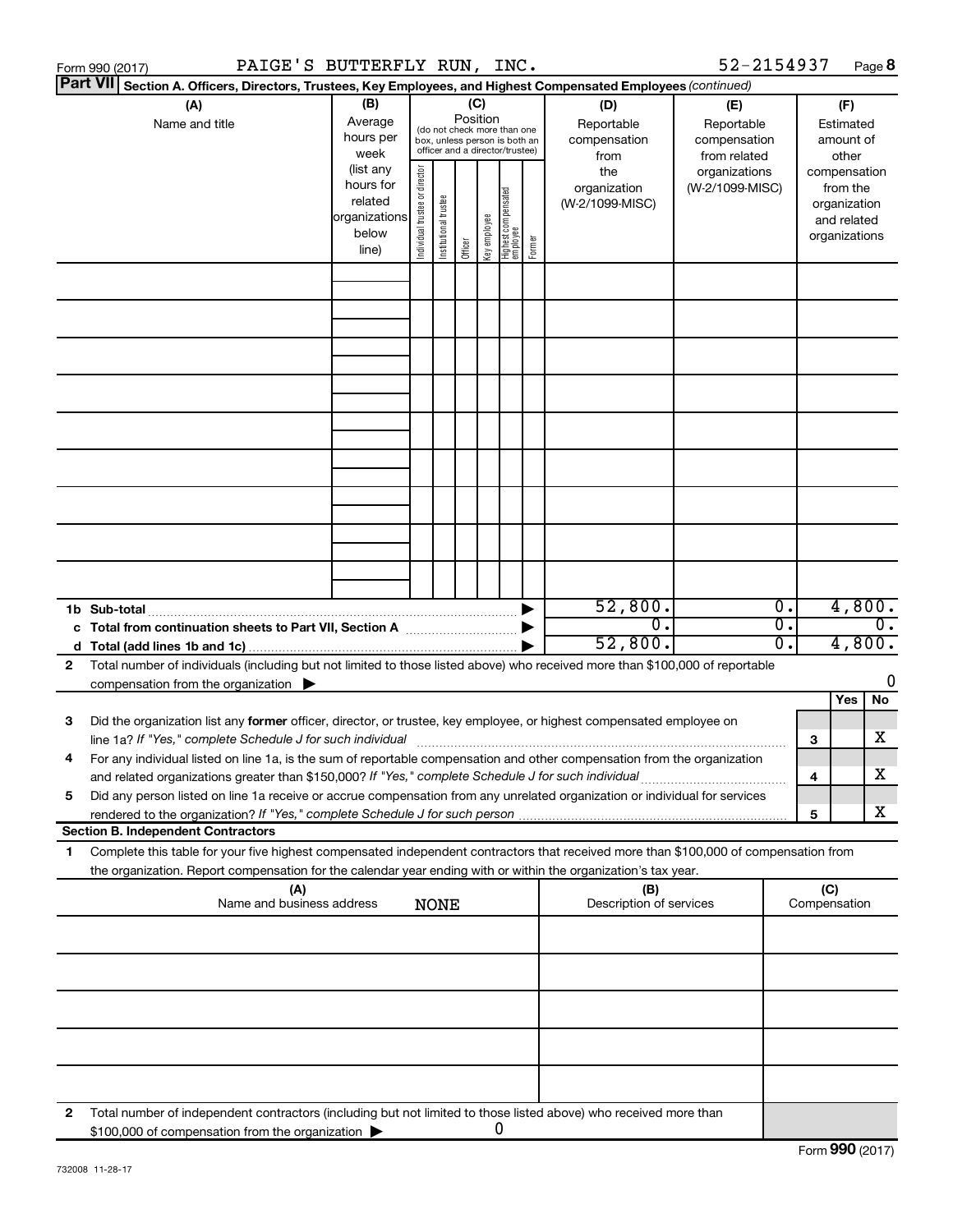|                                                           |                  | PAIGE'S BUTTERFLY RUN, INC.<br>Form 990 (2017)                             |                      |                                                 | 52-2154937                              | Page 9                                                      |
|-----------------------------------------------------------|------------------|----------------------------------------------------------------------------|----------------------|-------------------------------------------------|-----------------------------------------|-------------------------------------------------------------|
|                                                           | <b>Part VIII</b> | <b>Statement of Revenue</b>                                                |                      |                                                 |                                         |                                                             |
|                                                           |                  |                                                                            |                      |                                                 |                                         |                                                             |
|                                                           |                  |                                                                            | (A)<br>Total revenue | (B)<br>Related or<br>exempt function<br>revenue | (C)<br>Unrelated<br>business<br>revenue | Revenue excluded<br>from tax under<br>sections<br>512 - 514 |
|                                                           |                  | 1a<br>1 a Federated campaigns                                              |                      |                                                 |                                         |                                                             |
| Contributions, Gifts, Grants<br>and Other Similar Amounts |                  | 1 <sub>b</sub>                                                             |                      |                                                 |                                         |                                                             |
|                                                           |                  | $\overline{1c}$<br>205,648.<br>c Fundraising events                        |                      |                                                 |                                         |                                                             |
|                                                           |                  | 1 <sub>d</sub><br>d Related organizations                                  |                      |                                                 |                                         |                                                             |
|                                                           |                  | e Government grants (contributions)<br>1e                                  |                      |                                                 |                                         |                                                             |
|                                                           |                  | f All other contributions, gifts, grants, and                              |                      |                                                 |                                         |                                                             |
|                                                           |                  | similar amounts not included above<br>1f                                   |                      |                                                 |                                         |                                                             |
|                                                           |                  | 22,928.<br>g Noncash contributions included in lines 1a-1f: \$             |                      |                                                 |                                         |                                                             |
|                                                           |                  |                                                                            | 205,648.             |                                                 |                                         |                                                             |
|                                                           |                  | <b>Business Code</b>                                                       |                      |                                                 |                                         |                                                             |
|                                                           | 2a               | the control of the control of the control of the control of the control of |                      |                                                 |                                         |                                                             |
|                                                           | b                | <u> 1989 - Johann Barbara, martxa alemaniar arg</u>                        |                      |                                                 |                                         |                                                             |
|                                                           | с                |                                                                            |                      |                                                 |                                         |                                                             |
|                                                           | d                |                                                                            |                      |                                                 |                                         |                                                             |
| Program Service<br>Revenue                                | е                |                                                                            |                      |                                                 |                                         |                                                             |
|                                                           |                  |                                                                            |                      |                                                 |                                         |                                                             |
|                                                           | g                |                                                                            |                      |                                                 |                                         |                                                             |
|                                                           | 3                | Investment income (including dividends, interest, and                      |                      |                                                 |                                         |                                                             |
|                                                           |                  | ▶                                                                          | $1$ .                |                                                 |                                         | 1.                                                          |
|                                                           | 4                | Income from investment of tax-exempt bond proceeds                         |                      |                                                 |                                         |                                                             |
|                                                           | 5                |                                                                            |                      |                                                 |                                         |                                                             |
|                                                           |                  | (i) Real<br>(ii) Personal                                                  |                      |                                                 |                                         |                                                             |
|                                                           |                  | 6 a Gross rents                                                            |                      |                                                 |                                         |                                                             |
|                                                           |                  | <b>b</b> Less: rental expenses                                             |                      |                                                 |                                         |                                                             |
|                                                           |                  | c Rental income or (loss)                                                  |                      |                                                 |                                         |                                                             |
|                                                           |                  | <b>d</b> Net rental income or (loss)                                       |                      |                                                 |                                         |                                                             |
|                                                           |                  | (i) Securities<br>7 a Gross amount from sales of<br>(ii) Other             |                      |                                                 |                                         |                                                             |
|                                                           |                  | assets other than inventory                                                |                      |                                                 |                                         |                                                             |
|                                                           |                  | <b>b</b> Less: cost or other basis                                         |                      |                                                 |                                         |                                                             |
|                                                           |                  | and sales expenses                                                         |                      |                                                 |                                         |                                                             |
|                                                           |                  |                                                                            |                      |                                                 |                                         |                                                             |
|                                                           |                  |                                                                            |                      |                                                 |                                         |                                                             |
|                                                           |                  | 8 a Gross income from fundraising events (not                              |                      |                                                 |                                         |                                                             |
|                                                           |                  | including \$ $205,648$ . of                                                |                      |                                                 |                                         |                                                             |
|                                                           |                  | contributions reported on line 1c). See                                    |                      |                                                 |                                         |                                                             |
|                                                           |                  |                                                                            |                      |                                                 |                                         |                                                             |
| <b>Other Revenue</b>                                      |                  | $b \ 66, 774.$<br><b>b</b> Less: direct expenses <i>manually contained</i> |                      |                                                 |                                         |                                                             |
|                                                           |                  |                                                                            | 97,182.              |                                                 |                                         | 97,182.                                                     |
|                                                           |                  | 9 a Gross income from gaming activities. See                               |                      |                                                 |                                         |                                                             |
|                                                           |                  |                                                                            |                      |                                                 |                                         |                                                             |
|                                                           |                  | b                                                                          |                      |                                                 |                                         |                                                             |
|                                                           |                  |                                                                            |                      |                                                 |                                         |                                                             |
|                                                           |                  | <b>10 a</b> Gross sales of inventory, less returns                         |                      |                                                 |                                         |                                                             |
|                                                           |                  |                                                                            |                      |                                                 |                                         |                                                             |
|                                                           |                  | b                                                                          |                      |                                                 |                                         |                                                             |
|                                                           |                  | c Net income or (loss) from sales of inventory                             |                      |                                                 |                                         |                                                             |
|                                                           |                  | Miscellaneous Revenue<br><b>Business Code</b>                              |                      |                                                 |                                         |                                                             |
|                                                           | 11 a             |                                                                            |                      |                                                 |                                         |                                                             |
|                                                           | b                |                                                                            |                      |                                                 |                                         |                                                             |
|                                                           | с                |                                                                            |                      |                                                 |                                         |                                                             |
|                                                           | d                |                                                                            |                      |                                                 |                                         |                                                             |
|                                                           | 12               |                                                                            | 302,831.             | $\overline{0}$ .                                | $\overline{0}$ .                        | 97,183.                                                     |
|                                                           |                  |                                                                            |                      |                                                 |                                         |                                                             |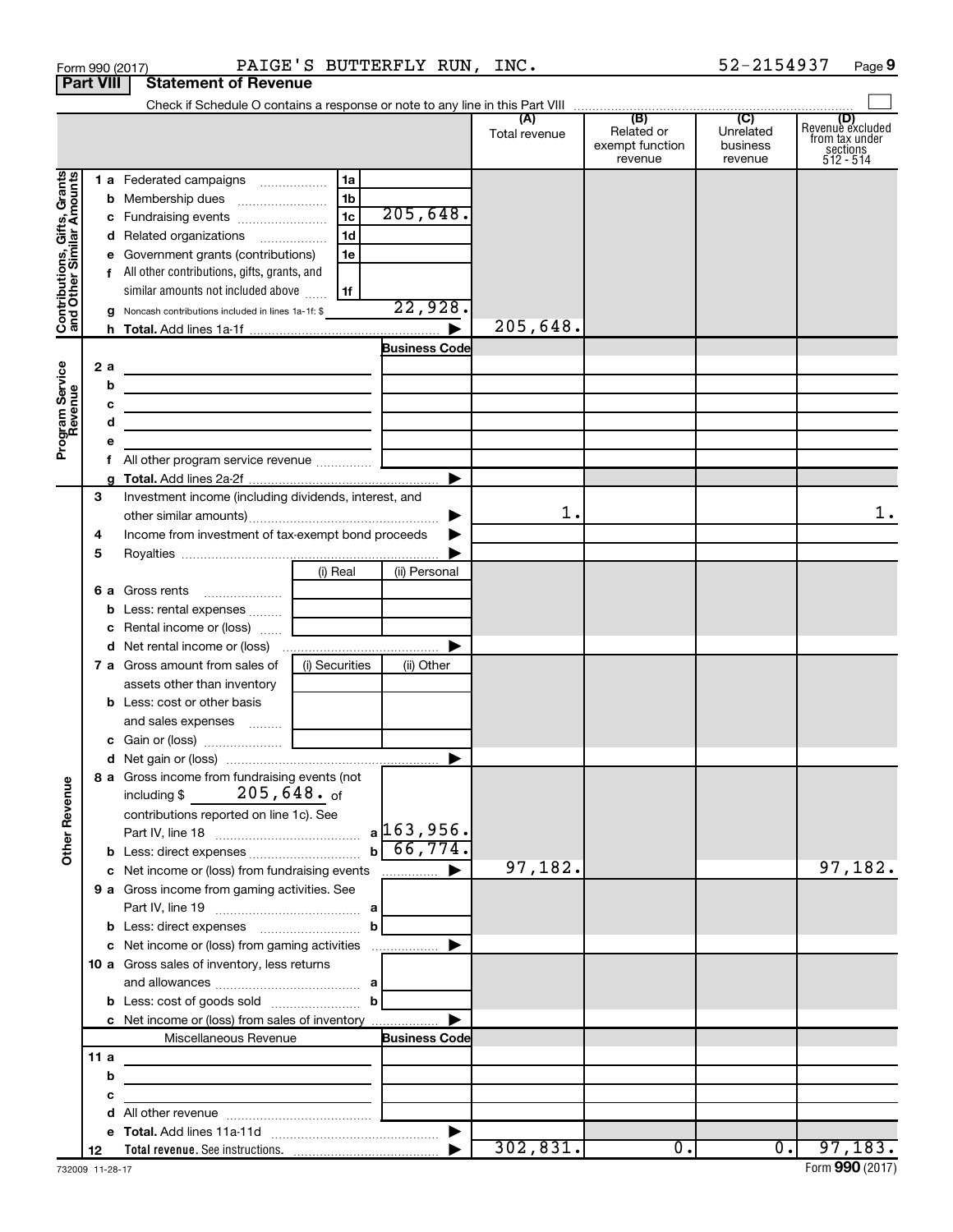**Part IX Statement of Functional Expenses** 

Form 990 (2017) **PAIGE'S BUTTERFLY RUN, INC.** 52-2154937  $_{\text{Page}}$ 

*Section 501(c)(3) and 501(c)(4) organizations must complete all columns. All other organizations must complete column (A).*

|    | Do not include amounts reported on lines 6b,<br>7b, 8b, 9b, and 10b of Part VIII.                                                                                                                           | (A)<br>Total expenses | (B)<br>Program service<br>expenses | (C)<br>Management and<br>general expenses | (D)<br>Fundraising<br>expenses |  |  |  |  |  |
|----|-------------------------------------------------------------------------------------------------------------------------------------------------------------------------------------------------------------|-----------------------|------------------------------------|-------------------------------------------|--------------------------------|--|--|--|--|--|
| 1  | Grants and other assistance to domestic organizations                                                                                                                                                       |                       |                                    |                                           |                                |  |  |  |  |  |
|    | and domestic governments. See Part IV, line 21                                                                                                                                                              | 210,000.              | 210,000.                           |                                           |                                |  |  |  |  |  |
| 2  | Grants and other assistance to domestic                                                                                                                                                                     |                       |                                    |                                           |                                |  |  |  |  |  |
|    | individuals. See Part IV, line 22                                                                                                                                                                           |                       |                                    |                                           |                                |  |  |  |  |  |
| 3  | Grants and other assistance to foreign                                                                                                                                                                      |                       |                                    |                                           |                                |  |  |  |  |  |
|    | organizations, foreign governments, and foreign                                                                                                                                                             |                       |                                    |                                           |                                |  |  |  |  |  |
|    | individuals. See Part IV, lines 15 and 16                                                                                                                                                                   |                       |                                    |                                           |                                |  |  |  |  |  |
| 4  | Benefits paid to or for members                                                                                                                                                                             |                       |                                    |                                           |                                |  |  |  |  |  |
| 5  | Compensation of current officers, directors,                                                                                                                                                                |                       |                                    |                                           |                                |  |  |  |  |  |
|    | trustees, and key employees                                                                                                                                                                                 |                       |                                    |                                           |                                |  |  |  |  |  |
| 6  | Compensation not included above, to disqualified                                                                                                                                                            |                       |                                    |                                           |                                |  |  |  |  |  |
|    | persons (as defined under section $4958(f)(1)$ ) and                                                                                                                                                        |                       |                                    |                                           |                                |  |  |  |  |  |
|    | persons described in section 4958(c)(3)(B)                                                                                                                                                                  |                       |                                    |                                           |                                |  |  |  |  |  |
| 7  |                                                                                                                                                                                                             | 52,943.               | 3,574.                             | 4,247.                                    | 45, 122.                       |  |  |  |  |  |
| 8  | Pension plan accruals and contributions (include                                                                                                                                                            |                       |                                    |                                           |                                |  |  |  |  |  |
|    | section 401(k) and 403(b) employer contributions)                                                                                                                                                           |                       |                                    |                                           |                                |  |  |  |  |  |
| 9  |                                                                                                                                                                                                             | 485.                  | $\overline{34}$ .                  | $\overline{39}$ .                         | 412.                           |  |  |  |  |  |
| 10 |                                                                                                                                                                                                             | 4,050.                | 284.                               | 331.                                      | 3,435.                         |  |  |  |  |  |
| 11 | Fees for services (non-employees):                                                                                                                                                                          |                       |                                    |                                           |                                |  |  |  |  |  |
| a  |                                                                                                                                                                                                             | 885.                  |                                    | 885.                                      |                                |  |  |  |  |  |
| b  |                                                                                                                                                                                                             | 50.                   |                                    | 50.                                       |                                |  |  |  |  |  |
| c  |                                                                                                                                                                                                             | 3,475.                |                                    | 3,475.                                    |                                |  |  |  |  |  |
| d  |                                                                                                                                                                                                             |                       |                                    |                                           |                                |  |  |  |  |  |
| е  | Professional fundraising services. See Part IV, line 17                                                                                                                                                     |                       |                                    |                                           |                                |  |  |  |  |  |
| f  | Investment management fees                                                                                                                                                                                  |                       |                                    |                                           |                                |  |  |  |  |  |
| g  | Other. (If line 11g amount exceeds 10% of line 25,                                                                                                                                                          |                       |                                    |                                           |                                |  |  |  |  |  |
|    | column (A) amount, list line 11g expenses on Sch O.)                                                                                                                                                        | 1,070.                |                                    | 1,070.                                    |                                |  |  |  |  |  |
| 12 |                                                                                                                                                                                                             | 2,227.                |                                    | 2,227.                                    |                                |  |  |  |  |  |
| 13 |                                                                                                                                                                                                             | 3,472.                |                                    | 3,472.                                    |                                |  |  |  |  |  |
| 14 |                                                                                                                                                                                                             |                       |                                    |                                           |                                |  |  |  |  |  |
| 15 |                                                                                                                                                                                                             |                       |                                    |                                           |                                |  |  |  |  |  |
| 16 |                                                                                                                                                                                                             |                       |                                    |                                           |                                |  |  |  |  |  |
| 17 | Travel                                                                                                                                                                                                      |                       |                                    |                                           |                                |  |  |  |  |  |
| 18 | Payments of travel or entertainment expenses                                                                                                                                                                |                       |                                    |                                           |                                |  |  |  |  |  |
|    | for any federal, state, or local public officials                                                                                                                                                           |                       |                                    |                                           |                                |  |  |  |  |  |
| 19 | Conferences, conventions, and meetings                                                                                                                                                                      |                       |                                    |                                           |                                |  |  |  |  |  |
| 20 | Interest                                                                                                                                                                                                    |                       |                                    |                                           |                                |  |  |  |  |  |
| 21 |                                                                                                                                                                                                             |                       |                                    |                                           |                                |  |  |  |  |  |
| 22 | Depreciation, depletion, and amortization                                                                                                                                                                   | 1,501.                |                                    | 1,501.                                    |                                |  |  |  |  |  |
| 23 | Insurance                                                                                                                                                                                                   | 3, 293.               |                                    | 3, 293.                                   |                                |  |  |  |  |  |
| 24 | Other expenses. Itemize expenses not covered<br>above. (List miscellaneous expenses in line 24e. If line<br>24e amount exceeds 10% of line 25, column (A)<br>amount, list line 24e expenses on Schedule O.) |                       |                                    |                                           |                                |  |  |  |  |  |
| a  |                                                                                                                                                                                                             |                       |                                    |                                           |                                |  |  |  |  |  |
| b  | the control of the control of the control of the control of the control of                                                                                                                                  |                       |                                    |                                           |                                |  |  |  |  |  |
| с  | the control of the control of the control of the control of the control of                                                                                                                                  |                       |                                    |                                           |                                |  |  |  |  |  |
| d  | the control of the control of the control of the control of the control of                                                                                                                                  |                       |                                    |                                           |                                |  |  |  |  |  |
|    | e All other expenses                                                                                                                                                                                        |                       |                                    |                                           |                                |  |  |  |  |  |
| 25 | Total functional expenses. Add lines 1 through 24e                                                                                                                                                          | 283,451.              | 213,892.                           | 20,590.                                   | 48,969.                        |  |  |  |  |  |
| 26 | Joint costs. Complete this line only if the organization                                                                                                                                                    |                       |                                    |                                           |                                |  |  |  |  |  |
|    | reported in column (B) joint costs from a combined                                                                                                                                                          |                       |                                    |                                           |                                |  |  |  |  |  |
|    | educational campaign and fundraising solicitation.                                                                                                                                                          |                       |                                    |                                           |                                |  |  |  |  |  |
|    | Check here       if following SOP 98-2 (ASC 958-720)                                                                                                                                                        |                       |                                    |                                           |                                |  |  |  |  |  |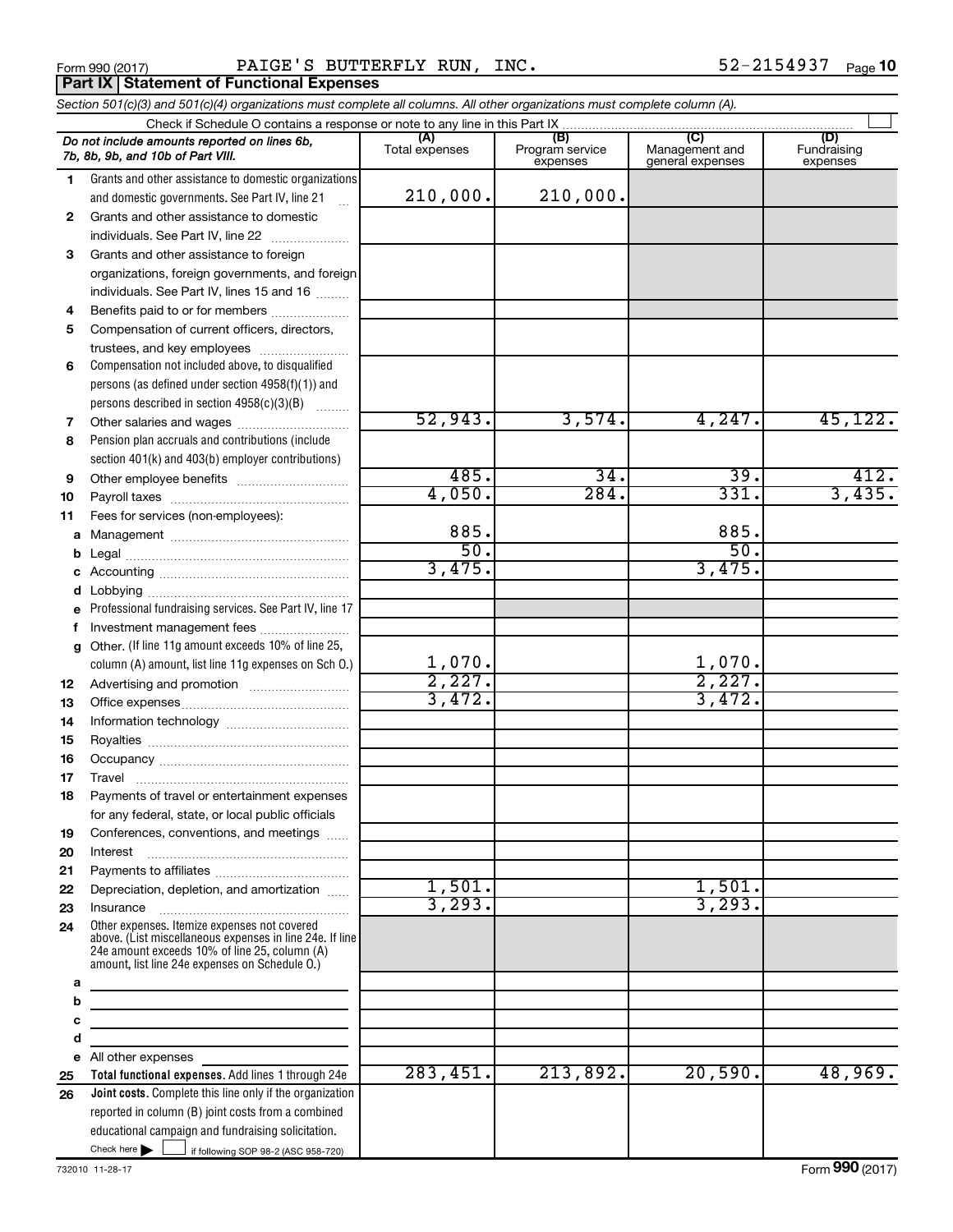| Form 990 (2017) | סיח גם<br>--- | ommunov v<br>r o r<br>DU T<br>$\pm$ DN. | <b>RUN</b> | INC. | . .<br>٠Δ<br>$\cdots$ | Page |
|-----------------|---------------|-----------------------------------------|------------|------|-----------------------|------|
|                 |               |                                         |            |      |                       |      |

|                             |          |                                                                                                                              |                 |                | (A)<br>Beginning of year |                 | (B)<br>End of year |
|-----------------------------|----------|------------------------------------------------------------------------------------------------------------------------------|-----------------|----------------|--------------------------|-----------------|--------------------|
|                             | 1        |                                                                                                                              |                 |                | 5,099.                   | $\mathbf{1}$    | 33,699.            |
|                             | 2        |                                                                                                                              | 552.            | $\overline{2}$ | 552.                     |                 |                    |
|                             | З        |                                                                                                                              |                 |                | 3                        |                 |                    |
|                             | 4        |                                                                                                                              |                 |                |                          | 4               |                    |
|                             | 5        | Loans and other receivables from current and former officers, directors,                                                     |                 |                |                          |                 |                    |
|                             |          | trustees, key employees, and highest compensated employees. Complete                                                         |                 |                |                          |                 |                    |
|                             |          |                                                                                                                              |                 |                |                          | 5               |                    |
|                             | 6        | Loans and other receivables from other disqualified persons (as defined under                                                |                 |                |                          |                 |                    |
|                             |          | section 4958(f)(1)), persons described in section 4958(c)(3)(B), and contributing                                            |                 |                |                          |                 |                    |
|                             |          | employers and sponsoring organizations of section 501(c)(9) voluntary                                                        |                 |                |                          |                 |                    |
|                             |          | employees' beneficiary organizations (see instr). Complete Part II of Sch L                                                  |                 |                |                          | 6               |                    |
| Assets                      | 7        |                                                                                                                              |                 |                |                          | 7               |                    |
|                             | 8        |                                                                                                                              |                 |                | 2,060.                   | 8               | 1,666.             |
|                             | 9        | Prepaid expenses and deferred charges                                                                                        |                 |                |                          | 9               |                    |
|                             |          | 10a Land, buildings, and equipment: cost or other                                                                            |                 |                |                          |                 |                    |
|                             |          | basis. Complete Part VI of Schedule D  10a                                                                                   |                 | 2,848.         |                          |                 |                    |
|                             |          | <b>b</b> Less: accumulated depreciation <i></i>                                                                              | 10 <sub>b</sub> | 2,404.         | 755.                     | 10 <sub>c</sub> | 444.               |
|                             | 11       |                                                                                                                              |                 |                |                          | 11              |                    |
|                             | 12       |                                                                                                                              |                 |                |                          | 12              |                    |
|                             | 13       |                                                                                                                              |                 |                | 13                       |                 |                    |
|                             | 14       |                                                                                                                              | 4,165.          | 14             | 2,975.                   |                 |                    |
|                             | 15       |                                                                                                                              |                 | 15             |                          |                 |                    |
|                             | 16       | <b>Total assets.</b> Add lines 1 through 15 (must equal line 34) <i></i>                                                     |                 |                | 12,631.                  | 16              | 39,336.            |
|                             | 17       |                                                                                                                              |                 | 1,624.         | 17                       | 3,699.          |                    |
|                             | 18       |                                                                                                                              |                 |                | 18                       |                 |                    |
|                             | 19       |                                                                                                                              |                 |                | 2,000.                   | 19              | 7,250.             |
|                             | 20       |                                                                                                                              |                 |                |                          | 20              |                    |
|                             | 21       | Escrow or custodial account liability. Complete Part IV of Schedule D                                                        |                 |                |                          | 21              |                    |
|                             | 22       | Loans and other payables to current and former officers, directors, trustees,                                                |                 |                |                          |                 |                    |
| Liabilities                 |          | key employees, highest compensated employees, and disqualified persons.                                                      |                 |                |                          |                 |                    |
|                             |          |                                                                                                                              |                 |                |                          | 22              |                    |
|                             | 23       | Secured mortgages and notes payable to unrelated third parties                                                               |                 |                |                          | 23              |                    |
|                             | 24       | Unsecured notes and loans payable to unrelated third parties                                                                 |                 |                |                          | 24              |                    |
|                             | 25       | Other liabilities (including federal income tax, payables to related third                                                   |                 |                |                          |                 |                    |
|                             |          | parties, and other liabilities not included on lines 17-24). Complete Part X of                                              |                 |                |                          |                 |                    |
|                             |          | Schedule D                                                                                                                   |                 |                | 3,624.                   | 25              | 10,949.            |
|                             | 26       |                                                                                                                              |                 |                |                          | 26              |                    |
|                             |          | Organizations that follow SFAS 117 (ASC 958), check here $\blacktriangleright \begin{array}{c} \boxed{X} \\ \end{array}$ and |                 |                |                          |                 |                    |
|                             |          | complete lines 27 through 29, and lines 33 and 34.                                                                           |                 |                | 8,632.                   |                 | 28,387.            |
|                             | 27       |                                                                                                                              |                 |                | 375.                     | 27              | $\overline{0}$ .   |
|                             | 28       |                                                                                                                              |                 |                |                          | 28              |                    |
| Net Assets or Fund Balances | 29       | Permanently restricted net assets                                                                                            |                 |                |                          | 29              |                    |
|                             |          | Organizations that do not follow SFAS 117 (ASC 958), check here ▶ □                                                          |                 |                |                          |                 |                    |
|                             |          | and complete lines 30 through 34.                                                                                            |                 |                |                          | 30              |                    |
|                             | 30       | Paid-in or capital surplus, or land, building, or equipment fund                                                             |                 |                |                          | 31              |                    |
|                             | 31<br>32 | Retained earnings, endowment, accumulated income, or other funds                                                             |                 |                |                          | 32              |                    |
|                             | 33       |                                                                                                                              |                 |                | 9,007.                   | 33              | 28,387.            |
|                             | 34       |                                                                                                                              |                 |                | 12,631.                  | 34              | 39,336.            |
|                             |          |                                                                                                                              |                 |                |                          |                 |                    |

Form (2017) **990**

# **Part X Balance Sheet**

| Form 990 (2017 |  |
|----------------|--|
|                |  |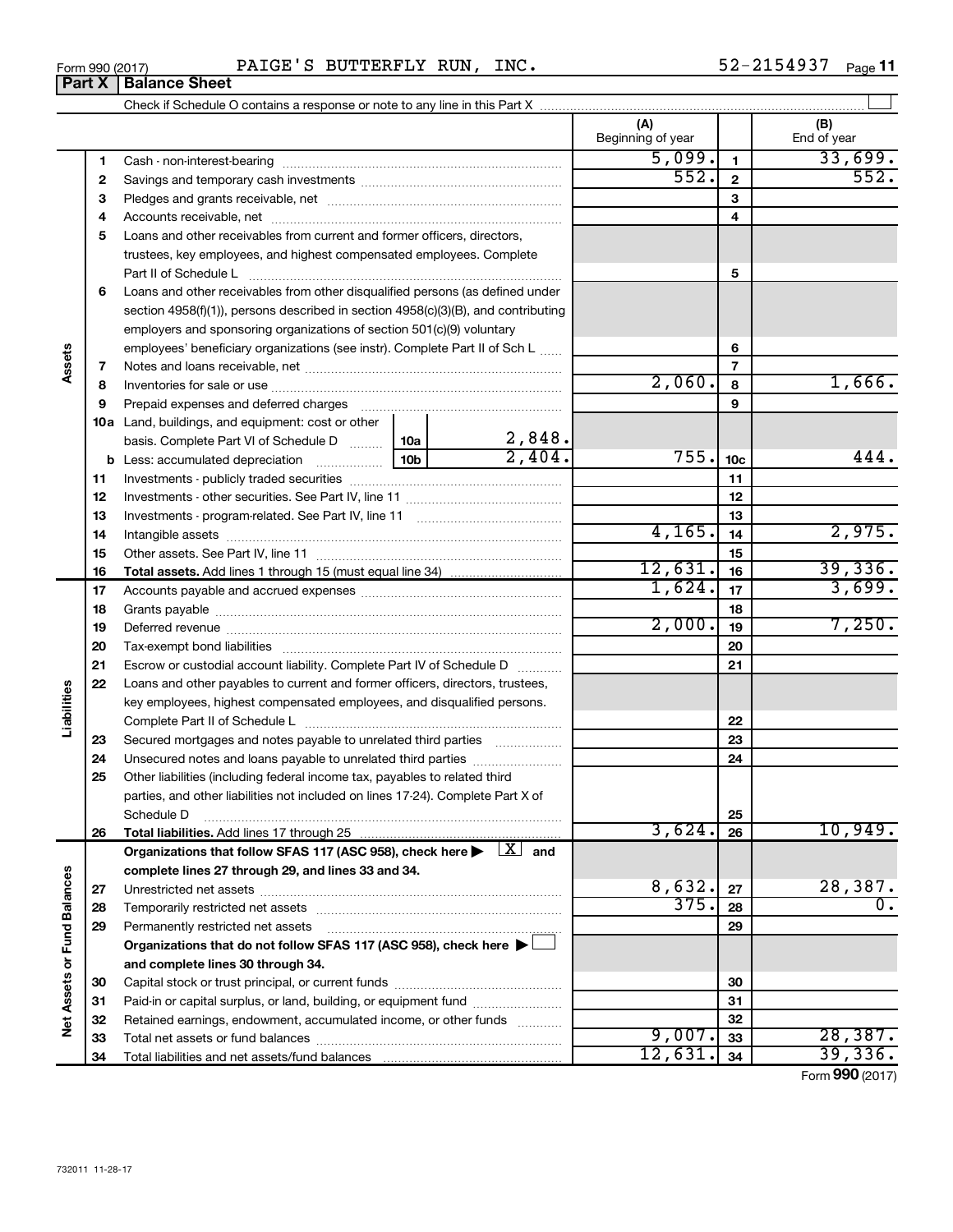|        | PAIGE'S BUTTERFLY RUN, INC.<br>Form 990 (2017)                                                                                                                                                                                 | 52-2154937                     |                |                 | Page 12          |
|--------|--------------------------------------------------------------------------------------------------------------------------------------------------------------------------------------------------------------------------------|--------------------------------|----------------|-----------------|------------------|
|        | Part XI<br><b>Reconciliation of Net Assets</b>                                                                                                                                                                                 |                                |                |                 |                  |
|        |                                                                                                                                                                                                                                |                                |                |                 |                  |
|        |                                                                                                                                                                                                                                |                                |                | 302,831.        |                  |
| 1<br>2 |                                                                                                                                                                                                                                | $\mathbf{1}$<br>$\overline{2}$ |                | 283,451.        |                  |
| З      |                                                                                                                                                                                                                                | 3                              |                | 19,380.         |                  |
| 4      |                                                                                                                                                                                                                                | $\overline{\mathbf{4}}$        |                | 9,007.          |                  |
| 5      | Net unrealized gains (losses) on investments [11] matter than the control of the state of the state of the state of the state of the state of the state of the state of the state of the state of the state of the state of th | 5                              |                |                 |                  |
| 6      | Donated services and use of facilities                                                                                                                                                                                         | 6                              |                |                 |                  |
| 7      | Investment expenses                                                                                                                                                                                                            | $\overline{7}$                 |                |                 |                  |
| 8      | Prior period adjustments                                                                                                                                                                                                       | 8                              |                |                 |                  |
| 9      |                                                                                                                                                                                                                                | 9                              |                |                 | $\overline{0}$ . |
| 10     | Net assets or fund balances at end of year. Combine lines 3 through 9 (must equal Part X, line 33,                                                                                                                             |                                |                |                 |                  |
|        | column (B))                                                                                                                                                                                                                    | 10                             |                | 28,387.         |                  |
|        | Part XII Financial Statements and Reporting                                                                                                                                                                                    |                                |                |                 |                  |
|        |                                                                                                                                                                                                                                |                                |                |                 |                  |
|        |                                                                                                                                                                                                                                |                                |                | <b>Yes</b>      | No               |
| 1      | $\boxed{\text{X}}$ Accrual<br>Accounting method used to prepare the Form 990: $\Box$ Cash<br>Other                                                                                                                             |                                |                |                 |                  |
|        | If the organization changed its method of accounting from a prior year or checked "Other," explain in Schedule O.                                                                                                              |                                |                |                 |                  |
| 2a     |                                                                                                                                                                                                                                |                                | 2a             | x               |                  |
|        | If "Yes," check a box below to indicate whether the financial statements for the year were compiled or reviewed on a                                                                                                           |                                |                |                 |                  |
|        | separate basis, consolidated basis, or both:                                                                                                                                                                                   |                                |                |                 |                  |
|        | $ \mathbf{X} $ Separate basis<br>Consolidated basis<br>Both consolidated and separate basis                                                                                                                                    |                                |                |                 |                  |
|        |                                                                                                                                                                                                                                |                                | 2 <sub>b</sub> |                 | X                |
|        | If "Yes," check a box below to indicate whether the financial statements for the year were audited on a separate basis,                                                                                                        |                                |                |                 |                  |
|        | consolidated basis, or both:                                                                                                                                                                                                   |                                |                |                 |                  |
|        | Separate basis<br>$\Box$ Consolidated basis<br>Both consolidated and separate basis                                                                                                                                            |                                |                |                 |                  |
|        | c If "Yes" to line 2a or 2b, does the organization have a committee that assumes responsibility for oversight of the audit,                                                                                                    |                                |                |                 |                  |
|        |                                                                                                                                                                                                                                |                                | 2c             |                 | х                |
|        | If the organization changed either its oversight process or selection process during the tax year, explain in Schedule O.                                                                                                      |                                |                |                 |                  |
|        | 3a As a result of a federal award, was the organization required to undergo an audit or audits as set forth in the Single Audit                                                                                                |                                |                |                 |                  |
|        |                                                                                                                                                                                                                                |                                | За             |                 | х                |
|        | <b>b</b> If "Yes," did the organization undergo the required audit or audits? If the organization did not undergo the required audit                                                                                           |                                |                |                 |                  |
|        |                                                                                                                                                                                                                                |                                | 3b             |                 |                  |
|        |                                                                                                                                                                                                                                |                                |                | Form 990 (2017) |                  |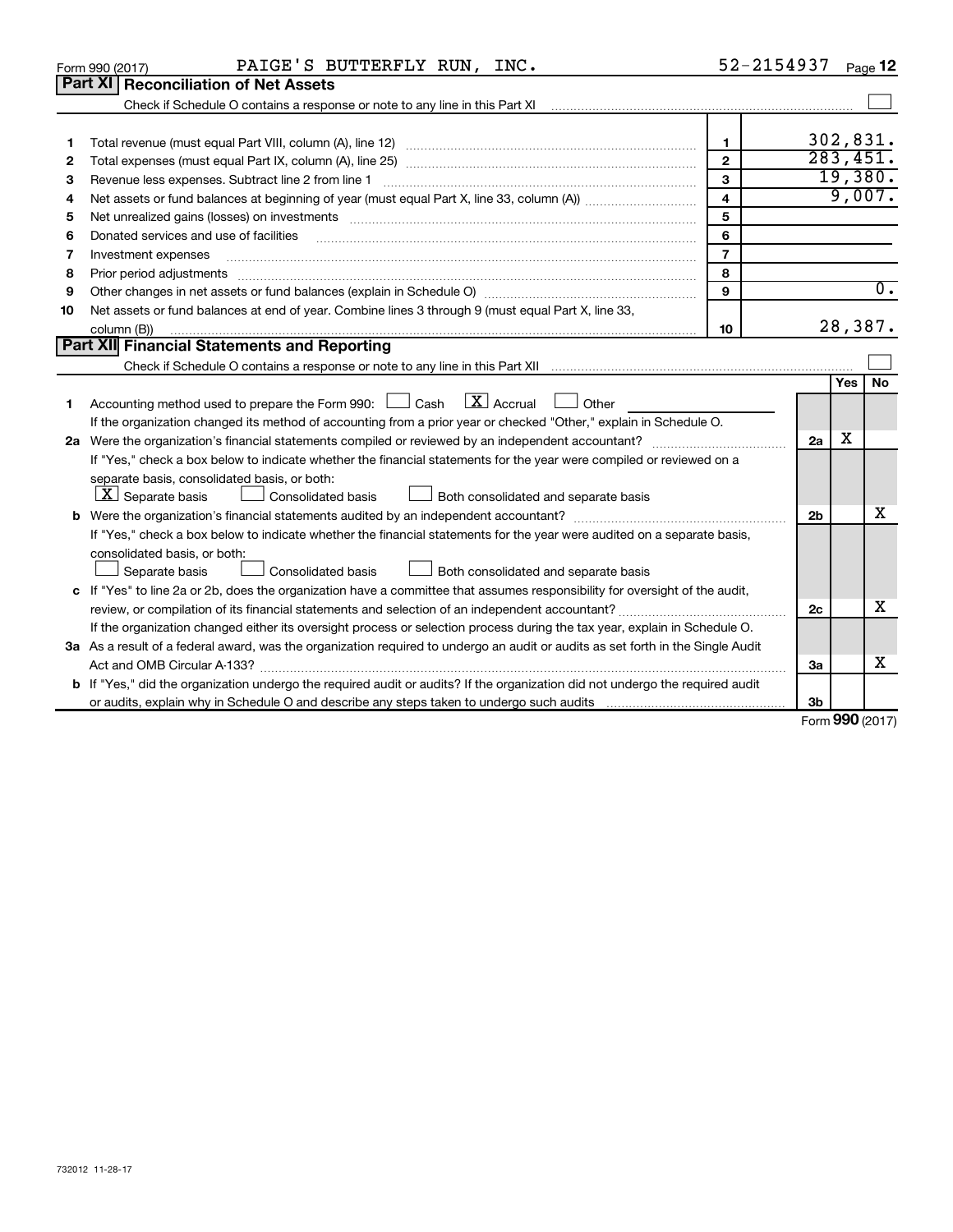**SCHEDULE A**

Department of the Treasury Internal Revenue Service

 $\mathsf{l}$ 

# Form 990 or 990-EZ) **Public Charity Status and Public Support**<br>
Complete if the organization is a section 501(c)(3) organization or a section<br> **2017**

**4947(a)(1) nonexempt charitable trust. | Attach to Form 990 or Form 990-EZ.** 

**| Go to www.irs.gov/Form990 for instructions and the latest information.**

| <b>Open to Public</b><br>Inspection |
|-------------------------------------|
|                                     |

OMB No. 1545-0047

| Name of the organization |  |
|--------------------------|--|
|--------------------------|--|

|                                                                                        |                                                                                                                                                                                                                                                                                                                                                                                                                                                                                                                                                                                                                                                                                                                                                                                                                                                                                                                                                                                                                                                                                                                                                                                                                                                                                                                                                                                                                                                                                                                                                                                                                                                                                                                                                                                                                                                                                                                                                                                                                                                                                                                                                                                                                                                                                                                                                                                             | Name of the organization                                                                                                                                                                                                                                                                                                                                                                                                                                                                                                                                                                                                                                                                                                                                                                                                            |          |                             |                                    |    |                                                      |  | <b>Employer identification number</b>              |
|----------------------------------------------------------------------------------------|---------------------------------------------------------------------------------------------------------------------------------------------------------------------------------------------------------------------------------------------------------------------------------------------------------------------------------------------------------------------------------------------------------------------------------------------------------------------------------------------------------------------------------------------------------------------------------------------------------------------------------------------------------------------------------------------------------------------------------------------------------------------------------------------------------------------------------------------------------------------------------------------------------------------------------------------------------------------------------------------------------------------------------------------------------------------------------------------------------------------------------------------------------------------------------------------------------------------------------------------------------------------------------------------------------------------------------------------------------------------------------------------------------------------------------------------------------------------------------------------------------------------------------------------------------------------------------------------------------------------------------------------------------------------------------------------------------------------------------------------------------------------------------------------------------------------------------------------------------------------------------------------------------------------------------------------------------------------------------------------------------------------------------------------------------------------------------------------------------------------------------------------------------------------------------------------------------------------------------------------------------------------------------------------------------------------------------------------------------------------------------------------|-------------------------------------------------------------------------------------------------------------------------------------------------------------------------------------------------------------------------------------------------------------------------------------------------------------------------------------------------------------------------------------------------------------------------------------------------------------------------------------------------------------------------------------------------------------------------------------------------------------------------------------------------------------------------------------------------------------------------------------------------------------------------------------------------------------------------------------|----------|-----------------------------|------------------------------------|----|------------------------------------------------------|--|----------------------------------------------------|
| Part I                                                                                 |                                                                                                                                                                                                                                                                                                                                                                                                                                                                                                                                                                                                                                                                                                                                                                                                                                                                                                                                                                                                                                                                                                                                                                                                                                                                                                                                                                                                                                                                                                                                                                                                                                                                                                                                                                                                                                                                                                                                                                                                                                                                                                                                                                                                                                                                                                                                                                                             | Reason for Public Charity Status (All organizations must complete this part.) See instructions.                                                                                                                                                                                                                                                                                                                                                                                                                                                                                                                                                                                                                                                                                                                                     |          | PAIGE'S BUTTERFLY RUN, INC. |                                    |    |                                                      |  | 52-2154937                                         |
|                                                                                        |                                                                                                                                                                                                                                                                                                                                                                                                                                                                                                                                                                                                                                                                                                                                                                                                                                                                                                                                                                                                                                                                                                                                                                                                                                                                                                                                                                                                                                                                                                                                                                                                                                                                                                                                                                                                                                                                                                                                                                                                                                                                                                                                                                                                                                                                                                                                                                                             |                                                                                                                                                                                                                                                                                                                                                                                                                                                                                                                                                                                                                                                                                                                                                                                                                                     |          |                             |                                    |    |                                                      |  |                                                    |
| 1<br>2<br>3<br>4                                                                       |                                                                                                                                                                                                                                                                                                                                                                                                                                                                                                                                                                                                                                                                                                                                                                                                                                                                                                                                                                                                                                                                                                                                                                                                                                                                                                                                                                                                                                                                                                                                                                                                                                                                                                                                                                                                                                                                                                                                                                                                                                                                                                                                                                                                                                                                                                                                                                                             | The organization is not a private foundation because it is: (For lines 1 through 12, check only one box.)<br>A church, convention of churches, or association of churches described in section 170(b)(1)(A)(i).<br>A school described in section 170(b)(1)(A)(ii). (Attach Schedule E (Form 990 or 990-EZ).)<br>A hospital or a cooperative hospital service organization described in section 170(b)(1)(A)(iii).<br>A medical research organization operated in conjunction with a hospital described in section 170(b)(1)(A)(iii). Enter the hospital's name,                                                                                                                                                                                                                                                                     |          |                             |                                    |    |                                                      |  |                                                    |
|                                                                                        |                                                                                                                                                                                                                                                                                                                                                                                                                                                                                                                                                                                                                                                                                                                                                                                                                                                                                                                                                                                                                                                                                                                                                                                                                                                                                                                                                                                                                                                                                                                                                                                                                                                                                                                                                                                                                                                                                                                                                                                                                                                                                                                                                                                                                                                                                                                                                                                             | city, and state:                                                                                                                                                                                                                                                                                                                                                                                                                                                                                                                                                                                                                                                                                                                                                                                                                    |          |                             |                                    |    |                                                      |  |                                                    |
| 5<br>6<br>$\overline{7}$<br>8<br>9                                                     |                                                                                                                                                                                                                                                                                                                                                                                                                                                                                                                                                                                                                                                                                                                                                                                                                                                                                                                                                                                                                                                                                                                                                                                                                                                                                                                                                                                                                                                                                                                                                                                                                                                                                                                                                                                                                                                                                                                                                                                                                                                                                                                                                                                                                                                                                                                                                                                             | An organization operated for the benefit of a college or university owned or operated by a governmental unit described in<br>section 170(b)(1)(A)(iv). (Complete Part II.)<br>A federal, state, or local government or governmental unit described in section 170(b)(1)(A)(v).<br>$X$ An organization that normally receives a substantial part of its support from a governmental unit or from the general public described in<br>section 170(b)(1)(A)(vi). (Complete Part II.)<br>A community trust described in section 170(b)(1)(A)(vi). (Complete Part II.)<br>An agricultural research organization described in section 170(b)(1)(A)(ix) operated in conjunction with a land-grant college<br>or university or a non-land-grant college of agriculture (see instructions). Enter the name, city, and state of the college or |          |                             |                                    |    |                                                      |  |                                                    |
| 10<br>11<br>12<br>а<br>b<br>с<br>d<br>Enter the number of supported organizations<br>f | university:<br>An organization that normally receives: (1) more than 33 1/3% of its support from contributions, membership fees, and gross receipts from<br>activities related to its exempt functions - subject to certain exceptions, and (2) no more than 33 1/3% of its support from gross investment<br>income and unrelated business taxable income (less section 511 tax) from businesses acquired by the organization after June 30, 1975.<br>See section 509(a)(2). (Complete Part III.)<br>An organization organized and operated exclusively to test for public safety. See section 509(a)(4).<br>An organization organized and operated exclusively for the benefit of, to perform the functions of, or to carry out the purposes of one or<br>more publicly supported organizations described in section 509(a)(1) or section 509(a)(2). See section 509(a)(3). Check the box in<br>lines 12a through 12d that describes the type of supporting organization and complete lines 12e, 12f, and 12g.<br>Type I. A supporting organization operated, supervised, or controlled by its supported organization(s), typically by giving<br>the supported organization(s) the power to regularly appoint or elect a majority of the directors or trustees of the supporting<br>organization. You must complete Part IV, Sections A and B.<br>Type II. A supporting organization supervised or controlled in connection with its supported organization(s), by having<br>control or management of the supporting organization vested in the same persons that control or manage the supported<br>organization(s). You must complete Part IV, Sections A and C.<br>Type III functionally integrated. A supporting organization operated in connection with, and functionally integrated with,<br>its supported organization(s) (see instructions). You must complete Part IV, Sections A, D, and E.<br>Type III non-functionally integrated. A supporting organization operated in connection with its supported organization(s)<br>that is not functionally integrated. The organization generally must satisfy a distribution requirement and an attentiveness<br>requirement (see instructions). You must complete Part IV, Sections A and D, and Part V.<br>Check this box if the organization received a written determination from the IRS that it is a Type I, Type II, Type III |                                                                                                                                                                                                                                                                                                                                                                                                                                                                                                                                                                                                                                                                                                                                                                                                                                     |          |                             |                                    |    |                                                      |  |                                                    |
|                                                                                        |                                                                                                                                                                                                                                                                                                                                                                                                                                                                                                                                                                                                                                                                                                                                                                                                                                                                                                                                                                                                                                                                                                                                                                                                                                                                                                                                                                                                                                                                                                                                                                                                                                                                                                                                                                                                                                                                                                                                                                                                                                                                                                                                                                                                                                                                                                                                                                                             | g Provide the following information about the supported organization(s).                                                                                                                                                                                                                                                                                                                                                                                                                                                                                                                                                                                                                                                                                                                                                            |          | (iii) Type of organization  | (iv) Is the organization listed    |    |                                                      |  |                                                    |
|                                                                                        |                                                                                                                                                                                                                                                                                                                                                                                                                                                                                                                                                                                                                                                                                                                                                                                                                                                                                                                                                                                                                                                                                                                                                                                                                                                                                                                                                                                                                                                                                                                                                                                                                                                                                                                                                                                                                                                                                                                                                                                                                                                                                                                                                                                                                                                                                                                                                                                             | (i) Name of supported<br>organization                                                                                                                                                                                                                                                                                                                                                                                                                                                                                                                                                                                                                                                                                                                                                                                               | (ii) EIN | (described on lines 1-10    | in your governing document?<br>Yes | No | (v) Amount of monetary<br>support (see instructions) |  | (vi) Amount of other<br>support (see instructions) |
|                                                                                        |                                                                                                                                                                                                                                                                                                                                                                                                                                                                                                                                                                                                                                                                                                                                                                                                                                                                                                                                                                                                                                                                                                                                                                                                                                                                                                                                                                                                                                                                                                                                                                                                                                                                                                                                                                                                                                                                                                                                                                                                                                                                                                                                                                                                                                                                                                                                                                                             |                                                                                                                                                                                                                                                                                                                                                                                                                                                                                                                                                                                                                                                                                                                                                                                                                                     |          | above (see instructions))   |                                    |    |                                                      |  |                                                    |
|                                                                                        |                                                                                                                                                                                                                                                                                                                                                                                                                                                                                                                                                                                                                                                                                                                                                                                                                                                                                                                                                                                                                                                                                                                                                                                                                                                                                                                                                                                                                                                                                                                                                                                                                                                                                                                                                                                                                                                                                                                                                                                                                                                                                                                                                                                                                                                                                                                                                                                             |                                                                                                                                                                                                                                                                                                                                                                                                                                                                                                                                                                                                                                                                                                                                                                                                                                     |          |                             |                                    |    |                                                      |  |                                                    |
|                                                                                        |                                                                                                                                                                                                                                                                                                                                                                                                                                                                                                                                                                                                                                                                                                                                                                                                                                                                                                                                                                                                                                                                                                                                                                                                                                                                                                                                                                                                                                                                                                                                                                                                                                                                                                                                                                                                                                                                                                                                                                                                                                                                                                                                                                                                                                                                                                                                                                                             |                                                                                                                                                                                                                                                                                                                                                                                                                                                                                                                                                                                                                                                                                                                                                                                                                                     |          |                             |                                    |    |                                                      |  |                                                    |
|                                                                                        |                                                                                                                                                                                                                                                                                                                                                                                                                                                                                                                                                                                                                                                                                                                                                                                                                                                                                                                                                                                                                                                                                                                                                                                                                                                                                                                                                                                                                                                                                                                                                                                                                                                                                                                                                                                                                                                                                                                                                                                                                                                                                                                                                                                                                                                                                                                                                                                             |                                                                                                                                                                                                                                                                                                                                                                                                                                                                                                                                                                                                                                                                                                                                                                                                                                     |          |                             |                                    |    |                                                      |  |                                                    |
|                                                                                        |                                                                                                                                                                                                                                                                                                                                                                                                                                                                                                                                                                                                                                                                                                                                                                                                                                                                                                                                                                                                                                                                                                                                                                                                                                                                                                                                                                                                                                                                                                                                                                                                                                                                                                                                                                                                                                                                                                                                                                                                                                                                                                                                                                                                                                                                                                                                                                                             |                                                                                                                                                                                                                                                                                                                                                                                                                                                                                                                                                                                                                                                                                                                                                                                                                                     |          |                             |                                    |    |                                                      |  |                                                    |
| <b>Total</b>                                                                           |                                                                                                                                                                                                                                                                                                                                                                                                                                                                                                                                                                                                                                                                                                                                                                                                                                                                                                                                                                                                                                                                                                                                                                                                                                                                                                                                                                                                                                                                                                                                                                                                                                                                                                                                                                                                                                                                                                                                                                                                                                                                                                                                                                                                                                                                                                                                                                                             |                                                                                                                                                                                                                                                                                                                                                                                                                                                                                                                                                                                                                                                                                                                                                                                                                                     |          |                             |                                    |    |                                                      |  |                                                    |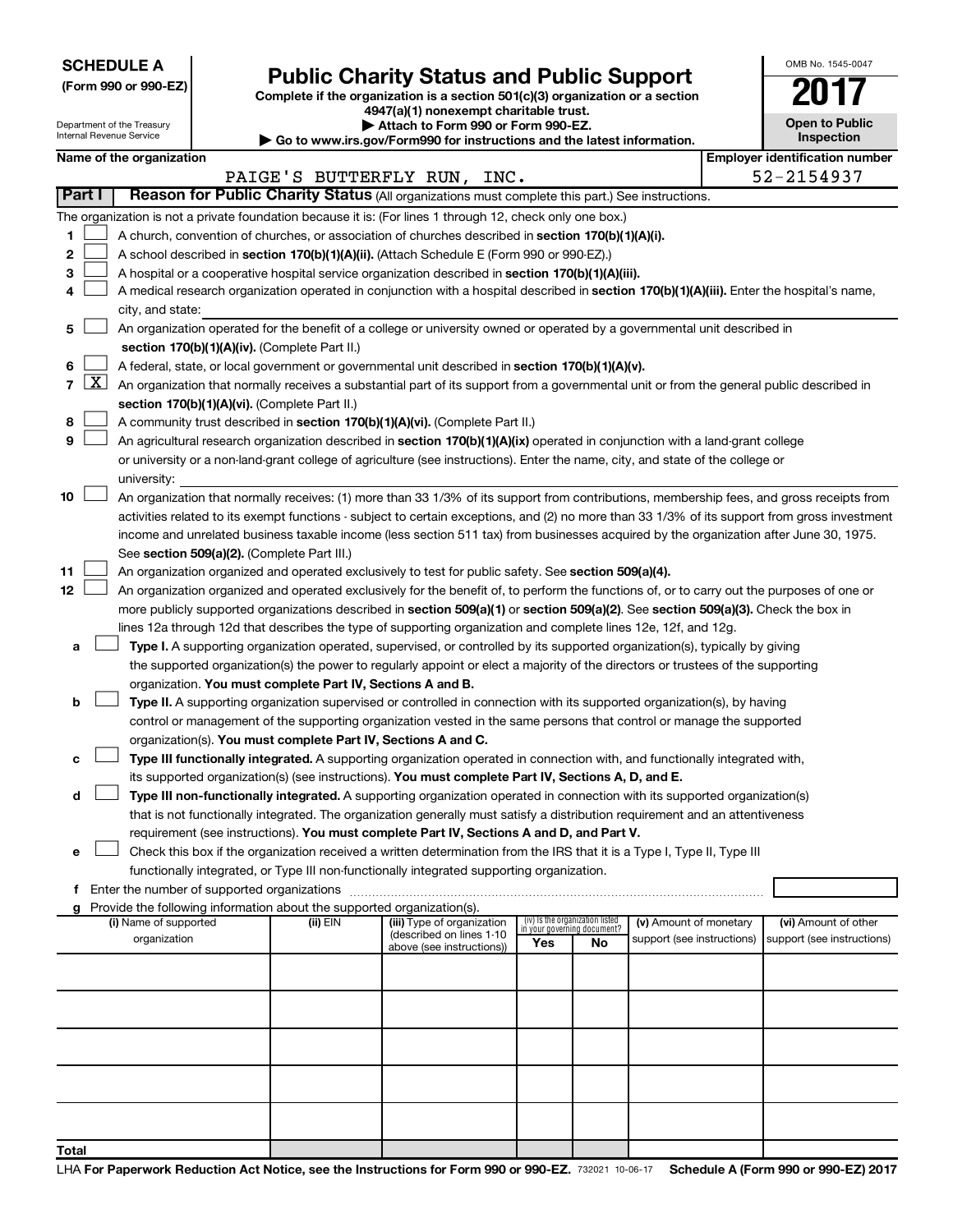# Schedule A (Form 990 or 990-EZ) 2017  $\verb|PAIGE'S|$   $\verb|BUTTERFLY|$   $\verb|RUN|$ ,  $\verb|INC|.$   $\verb|S2-2154937|$   $\verb|Page|$

52-2154937 Page 2

(Complete only if you checked the box on line 5, 7, or 8 of Part I or if the organization failed to qualify under Part III. If the organization fails to qualify under the tests listed below, please complete Part III.) **Part II Support Schedule for Organizations Described in Sections 170(b)(1)(A)(iv) and 170(b)(1)(A)(vi)**

|   | <b>Section A. Public Support</b>                                                                                                               |          |                       |            |            |          |                                          |
|---|------------------------------------------------------------------------------------------------------------------------------------------------|----------|-----------------------|------------|------------|----------|------------------------------------------|
|   | Calendar year (or fiscal year beginning in)                                                                                                    | (a) 2013 | (b) 2014              | $(c)$ 2015 | $(d)$ 2016 | (e) 2017 | (f) Total                                |
|   | 1 Gifts, grants, contributions, and                                                                                                            |          |                       |            |            |          |                                          |
|   | membership fees received. (Do not                                                                                                              |          |                       |            |            |          |                                          |
|   | include any "unusual grants.")                                                                                                                 | 130,027. | 135,901.              | 145, 162.  | 164,145.   | 205,648. | 780,883.                                 |
|   | 2 Tax revenues levied for the organ-                                                                                                           |          |                       |            |            |          |                                          |
|   | ization's benefit and either paid to                                                                                                           |          |                       |            |            |          |                                          |
|   | or expended on its behalf                                                                                                                      |          |                       |            |            |          |                                          |
|   | 3 The value of services or facilities                                                                                                          |          |                       |            |            |          |                                          |
|   | furnished by a governmental unit to                                                                                                            |          |                       |            |            |          |                                          |
|   | the organization without charge                                                                                                                |          |                       |            |            |          |                                          |
|   | 4 Total. Add lines 1 through 3                                                                                                                 |          | $130,027$ , 135, 901. | 145, 162.  | 164, 145.  | 205,648. | 780,883.                                 |
|   | 5 The portion of total contributions                                                                                                           |          |                       |            |            |          |                                          |
|   | by each person (other than a                                                                                                                   |          |                       |            |            |          |                                          |
|   | governmental unit or publicly                                                                                                                  |          |                       |            |            |          |                                          |
|   | supported organization) included                                                                                                               |          |                       |            |            |          |                                          |
|   | on line 1 that exceeds 2% of the                                                                                                               |          |                       |            |            |          |                                          |
|   | amount shown on line 11,                                                                                                                       |          |                       |            |            |          |                                          |
|   | column (f)                                                                                                                                     |          |                       |            |            |          |                                          |
|   | 6 Public support. Subtract line 5 from line 4.                                                                                                 |          |                       |            |            |          | 780,883.                                 |
|   | <b>Section B. Total Support</b>                                                                                                                |          |                       |            |            |          |                                          |
|   | Calendar year (or fiscal year beginning in)                                                                                                    | (a) 2013 | (b) 2014              | $(c)$ 2015 | $(d)$ 2016 | (e) 2017 | (f) Total                                |
|   | <b>7</b> Amounts from line 4                                                                                                                   | 130,027. | 135,901.              | 145, 162.  | 164, 145.  | 205,648. | $\overline{780,883.}$                    |
|   | 8 Gross income from interest,                                                                                                                  |          |                       |            |            |          |                                          |
|   | dividends, payments received on                                                                                                                |          |                       |            |            |          |                                          |
|   | securities loans, rents, royalties,                                                                                                            |          |                       |            |            |          |                                          |
|   | and income from similar sources                                                                                                                | 352.     | 196.                  | 297.       | 16.        | 1.       | 862.                                     |
| 9 | Net income from unrelated business                                                                                                             |          |                       |            |            |          |                                          |
|   | activities, whether or not the                                                                                                                 |          |                       |            |            |          |                                          |
|   | business is regularly carried on                                                                                                               |          |                       |            |            |          |                                          |
|   | 10 Other income. Do not include gain                                                                                                           |          |                       |            |            |          |                                          |
|   | or loss from the sale of capital                                                                                                               |          |                       |            |            |          |                                          |
|   | assets (Explain in Part VI.)                                                                                                                   |          |                       |            |            |          |                                          |
|   | 11 Total support. Add lines 7 through 10                                                                                                       |          |                       |            |            |          | 781,745.                                 |
|   | <b>12</b> Gross receipts from related activities, etc. (see instructions)                                                                      |          |                       |            |            | 12       |                                          |
|   | 13 First five years. If the Form 990 is for the organization's first, second, third, fourth, or fifth tax year as a section 501(c)(3)          |          |                       |            |            |          |                                          |
|   | organization, check this box and stop here                                                                                                     |          |                       |            |            |          |                                          |
|   | <b>Section C. Computation of Public Support Percentage</b>                                                                                     |          |                       |            |            |          |                                          |
|   |                                                                                                                                                |          |                       |            |            | 14       | 99.89<br>$\%$                            |
|   |                                                                                                                                                |          |                       |            |            | 15       | 99.82<br>$\%$                            |
|   | 16a 33 1/3% support test - 2017. If the organization did not check the box on line 13, and line 14 is 33 1/3% or more, check this box and      |          |                       |            |            |          |                                          |
|   |                                                                                                                                                |          |                       |            |            |          | $\blacktriangleright$ $\boxed{\text{X}}$ |
|   | b 33 1/3% support test - 2016. If the organization did not check a box on line 13 or 16a, and line 15 is 33 1/3% or more, check this box       |          |                       |            |            |          |                                          |
|   |                                                                                                                                                |          |                       |            |            |          |                                          |
|   | 17a 10% -facts-and-circumstances test - 2017. If the organization did not check a box on line 13, 16a, or 16b, and line 14 is 10% or more,     |          |                       |            |            |          |                                          |
|   | and if the organization meets the "facts-and-circumstances" test, check this box and stop here. Explain in Part VI how the organization        |          |                       |            |            |          |                                          |
|   |                                                                                                                                                |          |                       |            |            |          |                                          |
|   | <b>b 10%</b> -facts-and-circumstances test - 2016. If the organization did not check a box on line 13, 16a, 16b, or 17a, and line 15 is 10% or |          |                       |            |            |          |                                          |
|   | more, and if the organization meets the "facts-and-circumstances" test, check this box and stop here. Explain in Part VI how the               |          |                       |            |            |          |                                          |
|   | organization meets the "facts-and-circumstances" test. The organization qualifies as a publicly supported organization                         |          |                       |            |            |          |                                          |
|   | 18 Private foundation. If the organization did not check a box on line 13, 16a, 16b, 17a, or 17b, check this box and see instructions          |          |                       |            |            |          |                                          |
|   |                                                                                                                                                |          |                       |            |            |          |                                          |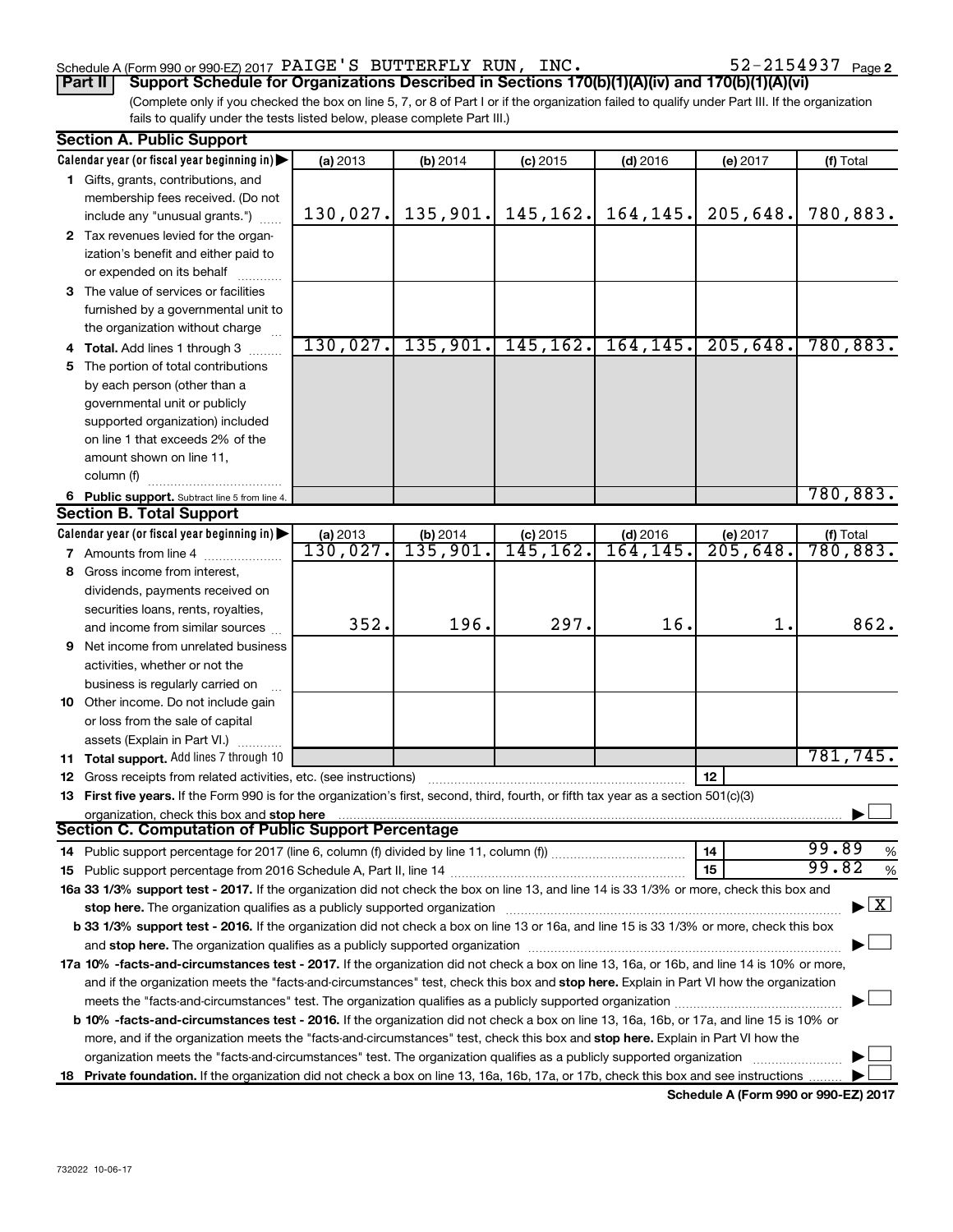# Schedule A (Form 990 or 990-EZ) 2017  $\verb|PAIGE'S|$   $\verb|BUTTERFLY|$   $\verb|RUN|$ ,  $\verb|INC|.$   $\verb|S2-2154937|$   $\verb|Page|$ **Part III Support Schedule for Organizations Described in Section 509(a)(2)**

(Complete only if you checked the box on line 10 of Part I or if the organization failed to qualify under Part II. If the organization fails to qualify under the tests listed below, please complete Part II.)

| <b>Section A. Public Support</b>                                                                                                                                                                                              |          |          |            |            |          |           |
|-------------------------------------------------------------------------------------------------------------------------------------------------------------------------------------------------------------------------------|----------|----------|------------|------------|----------|-----------|
| Calendar year (or fiscal year beginning in)                                                                                                                                                                                   | (a) 2013 | (b) 2014 | $(c)$ 2015 | $(d)$ 2016 | (e) 2017 | (f) Total |
| 1 Gifts, grants, contributions, and                                                                                                                                                                                           |          |          |            |            |          |           |
| membership fees received. (Do not                                                                                                                                                                                             |          |          |            |            |          |           |
| include any "unusual grants.")                                                                                                                                                                                                |          |          |            |            |          |           |
| 2 Gross receipts from admissions,                                                                                                                                                                                             |          |          |            |            |          |           |
| merchandise sold or services per-                                                                                                                                                                                             |          |          |            |            |          |           |
| formed, or facilities furnished in                                                                                                                                                                                            |          |          |            |            |          |           |
| any activity that is related to the<br>organization's tax-exempt purpose                                                                                                                                                      |          |          |            |            |          |           |
| 3 Gross receipts from activities that                                                                                                                                                                                         |          |          |            |            |          |           |
| are not an unrelated trade or bus-                                                                                                                                                                                            |          |          |            |            |          |           |
| iness under section 513                                                                                                                                                                                                       |          |          |            |            |          |           |
| 4 Tax revenues levied for the organ-                                                                                                                                                                                          |          |          |            |            |          |           |
| ization's benefit and either paid to                                                                                                                                                                                          |          |          |            |            |          |           |
| or expended on its behalf                                                                                                                                                                                                     |          |          |            |            |          |           |
| 5 The value of services or facilities                                                                                                                                                                                         |          |          |            |            |          |           |
| furnished by a governmental unit to                                                                                                                                                                                           |          |          |            |            |          |           |
| the organization without charge                                                                                                                                                                                               |          |          |            |            |          |           |
| <b>6 Total.</b> Add lines 1 through 5                                                                                                                                                                                         |          |          |            |            |          |           |
| 7a Amounts included on lines 1, 2, and                                                                                                                                                                                        |          |          |            |            |          |           |
| 3 received from disqualified persons                                                                                                                                                                                          |          |          |            |            |          |           |
| <b>b</b> Amounts included on lines 2 and 3 received                                                                                                                                                                           |          |          |            |            |          |           |
| from other than disqualified persons that                                                                                                                                                                                     |          |          |            |            |          |           |
| exceed the greater of \$5,000 or 1% of the                                                                                                                                                                                    |          |          |            |            |          |           |
| amount on line 13 for the year                                                                                                                                                                                                |          |          |            |            |          |           |
| c Add lines 7a and 7b                                                                                                                                                                                                         |          |          |            |            |          |           |
| 8 Public support. (Subtract line 7c from line 6.)<br><b>Section B. Total Support</b>                                                                                                                                          |          |          |            |            |          |           |
| Calendar year (or fiscal year beginning in)                                                                                                                                                                                   | (a) 2013 | (b) 2014 |            | $(d)$ 2016 |          | (f) Total |
| <b>9</b> Amounts from line 6                                                                                                                                                                                                  |          |          | (c) 2015   |            | (e) 2017 |           |
| <b>10a</b> Gross income from interest,                                                                                                                                                                                        |          |          |            |            |          |           |
| dividends, payments received on                                                                                                                                                                                               |          |          |            |            |          |           |
| securities loans, rents, royalties,                                                                                                                                                                                           |          |          |            |            |          |           |
| and income from similar sources                                                                                                                                                                                               |          |          |            |            |          |           |
| <b>b</b> Unrelated business taxable income                                                                                                                                                                                    |          |          |            |            |          |           |
| (less section 511 taxes) from businesses                                                                                                                                                                                      |          |          |            |            |          |           |
| acquired after June 30, 1975<br>$\frac{1}{2}$                                                                                                                                                                                 |          |          |            |            |          |           |
| c Add lines 10a and 10b                                                                                                                                                                                                       |          |          |            |            |          |           |
| 11 Net income from unrelated business<br>activities not included in line 10b.                                                                                                                                                 |          |          |            |            |          |           |
| whether or not the business is                                                                                                                                                                                                |          |          |            |            |          |           |
| regularly carried on                                                                                                                                                                                                          |          |          |            |            |          |           |
| <b>12</b> Other income. Do not include gain<br>or loss from the sale of capital                                                                                                                                               |          |          |            |            |          |           |
| assets (Explain in Part VI.)                                                                                                                                                                                                  |          |          |            |            |          |           |
| <b>13</b> Total support. (Add lines 9, 10c, 11, and 12.)                                                                                                                                                                      |          |          |            |            |          |           |
| 14 First five years. If the Form 990 is for the organization's first, second, third, fourth, or fifth tax year as a section 501(c)(3) organization,                                                                           |          |          |            |            |          |           |
| check this box and stop here measurements and stop here and stop here are constructed and stop here and stop here and stop here and stop here and stop here and stop here and stop here and stop here are all the stop of the |          |          |            |            |          |           |
| Section C. Computation of Public Support Percentage                                                                                                                                                                           |          |          |            |            |          |           |
|                                                                                                                                                                                                                               |          |          |            |            | 15       | %         |
| 16 Public support percentage from 2016 Schedule A, Part III, line 15                                                                                                                                                          |          |          |            |            | 16       | %         |
| Section D. Computation of Investment Income Percentage                                                                                                                                                                        |          |          |            |            |          |           |
|                                                                                                                                                                                                                               |          |          |            |            | 17       | %         |
| 18 Investment income percentage from 2016 Schedule A, Part III, line 17                                                                                                                                                       |          |          |            |            | 18       | %         |
| 19a 33 1/3% support tests - 2017. If the organization did not check the box on line 14, and line 15 is more than 33 1/3%, and line 17 is not                                                                                  |          |          |            |            |          |           |
| more than 33 1/3%, check this box and stop here. The organization qualifies as a publicly supported organization                                                                                                              |          |          |            |            |          |           |
| b 33 1/3% support tests - 2016. If the organization did not check a box on line 14 or line 19a, and line 16 is more than 33 1/3%, and                                                                                         |          |          |            |            |          |           |
| line 18 is not more than 33 1/3%, check this box and stop here. The organization qualifies as a publicly supported organization                                                                                               |          |          |            |            |          |           |
|                                                                                                                                                                                                                               |          |          |            |            |          |           |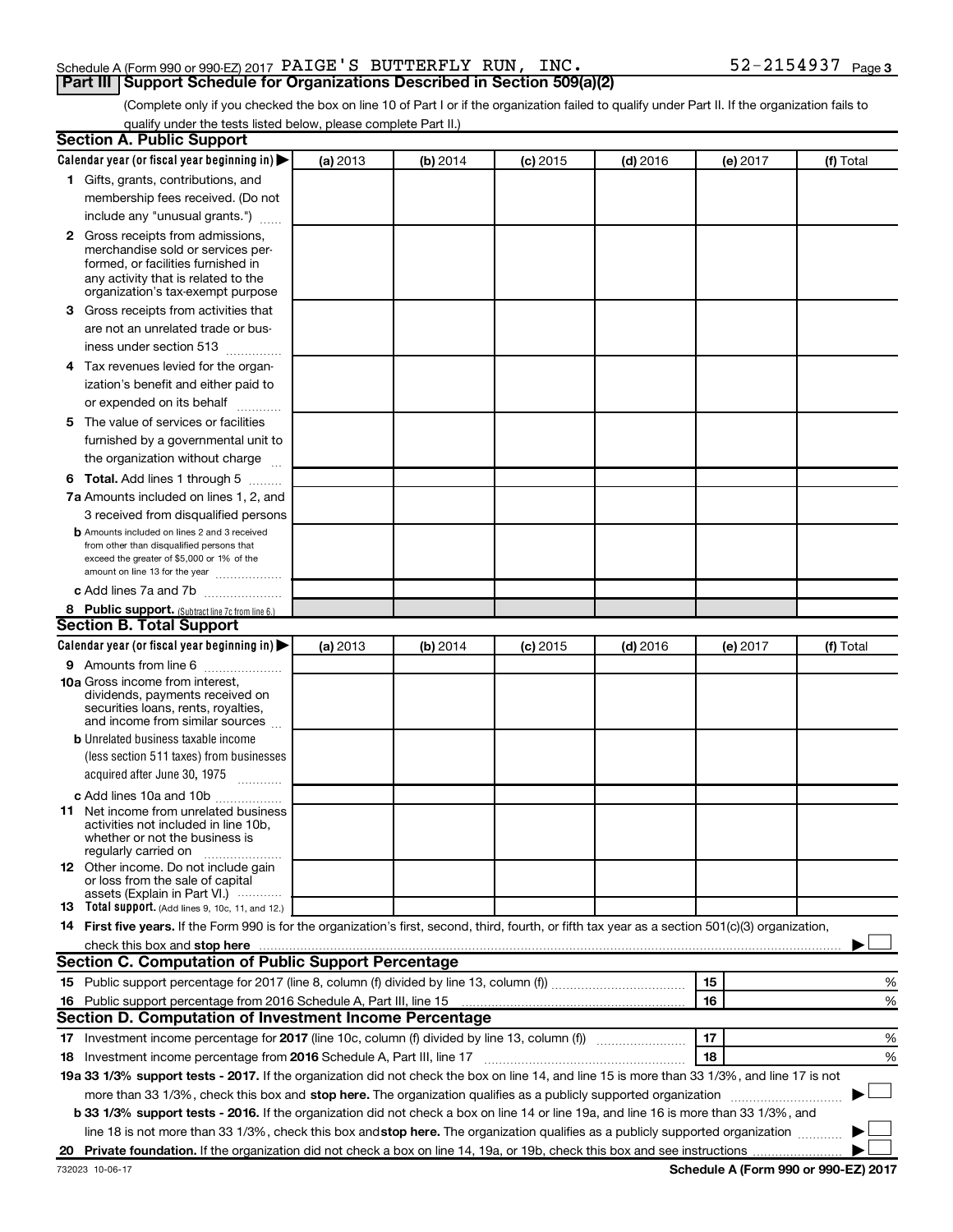**1**

**2**

**Yes No**

# **Part IV Supporting Organizations**

(Complete only if you checked a box in line 12 on Part I. If you checked 12a of Part I, complete Sections A and B. If you checked 12b of Part I, complete Sections A and C. If you checked 12c of Part I, complete Sections A, D, and E. If you checked 12d of Part I, complete Sections A and D, and complete Part V.)

### **Section A. All Supporting Organizations**

- **1** Are all of the organization's supported organizations listed by name in the organization's governing documents? If "No," describe in Part VI how the supported organizations are designated. If designated by *class or purpose, describe the designation. If historic and continuing relationship, explain.*
- **2** Did the organization have any supported organization that does not have an IRS determination of status under section 509(a)(1) or (2)? If "Yes," explain in Part **VI** how the organization determined that the supported *organization was described in section 509(a)(1) or (2).*
- **3a** Did the organization have a supported organization described in section 501(c)(4), (5), or (6)? If "Yes," answer *(b) and (c) below.*
- **b** Did the organization confirm that each supported organization qualified under section 501(c)(4), (5), or (6) and satisfied the public support tests under section 509(a)(2)? If "Yes," describe in Part VI when and how the *organization made the determination.*
- **c** Did the organization ensure that all support to such organizations was used exclusively for section 170(c)(2)(B) purposes? If "Yes," explain in Part VI what controls the organization put in place to ensure such use.
- **4 a** *If* Was any supported organization not organized in the United States ("foreign supported organization")? *"Yes," and if you checked 12a or 12b in Part I, answer (b) and (c) below.*
- **b** Did the organization have ultimate control and discretion in deciding whether to make grants to the foreign supported organization? If "Yes," describe in Part VI how the organization had such control and discretion *despite being controlled or supervised by or in connection with its supported organizations.*
- **c** Did the organization support any foreign supported organization that does not have an IRS determination under sections 501(c)(3) and 509(a)(1) or (2)? If "Yes," explain in Part VI what controls the organization used *to ensure that all support to the foreign supported organization was used exclusively for section 170(c)(2)(B) purposes.*
- **5a** Did the organization add, substitute, or remove any supported organizations during the tax year? If "Yes," answer (b) and (c) below (if applicable). Also, provide detail in **Part VI,** including (i) the names and EIN *numbers of the supported organizations added, substituted, or removed; (ii) the reasons for each such action; (iii) the authority under the organization's organizing document authorizing such action; and (iv) how the action was accomplished (such as by amendment to the organizing document).*
- **b Type I or Type II only.** Was any added or substituted supported organization part of a class already designated in the organization's organizing document?
- **c Substitutions only.**  Was the substitution the result of an event beyond the organization's control?
- **6** Did the organization provide support (whether in the form of grants or the provision of services or facilities) to **Part VI.** support or benefit one or more of the filing organization's supported organizations? If "Yes," provide detail in anyone other than (i) its supported organizations, (ii) individuals that are part of the charitable class benefited by one or more of its supported organizations, or (iii) other supporting organizations that also
- **7** Did the organization provide a grant, loan, compensation, or other similar payment to a substantial contributor regard to a substantial contributor? If "Yes," complete Part I of Schedule L (Form 990 or 990-EZ). (defined in section 4958(c)(3)(C)), a family member of a substantial contributor, or a 35% controlled entity with
- **8** Did the organization make a loan to a disqualified person (as defined in section 4958) not described in line 7? *If "Yes," complete Part I of Schedule L (Form 990 or 990-EZ).*
- **9 a** Was the organization controlled directly or indirectly at any time during the tax year by one or more in section 509(a)(1) or (2))? If "Yes," provide detail in **Part VI.** disqualified persons as defined in section 4946 (other than foundation managers and organizations described
- **b** Did one or more disqualified persons (as defined in line 9a) hold a controlling interest in any entity in which the supporting organization had an interest? If "Yes," provide detail in Part VI.
- **c** Did a disqualified person (as defined in line 9a) have an ownership interest in, or derive any personal benefit from, assets in which the supporting organization also had an interest? If "Yes," provide detail in Part VI.
- **10 a** Was the organization subject to the excess business holdings rules of section 4943 because of section supporting organizations)? If "Yes," answer 10b below. 4943(f) (regarding certain Type II supporting organizations, and all Type III non-functionally integrated
	- **b** Did the organization have any excess business holdings in the tax year? (Use Schedule C, Form 4720, to *determine whether the organization had excess business holdings.)*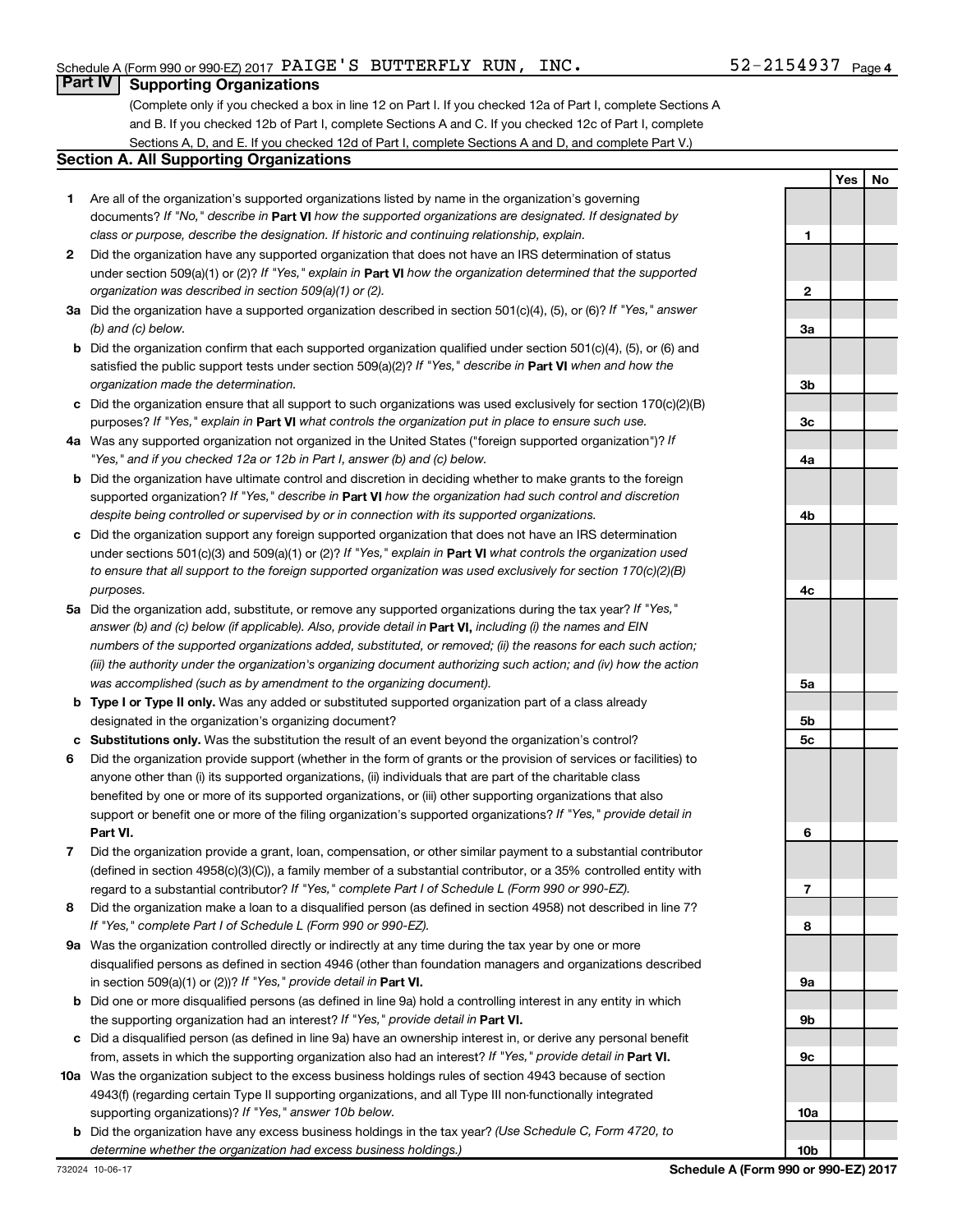#### Schedule A (Form 990 or 990-EZ) 2017 PAIGE S BUTTERFLY RUN, INC 。 5 Z-ZI54 Y3 / Page PAIGE'S BUTTERFLY RUN, INC. 52-2154937

|        | Part IV<br><b>Supporting Organizations (continued)</b>                                                                                                                                                                           |                 |     |    |
|--------|----------------------------------------------------------------------------------------------------------------------------------------------------------------------------------------------------------------------------------|-----------------|-----|----|
|        |                                                                                                                                                                                                                                  |                 | Yes | No |
| 11     | Has the organization accepted a gift or contribution from any of the following persons?                                                                                                                                          |                 |     |    |
|        | a A person who directly or indirectly controls, either alone or together with persons described in (b) and (c)                                                                                                                   |                 |     |    |
|        | below, the governing body of a supported organization?                                                                                                                                                                           | 11a             |     |    |
|        | <b>b</b> A family member of a person described in (a) above?                                                                                                                                                                     | 11 <sub>b</sub> |     |    |
|        | c A 35% controlled entity of a person described in (a) or (b) above? If "Yes" to a, b, or c, provide detail in Part VI.                                                                                                          | 11c             |     |    |
|        | <b>Section B. Type I Supporting Organizations</b>                                                                                                                                                                                |                 |     |    |
|        |                                                                                                                                                                                                                                  |                 | Yes | No |
| 1      | Did the directors, trustees, or membership of one or more supported organizations have the power to                                                                                                                              |                 |     |    |
|        | regularly appoint or elect at least a majority of the organization's directors or trustees at all times during the                                                                                                               |                 |     |    |
|        | tax year? If "No," describe in Part VI how the supported organization(s) effectively operated, supervised, or                                                                                                                    |                 |     |    |
|        | controlled the organization's activities. If the organization had more than one supported organization,                                                                                                                          |                 |     |    |
|        | describe how the powers to appoint and/or remove directors or trustees were allocated among the supported                                                                                                                        |                 |     |    |
|        | organizations and what conditions or restrictions, if any, applied to such powers during the tax year.                                                                                                                           | 1               |     |    |
| 2      | Did the organization operate for the benefit of any supported organization other than the supported                                                                                                                              |                 |     |    |
|        | organization(s) that operated, supervised, or controlled the supporting organization? If "Yes," explain in                                                                                                                       |                 |     |    |
|        | Part VI how providing such benefit carried out the purposes of the supported organization(s) that operated,                                                                                                                      |                 |     |    |
|        | supervised, or controlled the supporting organization.                                                                                                                                                                           | $\mathbf{2}$    |     |    |
|        | <b>Section C. Type II Supporting Organizations</b>                                                                                                                                                                               |                 |     |    |
|        |                                                                                                                                                                                                                                  |                 | Yes | No |
| 1.     | Were a majority of the organization's directors or trustees during the tax year also a majority of the directors                                                                                                                 |                 |     |    |
|        | or trustees of each of the organization's supported organization(s)? If "No," describe in Part VI how control                                                                                                                    |                 |     |    |
|        | or management of the supporting organization was vested in the same persons that controlled or managed                                                                                                                           |                 |     |    |
|        | the supported organization(s).                                                                                                                                                                                                   | 1               |     |    |
|        | <b>Section D. All Type III Supporting Organizations</b>                                                                                                                                                                          |                 |     |    |
|        |                                                                                                                                                                                                                                  |                 | Yes | No |
| 1      | Did the organization provide to each of its supported organizations, by the last day of the fifth month of the                                                                                                                   |                 |     |    |
|        | organization's tax year, (i) a written notice describing the type and amount of support provided during the prior tax                                                                                                            |                 |     |    |
|        | year, (ii) a copy of the Form 990 that was most recently filed as of the date of notification, and (iii) copies of the                                                                                                           |                 |     |    |
|        | organization's governing documents in effect on the date of notification, to the extent not previously provided?                                                                                                                 | 1               |     |    |
| 2      | Were any of the organization's officers, directors, or trustees either (i) appointed or elected by the supported                                                                                                                 |                 |     |    |
|        | organization(s) or (ii) serving on the governing body of a supported organization? If "No," explain in Part VI how                                                                                                               |                 |     |    |
|        | the organization maintained a close and continuous working relationship with the supported organization(s).                                                                                                                      | 2               |     |    |
| 3      | By reason of the relationship described in (2), did the organization's supported organizations have a                                                                                                                            |                 |     |    |
|        | significant voice in the organization's investment policies and in directing the use of the organization's                                                                                                                       |                 |     |    |
|        | income or assets at all times during the tax year? If "Yes," describe in Part VI the role the organization's                                                                                                                     |                 |     |    |
|        | supported organizations played in this regard.                                                                                                                                                                                   | З               |     |    |
|        | Section E. Type III Functionally Integrated Supporting Organizations                                                                                                                                                             |                 |     |    |
| 1      | Check the box next to the method that the organization used to satisfy the Integral Part Test during the yealsee instructions).<br>The organization satisfied the Activities Test. Complete line 2 below.                        |                 |     |    |
| а      |                                                                                                                                                                                                                                  |                 |     |    |
| b      | The organization is the parent of each of its supported organizations. Complete line 3 below.<br>The organization supported a governmental entity. Describe in Part VI how you supported a government entity (see instructions). |                 |     |    |
| с<br>2 | Activities Test. Answer (a) and (b) below.                                                                                                                                                                                       |                 | Yes | No |
|        | Did substantially all of the organization's activities during the tax year directly further the exempt purposes of                                                                                                               |                 |     |    |
| а      | the supported organization(s) to which the organization was responsive? If "Yes," then in Part VI identify                                                                                                                       |                 |     |    |
|        | those supported organizations and explain how these activities directly furthered their exempt purposes,                                                                                                                         |                 |     |    |
|        | how the organization was responsive to those supported organizations, and how the organization determined                                                                                                                        |                 |     |    |
|        | that these activities constituted substantially all of its activities.                                                                                                                                                           | 2a              |     |    |
| b      | Did the activities described in (a) constitute activities that, but for the organization's involvement, one or more                                                                                                              |                 |     |    |
|        | of the organization's supported organization(s) would have been engaged in? If "Yes," explain in Part VI the                                                                                                                     |                 |     |    |
|        | reasons for the organization's position that its supported organization(s) would have engaged in these                                                                                                                           |                 |     |    |
|        | activities but for the organization's involvement.                                                                                                                                                                               | 2b              |     |    |
| 3      | Parent of Supported Organizations. Answer (a) and (b) below.                                                                                                                                                                     |                 |     |    |
| а      | Did the organization have the power to regularly appoint or elect a majority of the officers, directors, or                                                                                                                      |                 |     |    |
|        | trustees of each of the supported organizations? Provide details in Part VI.                                                                                                                                                     | За              |     |    |
| b      | Did the organization exercise a substantial degree of direction over the policies, programs, and activities of each                                                                                                              |                 |     |    |
|        | of its supported organizations? If "Yes," describe in Part VI the role played by the organization in this regard.                                                                                                                | 3b              |     |    |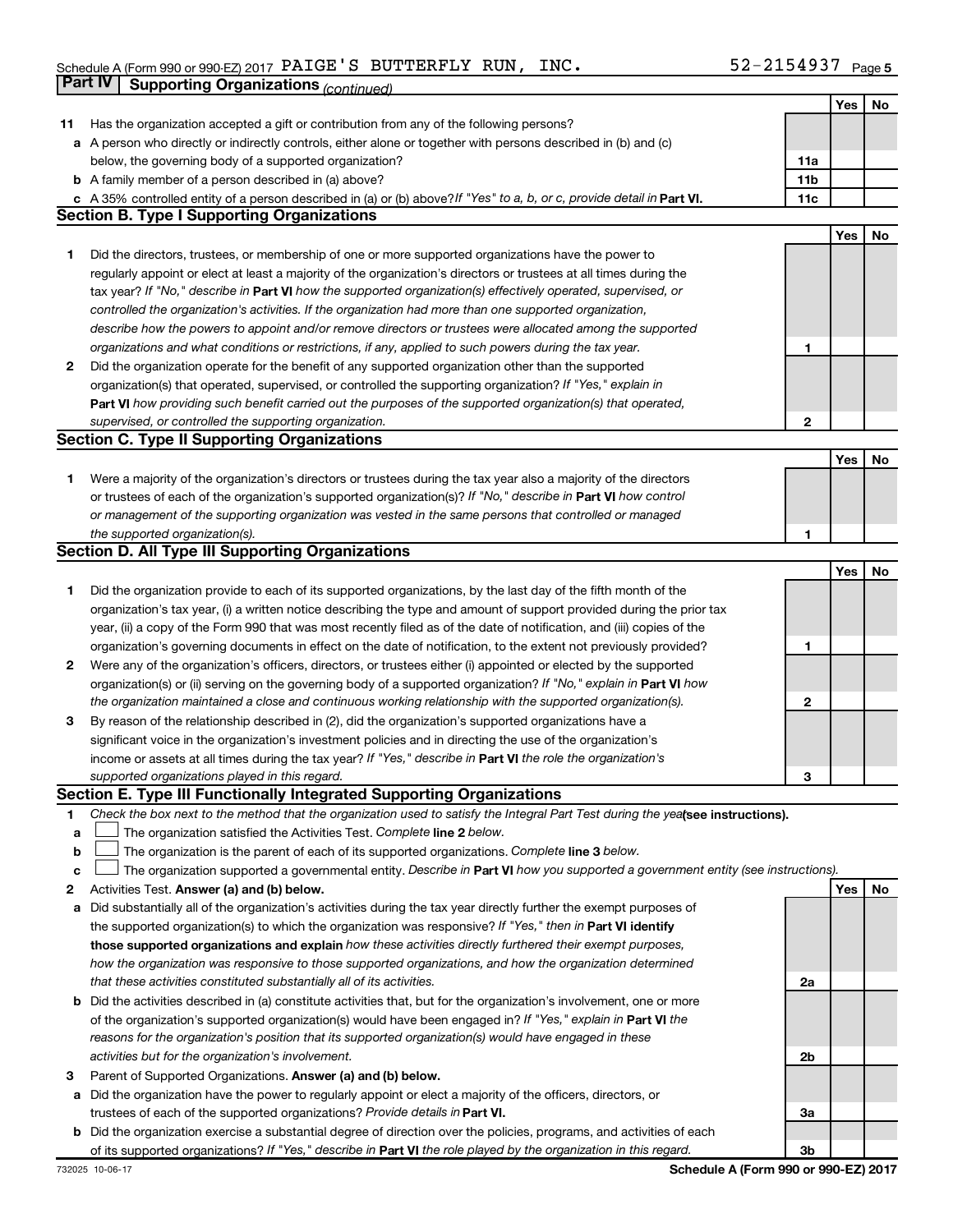1 **Letter See instructions.** All Check here if the organization satisfied the Integral Part Test as a qualifying trust on Nov. 20, 1970 (explain in Part VI.) See instructions. All other Type III non-functionally integrated supporting organizations must complete Sections A through E.

|                | Section A - Adjusted Net Income                                              |                | (A) Prior Year | (B) Current Year<br>(optional) |
|----------------|------------------------------------------------------------------------------|----------------|----------------|--------------------------------|
| 1              | Net short-term capital gain                                                  | 1              |                |                                |
| $\mathbf{2}$   | Recoveries of prior-year distributions                                       | $\mathbf{2}$   |                |                                |
| З              | Other gross income (see instructions)                                        | 3              |                |                                |
| 4              | Add lines 1 through 3                                                        | 4              |                |                                |
| 5              | Depreciation and depletion                                                   | 5              |                |                                |
| 6              | Portion of operating expenses paid or incurred for production or             |                |                |                                |
|                | collection of gross income or for management, conservation, or               |                |                |                                |
|                | maintenance of property held for production of income (see instructions)     | 6              |                |                                |
| 7              | Other expenses (see instructions)                                            | $\overline{7}$ |                |                                |
| 8              | Adjusted Net Income (subtract lines 5, 6, and 7 from line 4)                 | 8              |                |                                |
|                | <b>Section B - Minimum Asset Amount</b>                                      |                | (A) Prior Year | (B) Current Year<br>(optional) |
| 1              | Aggregate fair market value of all non-exempt-use assets (see                |                |                |                                |
|                | instructions for short tax year or assets held for part of year):            |                |                |                                |
|                | a Average monthly value of securities                                        | 1a             |                |                                |
|                | <b>b</b> Average monthly cash balances                                       | 1b             |                |                                |
|                | <b>c</b> Fair market value of other non-exempt-use assets                    | 1c             |                |                                |
|                | d Total (add lines 1a, 1b, and 1c)                                           | 1 <sub>d</sub> |                |                                |
|                | e Discount claimed for blockage or other                                     |                |                |                                |
|                | factors (explain in detail in Part VI):                                      |                |                |                                |
| $\mathbf{2}$   | Acquisition indebtedness applicable to non-exempt-use assets                 | $\mathbf{2}$   |                |                                |
| 3              | Subtract line 2 from line 1d                                                 | 3              |                |                                |
| 4              | Cash deemed held for exempt use. Enter 1-1/2% of line 3 (for greater amount, |                |                |                                |
|                | see instructions)                                                            | 4              |                |                                |
| 5              | Net value of non-exempt-use assets (subtract line 4 from line 3)             | 5              |                |                                |
| 6              | Multiply line 5 by .035                                                      | 6              |                |                                |
| 7              | Recoveries of prior-year distributions                                       | $\overline{7}$ |                |                                |
| 8              | <b>Minimum Asset Amount (add line 7 to line 6)</b>                           | 8              |                |                                |
|                | <b>Section C - Distributable Amount</b>                                      |                |                | <b>Current Year</b>            |
| 1              | Adjusted net income for prior year (from Section A, line 8, Column A)        | 1              |                |                                |
| $\overline{2}$ | Enter 85% of line 1                                                          | $\overline{2}$ |                |                                |
| 3              | Minimum asset amount for prior year (from Section B, line 8, Column A)       | 3              |                |                                |
| 4              | Enter greater of line 2 or line 3                                            | 4              |                |                                |
| 5              | Income tax imposed in prior year                                             | 5              |                |                                |
| 6              | <b>Distributable Amount.</b> Subtract line 5 from line 4, unless subject to  |                |                |                                |
|                | emergency temporary reduction (see instructions)                             | 6              |                |                                |

**7** Let Check here if the current year is the organization's first as a non-functionally integrated Type III supporting organization (see instructions).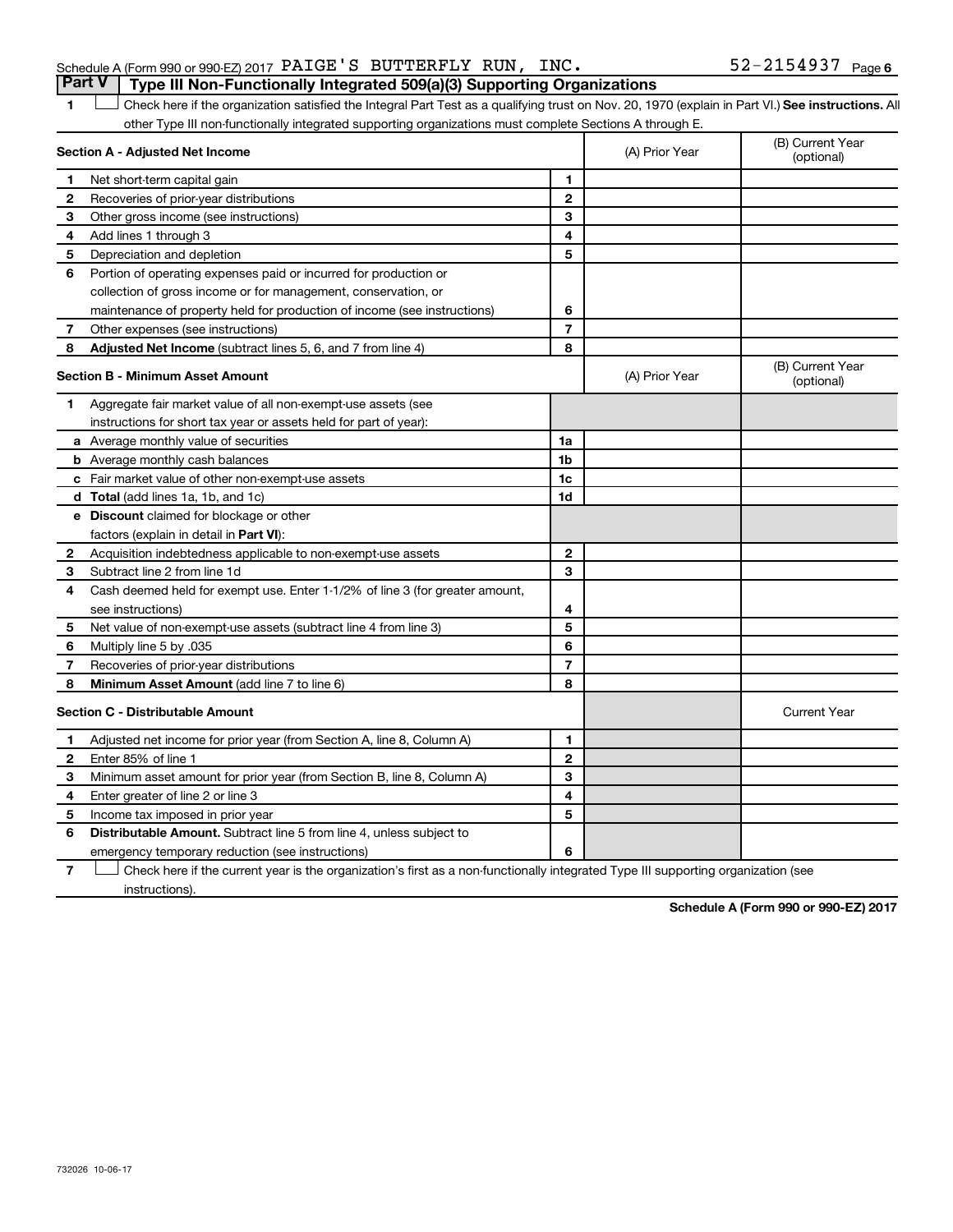| <b>Part V</b> | Type III Non-Functionally Integrated 509(a)(3) Supporting Organizations (continued)        |                             |                                       |                                                |  |  |  |  |  |
|---------------|--------------------------------------------------------------------------------------------|-----------------------------|---------------------------------------|------------------------------------------------|--|--|--|--|--|
|               | <b>Section D - Distributions</b>                                                           |                             |                                       | <b>Current Year</b>                            |  |  |  |  |  |
| 1             | Amounts paid to supported organizations to accomplish exempt purposes                      |                             |                                       |                                                |  |  |  |  |  |
| $\mathbf{2}$  | Amounts paid to perform activity that directly furthers exempt purposes of supported       |                             |                                       |                                                |  |  |  |  |  |
|               | organizations, in excess of income from activity                                           |                             |                                       |                                                |  |  |  |  |  |
| 3             | Administrative expenses paid to accomplish exempt purposes of supported organizations      |                             |                                       |                                                |  |  |  |  |  |
| 4             | Amounts paid to acquire exempt-use assets                                                  |                             |                                       |                                                |  |  |  |  |  |
| 5             | Qualified set-aside amounts (prior IRS approval required)                                  |                             |                                       |                                                |  |  |  |  |  |
| 6             | Other distributions (describe in <b>Part VI</b> ). See instructions.                       |                             |                                       |                                                |  |  |  |  |  |
| 7             | Total annual distributions. Add lines 1 through 6.                                         |                             |                                       |                                                |  |  |  |  |  |
| 8             | Distributions to attentive supported organizations to which the organization is responsive |                             |                                       |                                                |  |  |  |  |  |
|               | (provide details in Part VI). See instructions.                                            |                             |                                       |                                                |  |  |  |  |  |
| 9             | Distributable amount for 2017 from Section C, line 6                                       |                             |                                       |                                                |  |  |  |  |  |
| 10            | Line 8 amount divided by line 9 amount                                                     |                             |                                       |                                                |  |  |  |  |  |
|               |                                                                                            | (i)                         | (ii)                                  | (iii)                                          |  |  |  |  |  |
|               | Section E - Distribution Allocations (see instructions)                                    | <b>Excess Distributions</b> | <b>Underdistributions</b><br>Pre-2017 | <b>Distributable</b><br><b>Amount for 2017</b> |  |  |  |  |  |
| 1             | Distributable amount for 2017 from Section C, line 6                                       |                             |                                       |                                                |  |  |  |  |  |
| $\mathbf{2}$  | Underdistributions, if any, for years prior to 2017 (reason-                               |                             |                                       |                                                |  |  |  |  |  |
|               | able cause required- explain in Part VI). See instructions.                                |                             |                                       |                                                |  |  |  |  |  |
| 3             | Excess distributions carryover, if any, to 2017                                            |                             |                                       |                                                |  |  |  |  |  |
| a             |                                                                                            |                             |                                       |                                                |  |  |  |  |  |
|               | <b>b</b> From 2013                                                                         |                             |                                       |                                                |  |  |  |  |  |
|               | c From 2014                                                                                |                             |                                       |                                                |  |  |  |  |  |
|               | d From 2015                                                                                |                             |                                       |                                                |  |  |  |  |  |
|               | e From 2016                                                                                |                             |                                       |                                                |  |  |  |  |  |
|               | f Total of lines 3a through e                                                              |                             |                                       |                                                |  |  |  |  |  |
|               | <b>g</b> Applied to underdistributions of prior years                                      |                             |                                       |                                                |  |  |  |  |  |
|               | h Applied to 2017 distributable amount                                                     |                             |                                       |                                                |  |  |  |  |  |
| Ť.            | Carryover from 2012 not applied (see instructions)                                         |                             |                                       |                                                |  |  |  |  |  |
|               | Remainder. Subtract lines 3g, 3h, and 3i from 3f.                                          |                             |                                       |                                                |  |  |  |  |  |
| 4             | Distributions for 2017 from Section D,                                                     |                             |                                       |                                                |  |  |  |  |  |
|               | line $7:$                                                                                  |                             |                                       |                                                |  |  |  |  |  |
|               | a Applied to underdistributions of prior years                                             |                             |                                       |                                                |  |  |  |  |  |
|               | <b>b</b> Applied to 2017 distributable amount                                              |                             |                                       |                                                |  |  |  |  |  |
| с             | Remainder. Subtract lines 4a and 4b from 4.                                                |                             |                                       |                                                |  |  |  |  |  |
| 5             | Remaining underdistributions for years prior to 2017, if                                   |                             |                                       |                                                |  |  |  |  |  |
|               | any. Subtract lines 3g and 4a from line 2. For result greater                              |                             |                                       |                                                |  |  |  |  |  |
|               | than zero, explain in Part VI. See instructions.                                           |                             |                                       |                                                |  |  |  |  |  |
| 6             | Remaining underdistributions for 2017. Subtract lines 3h                                   |                             |                                       |                                                |  |  |  |  |  |
|               | and 4b from line 1. For result greater than zero, explain in                               |                             |                                       |                                                |  |  |  |  |  |
|               | <b>Part VI.</b> See instructions.                                                          |                             |                                       |                                                |  |  |  |  |  |
| $\mathbf{7}$  | Excess distributions carryover to 2018. Add lines 3j                                       |                             |                                       |                                                |  |  |  |  |  |
|               | and 4c.                                                                                    |                             |                                       |                                                |  |  |  |  |  |
| 8             | Breakdown of line 7:                                                                       |                             |                                       |                                                |  |  |  |  |  |
|               | a Excess from 2013                                                                         |                             |                                       |                                                |  |  |  |  |  |
|               | <b>b</b> Excess from 2014                                                                  |                             |                                       |                                                |  |  |  |  |  |
|               | c Excess from 2015                                                                         |                             |                                       |                                                |  |  |  |  |  |
|               | d Excess from 2016                                                                         |                             |                                       |                                                |  |  |  |  |  |
|               | e Excess from 2017                                                                         |                             |                                       |                                                |  |  |  |  |  |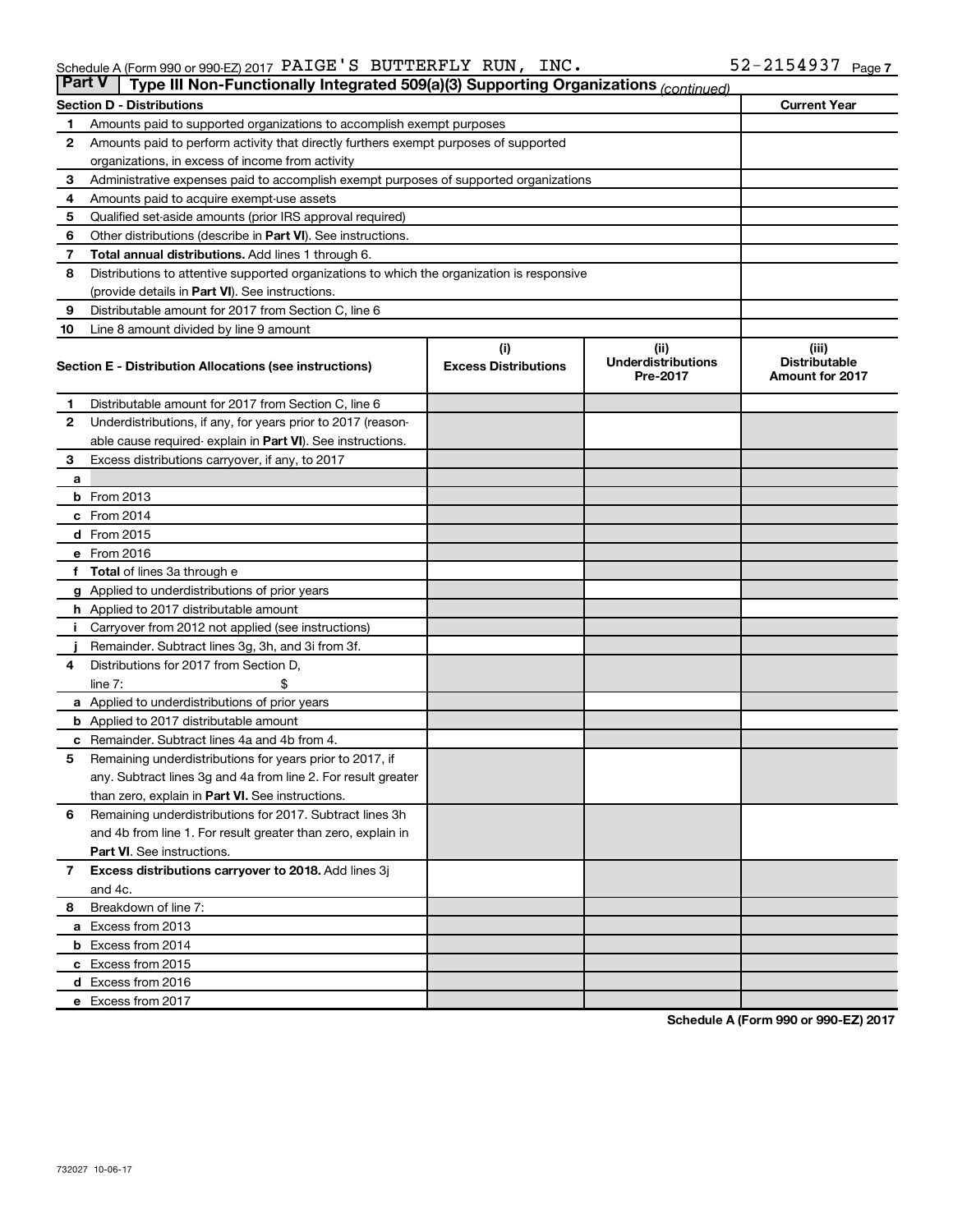|                | Schedule A (Form 990 or 990-EZ) 2017 PAIGE'S BUTTERFLY RUN, INC.                                                                                       |  |  | 52-2154937 Page 8                                                                                                                                                                                                                                                                                                                                              |
|----------------|--------------------------------------------------------------------------------------------------------------------------------------------------------|--|--|----------------------------------------------------------------------------------------------------------------------------------------------------------------------------------------------------------------------------------------------------------------------------------------------------------------------------------------------------------------|
| <b>Part VI</b> | Section D, lines 5, 6, and 8; and Part V, Section E, lines 2, 5, and 6. Also complete this part for any additional information.<br>(See instructions.) |  |  | Supplemental Information. Provide the explanations required by Part II, line 10; Part II, line 17a or 17b; Part III, line 12;<br>Part IV, Section A, lines 1, 2, 3b, 3c, 4b, 4c, 5a, 6, 9a, 9b, 9c, 11a, 11b, and 11c; Part IV, Section B, lines 1 and 2; Part IV, Section C, line 1; Part IV, Section D, lines 2 and 3; Part IV, Section E, lines 1c, 2a, 2b, |
|                |                                                                                                                                                        |  |  |                                                                                                                                                                                                                                                                                                                                                                |
|                |                                                                                                                                                        |  |  |                                                                                                                                                                                                                                                                                                                                                                |
|                |                                                                                                                                                        |  |  |                                                                                                                                                                                                                                                                                                                                                                |
|                |                                                                                                                                                        |  |  |                                                                                                                                                                                                                                                                                                                                                                |
|                |                                                                                                                                                        |  |  |                                                                                                                                                                                                                                                                                                                                                                |
|                |                                                                                                                                                        |  |  |                                                                                                                                                                                                                                                                                                                                                                |
|                |                                                                                                                                                        |  |  |                                                                                                                                                                                                                                                                                                                                                                |
|                |                                                                                                                                                        |  |  |                                                                                                                                                                                                                                                                                                                                                                |
|                |                                                                                                                                                        |  |  |                                                                                                                                                                                                                                                                                                                                                                |
|                |                                                                                                                                                        |  |  |                                                                                                                                                                                                                                                                                                                                                                |
|                |                                                                                                                                                        |  |  |                                                                                                                                                                                                                                                                                                                                                                |
|                |                                                                                                                                                        |  |  |                                                                                                                                                                                                                                                                                                                                                                |
|                |                                                                                                                                                        |  |  |                                                                                                                                                                                                                                                                                                                                                                |
|                |                                                                                                                                                        |  |  |                                                                                                                                                                                                                                                                                                                                                                |
|                |                                                                                                                                                        |  |  |                                                                                                                                                                                                                                                                                                                                                                |
|                |                                                                                                                                                        |  |  |                                                                                                                                                                                                                                                                                                                                                                |
|                |                                                                                                                                                        |  |  |                                                                                                                                                                                                                                                                                                                                                                |
|                |                                                                                                                                                        |  |  |                                                                                                                                                                                                                                                                                                                                                                |
|                |                                                                                                                                                        |  |  |                                                                                                                                                                                                                                                                                                                                                                |
|                |                                                                                                                                                        |  |  |                                                                                                                                                                                                                                                                                                                                                                |
|                |                                                                                                                                                        |  |  |                                                                                                                                                                                                                                                                                                                                                                |
|                |                                                                                                                                                        |  |  |                                                                                                                                                                                                                                                                                                                                                                |
|                |                                                                                                                                                        |  |  |                                                                                                                                                                                                                                                                                                                                                                |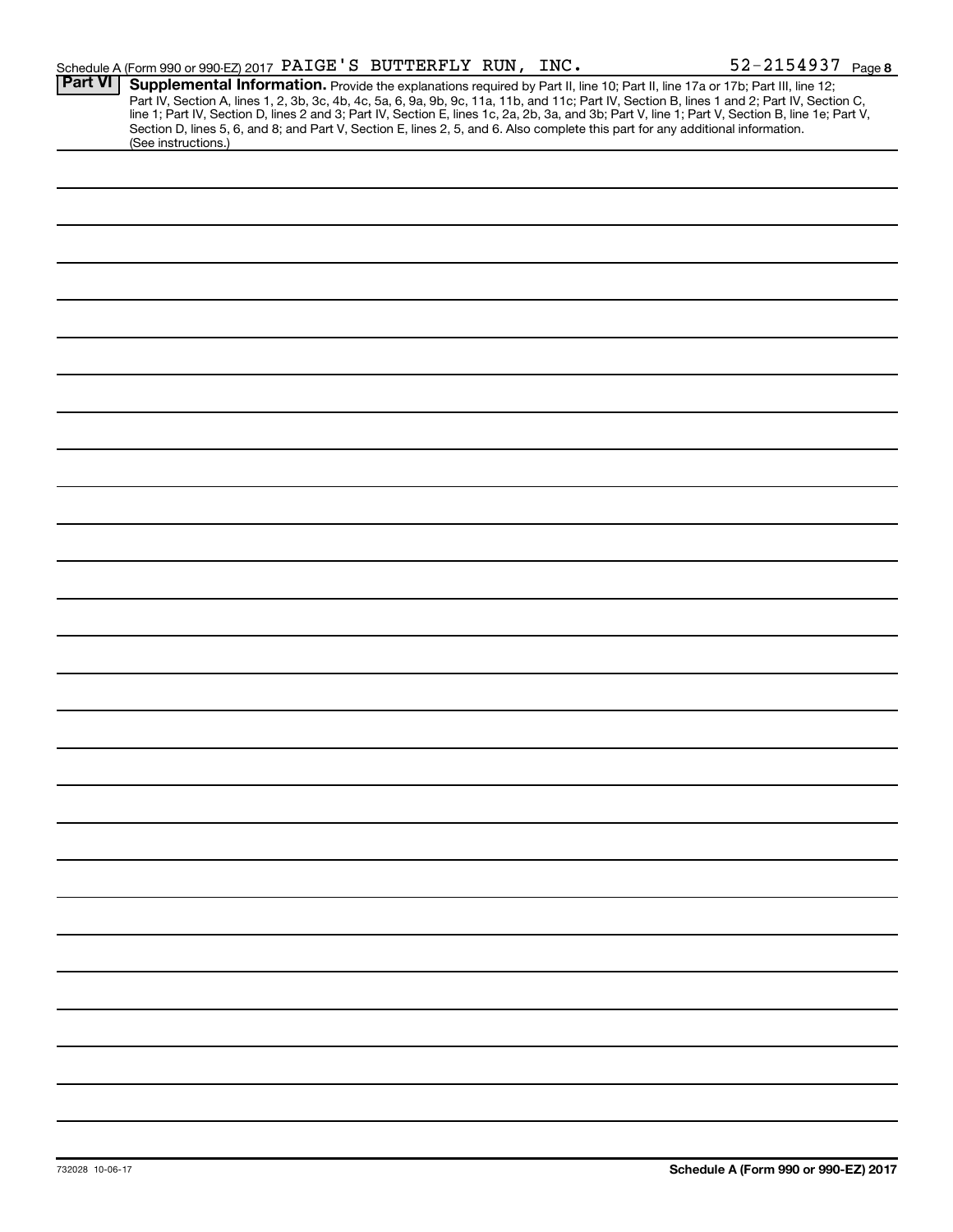# **Schedule B Schedule of Contributors**

**or 990-PF) | Attach to Form 990, Form 990-EZ, or Form 990-PF. | Go to www.irs.gov/Form990 for the latest information.** OMB No. 1545-0047

**2017**

**Name of the organization Employer identification number**

|                                       | PAIGE'S BUTTERFLY RUN, INC.                                                                                                                                                                                               | 52-2154937 |
|---------------------------------------|---------------------------------------------------------------------------------------------------------------------------------------------------------------------------------------------------------------------------|------------|
| <b>Organization type (check one):</b> |                                                                                                                                                                                                                           |            |
| Filers of:                            | Section:                                                                                                                                                                                                                  |            |
| Form 990 or 990-EZ                    | $\lfloor \underline{X} \rfloor$ 501(c)( 3) (enter number) organization                                                                                                                                                    |            |
|                                       | $4947(a)(1)$ nonexempt charitable trust not treated as a private foundation                                                                                                                                               |            |
|                                       | 527 political organization                                                                                                                                                                                                |            |
| Form 990-PF                           | 501(c)(3) exempt private foundation                                                                                                                                                                                       |            |
|                                       | 4947(a)(1) nonexempt charitable trust treated as a private foundation                                                                                                                                                     |            |
|                                       | 501(c)(3) taxable private foundation                                                                                                                                                                                      |            |
|                                       |                                                                                                                                                                                                                           |            |
|                                       | Check if your organization is covered by the General Rule or a Special Rule.<br>Note: Only a section 501(c)(7), (8), or (10) organization can check boxes for both the General Rule and a Special Rule. See instructions, |            |
|                                       |                                                                                                                                                                                                                           |            |

### **General Rule**

 $\Box$ 

For an organization filing Form 990, 990-EZ, or 990-PF that received, during the year, contributions totaling \$5,000 or more (in money or property) from any one contributor. Complete Parts I and II. See instructions for determining a contributor's total contributions.

### **Special Rules**

any one contributor, during the year, total contributions of the greater of (1) \$5,000; or (2) 2% of the amount on (i) Form 990, Part VIII, line 1h;  $\boxed{\text{X}}$  For an organization described in section 501(c)(3) filing Form 990 or 990-EZ that met the 33 1/3% support test of the regulations under sections 509(a)(1) and 170(b)(1)(A)(vi), that checked Schedule A (Form 990 or 990-EZ), Part II, line 13, 16a, or 16b, and that received from or (ii) Form 990-EZ, line 1. Complete Parts I and II.

year, total contributions of more than \$1,000 *exclusively* for religious, charitable, scientific, literary, or educational purposes, or for For an organization described in section 501(c)(7), (8), or (10) filing Form 990 or 990-EZ that received from any one contributor, during the the prevention of cruelty to children or animals. Complete Parts I, II, and III.  $\Box$ 

purpose. Don't complete any of the parts unless the General Rule applies to this organization because it received nonexclusively year, contributions exclusively for religious, charitable, etc., purposes, but no such contributions totaled more than \$1,000. If this box is checked, enter here the total contributions that were received during the year for an exclusively religious, charitable, etc., For an organization described in section 501(c)(7), (8), or (10) filing Form 990 or 990-EZ that received from any one contributor, during the religious, charitable, etc., contributions totaling \$5,000 or more during the year  $\ldots$  $\ldots$  $\ldots$  $\ldots$  $\ldots$  $\ldots$  $\Box$ 

**Caution:**  An organization that isn't covered by the General Rule and/or the Special Rules doesn't file Schedule B (Form 990, 990-EZ, or 990-PF),  **must** but it answer "No" on Part IV, line 2, of its Form 990; or check the box on line H of its Form 990-EZ or on its Form 990-PF, Part I, line 2, to certify that it doesn't meet the filing requirements of Schedule B (Form 990, 990-EZ, or 990-PF).

LHA For Paperwork Reduction Act Notice, see the instructions for Form 990, 990-EZ, or 990-PF. Schedule B (Form 990, 990-EZ, or 990-PF) (2017)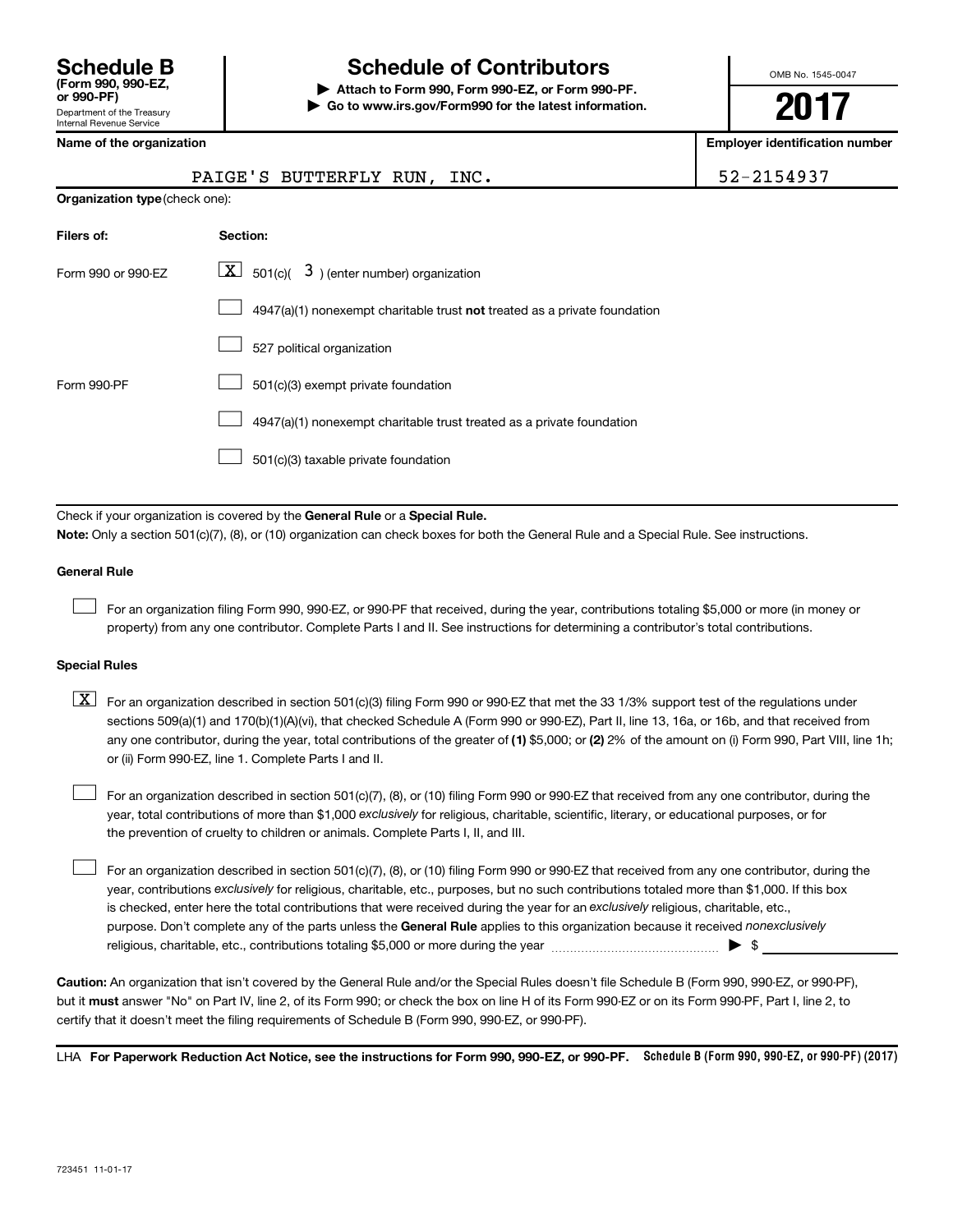# Schedule B (Form 990, 990-EZ, or 990-PF) (2017)

|  | Name of organization |  |
|--|----------------------|--|
|  |                      |  |

**Name of organization Employer identification number** 

PAIGE'S BUTTERFLY RUN, INC. 52-2154937

| Part I     | <b>Contributors</b> (see instructions). Use duplicate copies of Part I if additional space is needed. |                                   |                                                                                                                                                                       |
|------------|-------------------------------------------------------------------------------------------------------|-----------------------------------|-----------------------------------------------------------------------------------------------------------------------------------------------------------------------|
| (a)<br>No. | (b)<br>Name, address, and ZIP + 4                                                                     | (c)<br><b>Total contributions</b> | (d)<br>Type of contribution                                                                                                                                           |
| 1          | CHRIS ARNOLD AND ELLEN YEOMANS<br>2911 FARGO ROAD<br>BALDWINSVILLE, NY 13027                          | 55,498.<br>\$                     | $\mathbf{X}$<br>Person<br>Pavroll<br><b>Noncash</b><br>(Complete Part II for<br>noncash contributions.)                                                               |
| (a)<br>No. | (b)<br>Name, address, and ZIP + 4                                                                     | (c)<br><b>Total contributions</b> | (d)<br>Type of contribution                                                                                                                                           |
| 2          | WALMART, INC.<br>702 SW 8TH ST<br>BENTONVILLE, AR 72716                                               | 18,230.<br>\$                     | $\mathbf{X}$<br>Person<br>Payroll<br>Noncash<br>(Complete Part II for<br>noncash contributions.)                                                                      |
| (a)<br>No. | (b)<br>Name, address, and ZIP + 4                                                                     | (c)<br><b>Total contributions</b> | (d)<br>Type of contribution                                                                                                                                           |
| 3          | JOHN BEN SNOW FOUNDATION<br>90 PRESIDENTIAL PLAZA<br>SYRACUSE, NY 13202                               | 5,000.<br>\$                      | $\overline{\mathbf{X}}$<br>Person<br>Payroll<br>Noncash<br>(Complete Part II for<br>noncash contributions.)                                                           |
| (a)<br>No. | (b)                                                                                                   | (c)<br><b>Total contributions</b> | (d)                                                                                                                                                                   |
| 4          | Name, address, and ZIP + 4<br>BARNES & NOBLE BOOKSELLERS<br>3956 NY-31<br>LIVERPOOL, NY 13090         | 5,000.<br>\$                      | Type of contribution<br>$\overline{\mathbf{X}}$<br>Person<br>Payroll<br>$\overline{\mathbf{x}}$<br><b>Noncash</b><br>(Complete Part II for<br>noncash contributions.) |
| (a)<br>No. | (b)<br>Name, address, and ZIP + 4                                                                     | (c)<br><b>Total contributions</b> | (d)<br>Type of contribution                                                                                                                                           |
| 5          | <b>BANK OF AMERICA</b><br>CLINTON SQUARE<br>SYRACUSE, NY 13202                                        | 5,000.<br>\$                      | $\mathbf{X}$<br>Person<br>Payroll<br>Noncash<br>(Complete Part II for<br>noncash contributions.)                                                                      |
| (a)<br>No. | (b)<br>Name, address, and ZIP + 4                                                                     | (c)<br><b>Total contributions</b> | (d)<br>Type of contribution                                                                                                                                           |
| 6          | MCCLANE NORTHEAST<br>2828 MCLANE BLVD<br>BALDWINSVILLE, NY 13027                                      | 5,000.<br>\$                      | $\mathbf{X}$<br>Person<br><b>Payroll</b><br>Noncash<br>(Complete Part II for<br>noncash contributions.)                                                               |

**Schedule B (Form 990, 990-EZ, or 990-PF) (2017)**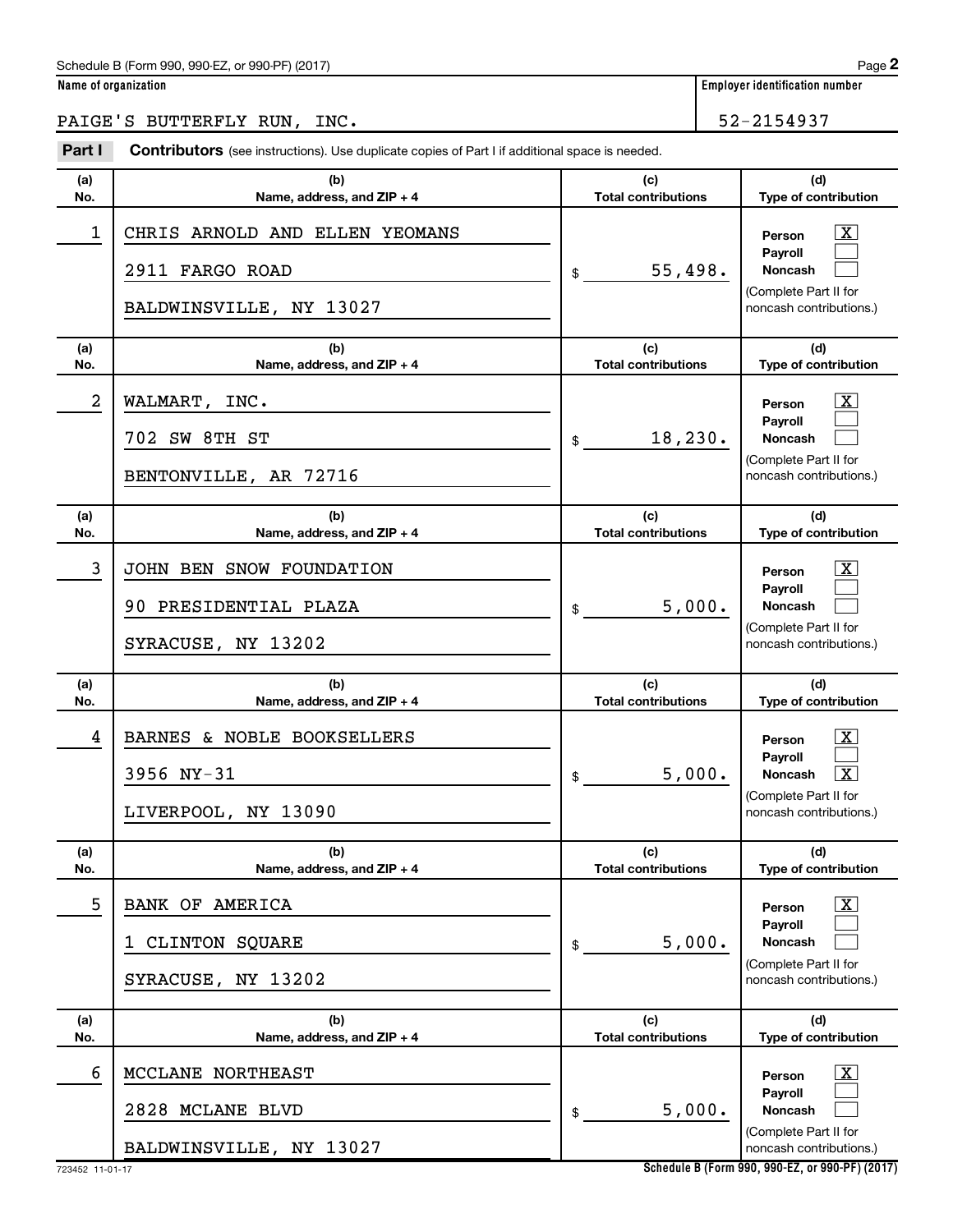# Schedule B (Form 990, 990-EZ, or 990-PF) (2017)

|  | Name of organization |
|--|----------------------|
|  |                      |

# PAIGE'S BUTTERFLY RUN, INC. 52-2154937

| Part I     | Contributors (see instructions). Use duplicate copies of Part I if additional space is needed. |                                   |                                                                                                             |  |  |  |
|------------|------------------------------------------------------------------------------------------------|-----------------------------------|-------------------------------------------------------------------------------------------------------------|--|--|--|
| (a)<br>No. | (b)<br>Name, address, and ZIP + 4                                                              | (c)<br><b>Total contributions</b> | (d)<br>Type of contribution                                                                                 |  |  |  |
| 7          | UNITED PARCEL SERVICE<br>6975 NORTHERN BLVD<br>EAST SYRACUSE, NY 13057                         | 5,000.<br>\$                      | $\overline{\textbf{X}}$<br>Person<br>Payroll<br>Noncash<br>(Complete Part II for<br>noncash contributions.) |  |  |  |
| (a)<br>No. | (b)<br>Name, address, and ZIP + 4                                                              | (c)<br><b>Total contributions</b> | (d)<br>Type of contribution                                                                                 |  |  |  |
|            |                                                                                                | \$                                | Person<br>Payroll<br>Noncash<br>(Complete Part II for<br>noncash contributions.)                            |  |  |  |
| (a)<br>No. | (b)<br>Name, address, and ZIP + 4                                                              | (c)<br><b>Total contributions</b> | (d)<br>Type of contribution                                                                                 |  |  |  |
|            |                                                                                                | \$                                | Person<br>Payroll<br>Noncash<br>(Complete Part II for<br>noncash contributions.)                            |  |  |  |
| (a)<br>No. | (b)<br>Name, address, and ZIP + 4                                                              | (c)<br><b>Total contributions</b> | (d)<br>Type of contribution                                                                                 |  |  |  |
|            |                                                                                                | \$                                | Person<br>Payroll<br>Noncash<br>(Complete Part II for<br>noncash contributions.)                            |  |  |  |
| (a)<br>No. | (b)<br>Name, address, and ZIP + 4                                                              | (c)<br><b>Total contributions</b> | (d)<br>Type of contribution                                                                                 |  |  |  |
|            |                                                                                                | \$                                | Person<br>Payroll<br>Noncash<br>(Complete Part II for<br>noncash contributions.)                            |  |  |  |
| (a)<br>No. | (b)<br>Name, address, and ZIP + 4                                                              | (c)<br><b>Total contributions</b> | (d)<br>Type of contribution                                                                                 |  |  |  |
|            |                                                                                                | \$                                | Person<br>Payroll<br>Noncash<br>(Complete Part II for<br>noncash contributions.)                            |  |  |  |

**Schedule B (Form 990, 990-EZ, or 990-PF) (2017)**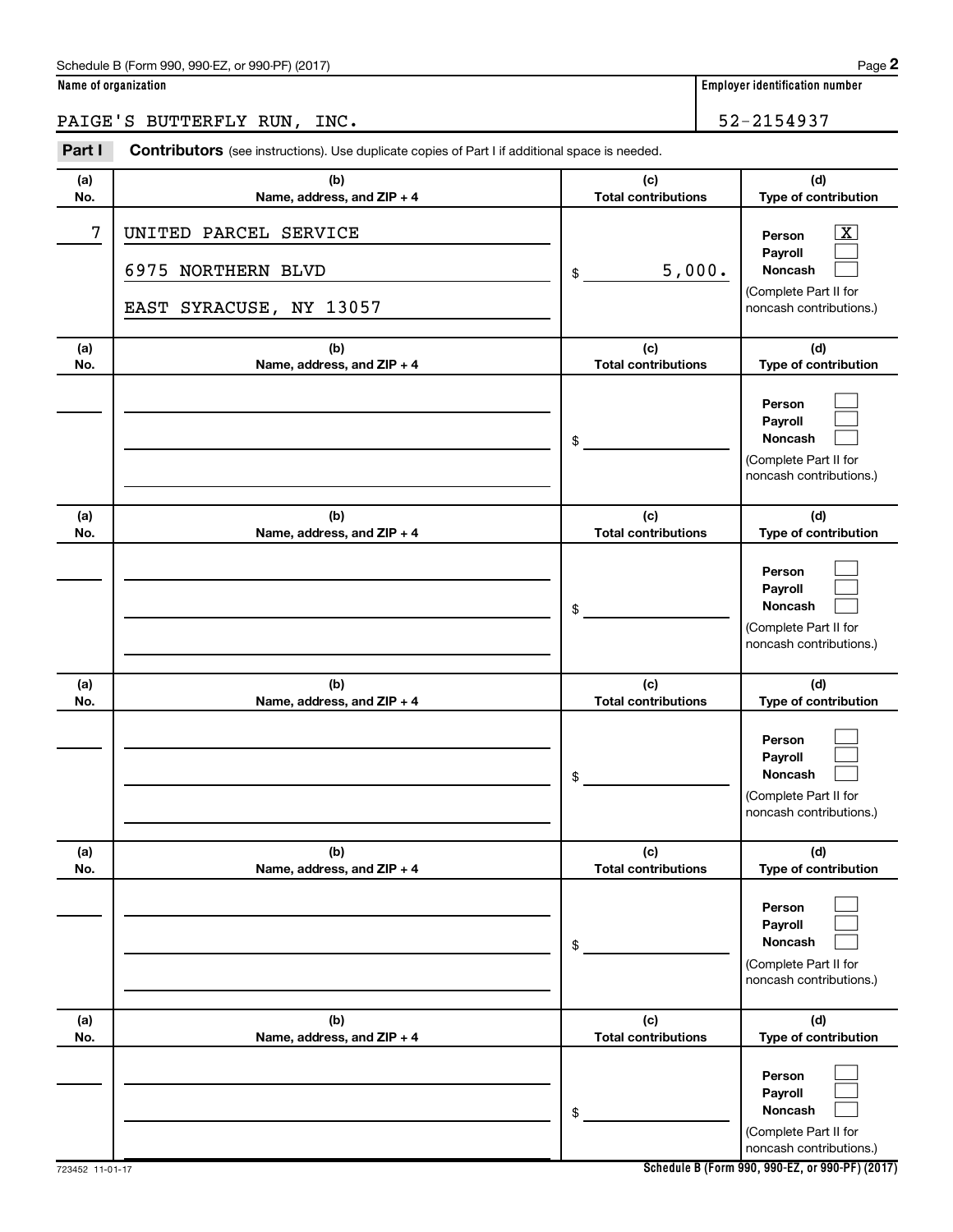PAIGE'S BUTTERFLY RUN, INC. 52-2154937

Part II Noncash Property (see instructions). Use duplicate copies of Part II if additional space is needed.

| (a)<br>No.<br>from<br>Part I | (b)<br>Description of noncash property given | (c)<br>FMV (or estimate)<br>(See instructions.) | (d)<br>Date received |
|------------------------------|----------------------------------------------|-------------------------------------------------|----------------------|
| 4                            | <b>BOOKS</b>                                 |                                                 |                      |
|                              |                                              | 3,800.<br>\$                                    | 12/31/17             |
| (a)<br>No.<br>from<br>Part I | (b)<br>Description of noncash property given | (c)<br>FMV (or estimate)<br>(See instructions.) | (d)<br>Date received |
|                              |                                              | \$                                              |                      |
| (a)<br>No.<br>from<br>Part I | (b)<br>Description of noncash property given | (c)<br>FMV (or estimate)<br>(See instructions.) | (d)<br>Date received |
|                              |                                              | \$                                              |                      |
| (a)<br>No.<br>from<br>Part I | (b)<br>Description of noncash property given | (c)<br>FMV (or estimate)<br>(See instructions.) | (d)<br>Date received |
|                              |                                              | $\$$                                            |                      |
| (a)<br>No.<br>from<br>Part I | (b)<br>Description of noncash property given | (c)<br>FMV (or estimate)<br>(See instructions.) | (d)<br>Date received |
|                              |                                              | $\,$                                            |                      |
| (a)<br>No.<br>from<br>Part I | (b)<br>Description of noncash property given | (c)<br>FMV (or estimate)<br>(See instructions.) | (d)<br>Date received |
|                              |                                              | $\$$                                            |                      |

**Schedule B (Form 990, 990-EZ, or 990-PF) (2017)**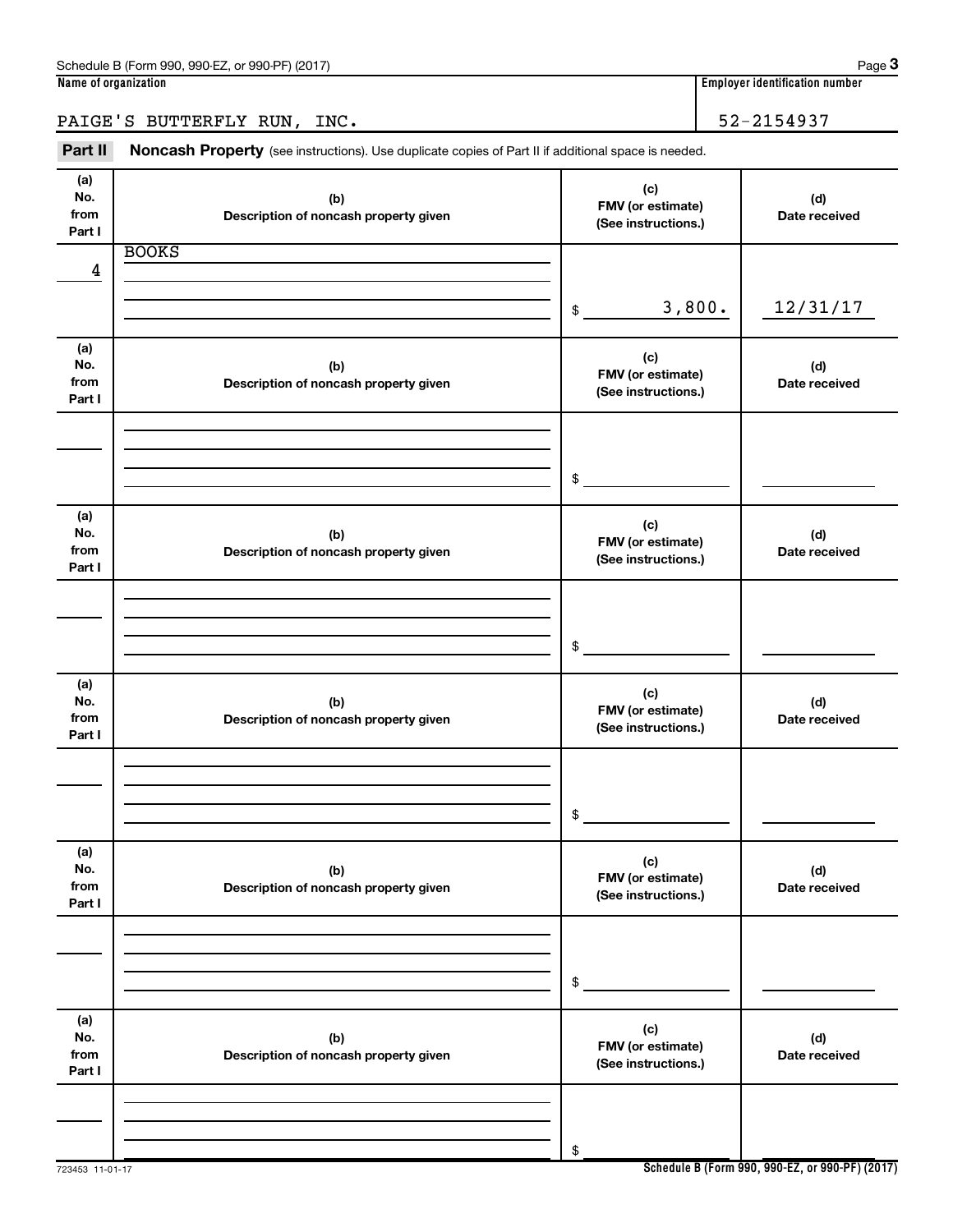| Name of organization |                                                                                                                                                          | <b>Employer identification number</b> |                                                                                                                                                          |  |  |  |  |
|----------------------|----------------------------------------------------------------------------------------------------------------------------------------------------------|---------------------------------------|----------------------------------------------------------------------------------------------------------------------------------------------------------|--|--|--|--|
|                      | PAIGE'S BUTTERFLY RUN, INC.                                                                                                                              |                                       | 52-2154937                                                                                                                                               |  |  |  |  |
| Part III             | the year from any one contributor. Complete columns (a) through (e) and the following line entry. For organizations                                      |                                       | Exclusively religious, charitable, etc., contributions to organizations described in section $501(c)(7)$ , (8), or (10) that total more than \$1,000 for |  |  |  |  |
|                      | completing Part III, enter the total of exclusively religious, charitable, etc., contributions of \$1,000 or less for the year. (Enter this info. once.) |                                       |                                                                                                                                                          |  |  |  |  |
| (a) No.              | Use duplicate copies of Part III if additional space is needed.                                                                                          |                                       |                                                                                                                                                          |  |  |  |  |
| from<br>Part I       | (b) Purpose of gift                                                                                                                                      | (c) Use of gift                       | (d) Description of how gift is held                                                                                                                      |  |  |  |  |
|                      |                                                                                                                                                          |                                       |                                                                                                                                                          |  |  |  |  |
|                      |                                                                                                                                                          |                                       |                                                                                                                                                          |  |  |  |  |
|                      |                                                                                                                                                          |                                       |                                                                                                                                                          |  |  |  |  |
|                      |                                                                                                                                                          |                                       |                                                                                                                                                          |  |  |  |  |
|                      |                                                                                                                                                          | (e) Transfer of gift                  |                                                                                                                                                          |  |  |  |  |
|                      | Transferee's name, address, and ZIP + 4                                                                                                                  |                                       | Relationship of transferor to transferee                                                                                                                 |  |  |  |  |
|                      |                                                                                                                                                          |                                       |                                                                                                                                                          |  |  |  |  |
|                      |                                                                                                                                                          |                                       |                                                                                                                                                          |  |  |  |  |
|                      |                                                                                                                                                          |                                       |                                                                                                                                                          |  |  |  |  |
| (a) No.              |                                                                                                                                                          |                                       |                                                                                                                                                          |  |  |  |  |
| from<br>Part I       | (b) Purpose of gift                                                                                                                                      | (c) Use of gift                       | (d) Description of how gift is held                                                                                                                      |  |  |  |  |
|                      |                                                                                                                                                          |                                       |                                                                                                                                                          |  |  |  |  |
|                      |                                                                                                                                                          |                                       |                                                                                                                                                          |  |  |  |  |
|                      |                                                                                                                                                          |                                       |                                                                                                                                                          |  |  |  |  |
|                      |                                                                                                                                                          | (e) Transfer of gift                  |                                                                                                                                                          |  |  |  |  |
|                      |                                                                                                                                                          |                                       |                                                                                                                                                          |  |  |  |  |
|                      | Transferee's name, address, and ZIP + 4                                                                                                                  |                                       | Relationship of transferor to transferee                                                                                                                 |  |  |  |  |
|                      |                                                                                                                                                          |                                       |                                                                                                                                                          |  |  |  |  |
|                      |                                                                                                                                                          |                                       |                                                                                                                                                          |  |  |  |  |
|                      |                                                                                                                                                          |                                       |                                                                                                                                                          |  |  |  |  |
| (a) No.<br>from      | (b) Purpose of gift                                                                                                                                      | (c) Use of gift                       | (d) Description of how gift is held                                                                                                                      |  |  |  |  |
| Part I               |                                                                                                                                                          |                                       |                                                                                                                                                          |  |  |  |  |
|                      |                                                                                                                                                          |                                       |                                                                                                                                                          |  |  |  |  |
|                      |                                                                                                                                                          |                                       |                                                                                                                                                          |  |  |  |  |
|                      |                                                                                                                                                          |                                       |                                                                                                                                                          |  |  |  |  |
|                      |                                                                                                                                                          | (e) Transfer of gift                  |                                                                                                                                                          |  |  |  |  |
|                      |                                                                                                                                                          |                                       |                                                                                                                                                          |  |  |  |  |
|                      | Transferee's name, address, and ZIP + 4                                                                                                                  |                                       | Relationship of transferor to transferee                                                                                                                 |  |  |  |  |
|                      |                                                                                                                                                          |                                       |                                                                                                                                                          |  |  |  |  |
|                      |                                                                                                                                                          |                                       |                                                                                                                                                          |  |  |  |  |
|                      |                                                                                                                                                          |                                       |                                                                                                                                                          |  |  |  |  |
| (a) No.<br>from      | (b) Purpose of gift                                                                                                                                      | (c) Use of gift                       | (d) Description of how gift is held                                                                                                                      |  |  |  |  |
| Part I               |                                                                                                                                                          |                                       |                                                                                                                                                          |  |  |  |  |
|                      |                                                                                                                                                          |                                       |                                                                                                                                                          |  |  |  |  |
|                      |                                                                                                                                                          |                                       |                                                                                                                                                          |  |  |  |  |
|                      |                                                                                                                                                          |                                       |                                                                                                                                                          |  |  |  |  |
|                      |                                                                                                                                                          | (e) Transfer of gift                  |                                                                                                                                                          |  |  |  |  |
|                      | Transferee's name, address, and ZIP + 4                                                                                                                  |                                       | Relationship of transferor to transferee                                                                                                                 |  |  |  |  |
|                      |                                                                                                                                                          |                                       |                                                                                                                                                          |  |  |  |  |
|                      |                                                                                                                                                          |                                       |                                                                                                                                                          |  |  |  |  |
|                      |                                                                                                                                                          |                                       |                                                                                                                                                          |  |  |  |  |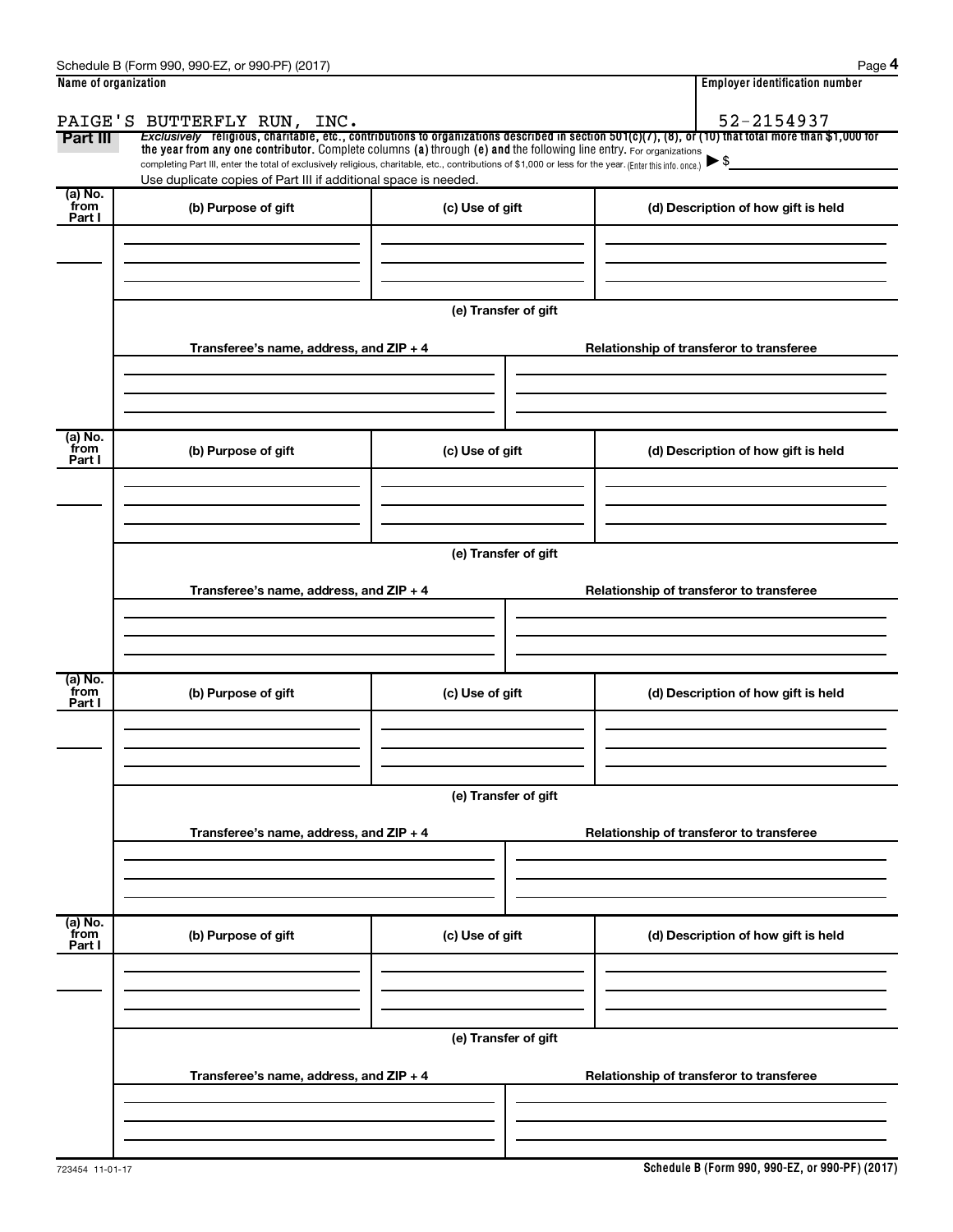

|              | <b>SCHEDULE D</b>                                                                                 |                                                        |                                                                                                        |                                                                                                                                                                           |  |                              |  |                              | OMB No. 1545-0047                     |
|--------------|---------------------------------------------------------------------------------------------------|--------------------------------------------------------|--------------------------------------------------------------------------------------------------------|---------------------------------------------------------------------------------------------------------------------------------------------------------------------------|--|------------------------------|--|------------------------------|---------------------------------------|
|              | (Form 990)                                                                                        |                                                        |                                                                                                        | <b>Supplemental Financial Statements</b><br>Complete if the organization answered "Yes" on Form 990,                                                                      |  |                              |  |                              |                                       |
|              |                                                                                                   | Department of the Treasury<br>Internal Revenue Service |                                                                                                        | Part IV, line 6, 7, 8, 9, 10, 11a, 11b, 11c, 11d, 11e, 11f, 12a, or 12b.<br>Attach to Form 990.<br>Go to www.irs.gov/Form990 for instructions and the latest information. |  | Open to Public<br>Inspection |  |                              |                                       |
|              |                                                                                                   | Name of the organization                               | PAIGE'S BUTTERFLY RUN, INC.                                                                            |                                                                                                                                                                           |  |                              |  | 52-2154937                   | <b>Employer identification number</b> |
| Part I       |                                                                                                   |                                                        |                                                                                                        | Organizations Maintaining Donor Advised Funds or Other Similar Funds or Accounts. Complete if the                                                                         |  |                              |  |                              |                                       |
|              |                                                                                                   |                                                        | organization answered "Yes" on Form 990, Part IV, line 6.                                              |                                                                                                                                                                           |  |                              |  |                              |                                       |
|              |                                                                                                   |                                                        |                                                                                                        | (a) Donor advised funds                                                                                                                                                   |  |                              |  | (b) Funds and other accounts |                                       |
|              |                                                                                                   |                                                        |                                                                                                        |                                                                                                                                                                           |  |                              |  |                              |                                       |
| 1.           |                                                                                                   |                                                        |                                                                                                        |                                                                                                                                                                           |  |                              |  |                              |                                       |
| 2            | Aggregate value of contributions to (during year)<br>Aggregate value of grants from (during year) |                                                        |                                                                                                        |                                                                                                                                                                           |  |                              |  |                              |                                       |
| 3            |                                                                                                   |                                                        |                                                                                                        |                                                                                                                                                                           |  |                              |  |                              |                                       |
| 4            |                                                                                                   |                                                        |                                                                                                        |                                                                                                                                                                           |  |                              |  |                              |                                       |
| 5            |                                                                                                   |                                                        |                                                                                                        | Did the organization inform all donors and donor advisors in writing that the assets held in donor advised funds                                                          |  |                              |  |                              |                                       |
|              |                                                                                                   |                                                        |                                                                                                        |                                                                                                                                                                           |  |                              |  | Yes                          | No                                    |
| 6            |                                                                                                   |                                                        |                                                                                                        | Did the organization inform all grantees, donors, and donor advisors in writing that grant funds can be used only                                                         |  |                              |  |                              |                                       |
|              |                                                                                                   |                                                        |                                                                                                        | for charitable purposes and not for the benefit of the donor or donor advisor, or for any other purpose conferring                                                        |  |                              |  |                              |                                       |
| Part II      |                                                                                                   | impermissible private benefit?                         |                                                                                                        | Conservation Easements. Complete if the organization answered "Yes" on Form 990, Part IV, line 7.                                                                         |  |                              |  | Yes                          | No                                    |
|              |                                                                                                   |                                                        |                                                                                                        |                                                                                                                                                                           |  |                              |  |                              |                                       |
| 1            |                                                                                                   |                                                        | Purpose(s) of conservation easements held by the organization (check all that apply).                  |                                                                                                                                                                           |  |                              |  |                              |                                       |
|              |                                                                                                   |                                                        | Preservation of land for public use (e.g., recreation or education)                                    | Preservation of a historically important land area                                                                                                                        |  |                              |  |                              |                                       |
|              | Protection of natural habitat<br>Preservation of a certified historic structure                   |                                                        |                                                                                                        |                                                                                                                                                                           |  |                              |  |                              |                                       |
|              |                                                                                                   |                                                        | Preservation of open space                                                                             |                                                                                                                                                                           |  |                              |  |                              |                                       |
| $\mathbf{2}$ |                                                                                                   |                                                        |                                                                                                        | Complete lines 2a through 2d if the organization held a qualified conservation contribution in the form of a conservation easement on the last                            |  |                              |  |                              |                                       |
|              |                                                                                                   | day of the tax year.                                   |                                                                                                        |                                                                                                                                                                           |  |                              |  |                              | Held at the End of the Tax Year       |
| а            |                                                                                                   |                                                        |                                                                                                        |                                                                                                                                                                           |  | 2a                           |  |                              |                                       |
| b            |                                                                                                   |                                                        | Total acreage restricted by conservation easements                                                     |                                                                                                                                                                           |  | 2b                           |  |                              |                                       |
| c            |                                                                                                   |                                                        |                                                                                                        |                                                                                                                                                                           |  | 2c                           |  |                              |                                       |
| d            |                                                                                                   |                                                        |                                                                                                        | Number of conservation easements included in (c) acquired after 7/25/06, and not on a historic structure                                                                  |  |                              |  |                              |                                       |
|              |                                                                                                   |                                                        |                                                                                                        |                                                                                                                                                                           |  | 2d                           |  |                              |                                       |
| З.           |                                                                                                   |                                                        |                                                                                                        | Number of conservation easements modified, transferred, released, extinguished, or terminated by the organization during the tax                                          |  |                              |  |                              |                                       |
|              | $year \triangleright$                                                                             |                                                        |                                                                                                        |                                                                                                                                                                           |  |                              |  |                              |                                       |
| 4            |                                                                                                   |                                                        | Number of states where property subject to conservation easement is located >                          |                                                                                                                                                                           |  |                              |  |                              |                                       |
| 5            |                                                                                                   |                                                        | Does the organization have a written policy regarding the periodic monitoring, inspection, handling of |                                                                                                                                                                           |  |                              |  |                              |                                       |
|              |                                                                                                   |                                                        | violations, and enforcement of the conservation easements it holds?                                    |                                                                                                                                                                           |  |                              |  | Yes                          | No                                    |
| 6            |                                                                                                   |                                                        |                                                                                                        | Staff and volunteer hours devoted to monitoring, inspecting, handling of violations, and enforcing conservation easements during the year                                 |  |                              |  |                              |                                       |
|              |                                                                                                   |                                                        |                                                                                                        |                                                                                                                                                                           |  |                              |  |                              |                                       |
| 7            |                                                                                                   |                                                        |                                                                                                        | Amount of expenses incurred in monitoring, inspecting, handling of violations, and enforcing conservation easements during the year                                       |  |                              |  |                              |                                       |
|              | $\blacktriangleright$ \$                                                                          |                                                        |                                                                                                        |                                                                                                                                                                           |  |                              |  |                              |                                       |
| 8            |                                                                                                   |                                                        |                                                                                                        | Does each conservation easement reported on line 2(d) above satisfy the requirements of section 170(h)(4)(B)(i)                                                           |  |                              |  |                              |                                       |
|              |                                                                                                   | and section $170(h)(4)(B)(ii)?$                        |                                                                                                        |                                                                                                                                                                           |  |                              |  | Yes                          | No                                    |
| 9            |                                                                                                   |                                                        |                                                                                                        | In Part XIII, describe how the organization reports conservation easements in its revenue and expense statement, and balance sheet, and                                   |  |                              |  |                              |                                       |
|              |                                                                                                   |                                                        |                                                                                                        | include, if applicable, the text of the footnote to the organization's financial statements that describes the organization's accounting for                              |  |                              |  |                              |                                       |
|              |                                                                                                   | conservation easements.                                |                                                                                                        |                                                                                                                                                                           |  |                              |  |                              |                                       |
|              | Part III                                                                                          |                                                        |                                                                                                        | Organizations Maintaining Collections of Art, Historical Treasures, or Other Similar Assets.                                                                              |  |                              |  |                              |                                       |
|              |                                                                                                   |                                                        | Complete if the organization answered "Yes" on Form 990, Part IV, line 8.                              |                                                                                                                                                                           |  |                              |  |                              |                                       |
|              |                                                                                                   |                                                        |                                                                                                        | 1a If the organization elected, as permitted under SFAS 116 (ASC 958), not to report in its revenue statement and balance sheet works of art,                             |  |                              |  |                              |                                       |
|              |                                                                                                   |                                                        |                                                                                                        | historical treasures, or other similar assets held for public exhibition, education, or research in furtherance of public service, provide, in Part XIII,                 |  |                              |  |                              |                                       |
|              |                                                                                                   |                                                        | the text of the footnote to its financial statements that describes these items.                       |                                                                                                                                                                           |  |                              |  |                              |                                       |
| b            |                                                                                                   |                                                        |                                                                                                        | If the organization elected, as permitted under SFAS 116 (ASC 958), to report in its revenue statement and balance sheet works of art, historical                         |  |                              |  |                              |                                       |
|              |                                                                                                   |                                                        |                                                                                                        | treasures, or other similar assets held for public exhibition, education, or research in furtherance of public service, provide the following amounts                     |  |                              |  |                              |                                       |
|              | relating to these items:                                                                          |                                                        |                                                                                                        |                                                                                                                                                                           |  |                              |  |                              |                                       |

| (i)                                                                                                                            |  |
|--------------------------------------------------------------------------------------------------------------------------------|--|
| (ii) Assets included in Form 990, Part X [11] [12] Assets included in Form 990, Part X                                         |  |
| 2 If the organization received or held works of art, historical treasures, or other similar assets for financial gain, provide |  |
| the following amounts required to be reported under SFAS 116 (ASC 958) relating to these items:                                |  |
| <b>a</b> Revenue included on Form 990, Part VIII, line 1                                                                       |  |
| <b>b</b> Assets included in Form 990, Part X                                                                                   |  |

732051 10-09-17 **For Paperwork Reduction Act Notice, see the Instructions for Form 990. Schedule D (Form 990) 2017** LHA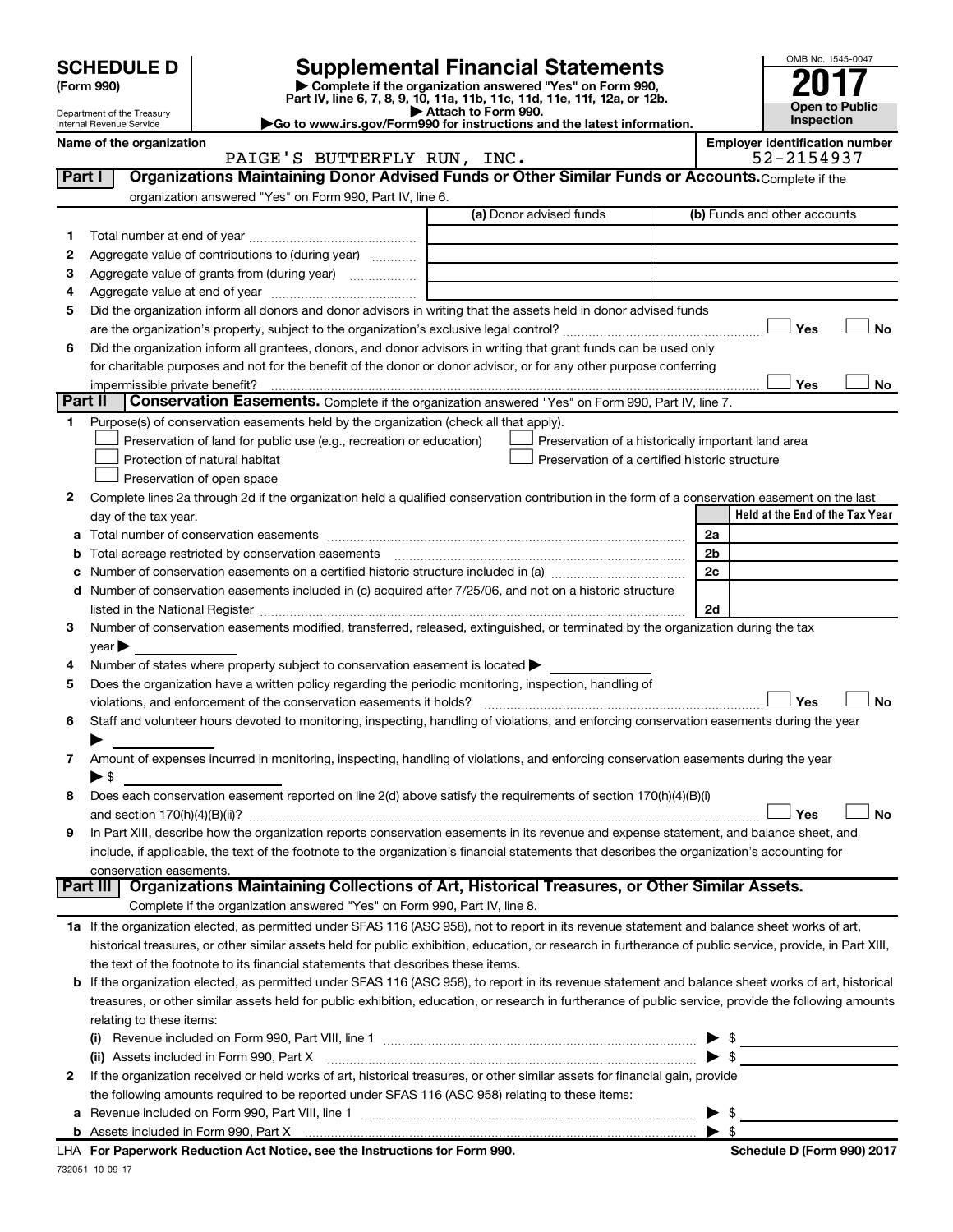|               | Schedule D (Form 990) 2017                                                                                                                                                                                                           | PAIGE'S BUTTERFLY RUN, INC.             |                |                                                                                                                                                                                                                               |  |                                 |  |                | 52-2154937 Page 2 |
|---------------|--------------------------------------------------------------------------------------------------------------------------------------------------------------------------------------------------------------------------------------|-----------------------------------------|----------------|-------------------------------------------------------------------------------------------------------------------------------------------------------------------------------------------------------------------------------|--|---------------------------------|--|----------------|-------------------|
|               | Part III<br>Organizations Maintaining Collections of Art, Historical Treasures, or Other Similar Assets (continued)                                                                                                                  |                                         |                |                                                                                                                                                                                                                               |  |                                 |  |                |                   |
| 3             | Using the organization's acquisition, accession, and other records, check any of the following that are a significant use of its collection items                                                                                    |                                         |                |                                                                                                                                                                                                                               |  |                                 |  |                |                   |
|               | (check all that apply):                                                                                                                                                                                                              |                                         |                |                                                                                                                                                                                                                               |  |                                 |  |                |                   |
| a             | Public exhibition                                                                                                                                                                                                                    | d                                       |                | Loan or exchange programs                                                                                                                                                                                                     |  |                                 |  |                |                   |
| b             | Scholarly research                                                                                                                                                                                                                   | e                                       |                | Other and the contract of the contract of the contract of the contract of the contract of the contract of the contract of the contract of the contract of the contract of the contract of the contract of the contract of the |  |                                 |  |                |                   |
| c             | Preservation for future generations                                                                                                                                                                                                  |                                         |                |                                                                                                                                                                                                                               |  |                                 |  |                |                   |
| 4             | Provide a description of the organization's collections and explain how they further the organization's exempt purpose in Part XIII.                                                                                                 |                                         |                |                                                                                                                                                                                                                               |  |                                 |  |                |                   |
| 5             | During the year, did the organization solicit or receive donations of art, historical treasures, or other similar assets                                                                                                             |                                         |                |                                                                                                                                                                                                                               |  |                                 |  | Yes            | No                |
|               | Part IV<br><b>Escrow and Custodial Arrangements.</b> Complete if the organization answered "Yes" on Form 990, Part IV, line 9, or                                                                                                    |                                         |                |                                                                                                                                                                                                                               |  |                                 |  |                |                   |
|               | reported an amount on Form 990, Part X, line 21.                                                                                                                                                                                     |                                         |                |                                                                                                                                                                                                                               |  |                                 |  |                |                   |
|               | 1a Is the organization an agent, trustee, custodian or other intermediary for contributions or other assets not included                                                                                                             |                                         |                |                                                                                                                                                                                                                               |  |                                 |  |                |                   |
|               |                                                                                                                                                                                                                                      |                                         |                |                                                                                                                                                                                                                               |  |                                 |  | Yes            | No                |
|               | b If "Yes," explain the arrangement in Part XIII and complete the following table:                                                                                                                                                   |                                         |                |                                                                                                                                                                                                                               |  |                                 |  |                |                   |
|               |                                                                                                                                                                                                                                      |                                         |                |                                                                                                                                                                                                                               |  |                                 |  | Amount         |                   |
|               | c Beginning balance <b>contract the contract of the contract of the contract of the contract of the contract of the contract of the contract of the contract of the contract of the contract of the contract of the contract of </b> |                                         |                |                                                                                                                                                                                                                               |  | 1c                              |  |                |                   |
|               |                                                                                                                                                                                                                                      |                                         |                |                                                                                                                                                                                                                               |  | 1d                              |  |                |                   |
|               | e Distributions during the year manufactured and continuum and contract the contract of the contract of the contract of the contract of the contract of the contract of the contract of the contract of the contract of the co       |                                         |                |                                                                                                                                                                                                                               |  | 1e                              |  |                |                   |
|               |                                                                                                                                                                                                                                      |                                         |                |                                                                                                                                                                                                                               |  | 1f                              |  |                |                   |
|               | 2a Did the organization include an amount on Form 990, Part X, line 21, for escrow or custodial account liability?                                                                                                                   |                                         |                |                                                                                                                                                                                                                               |  |                                 |  | Yes            | No                |
|               |                                                                                                                                                                                                                                      |                                         |                |                                                                                                                                                                                                                               |  |                                 |  |                |                   |
| <b>Part V</b> | <b>Endowment Funds.</b> Complete if the organization answered "Yes" on Form 990, Part IV, line 10.                                                                                                                                   |                                         |                |                                                                                                                                                                                                                               |  |                                 |  |                |                   |
|               |                                                                                                                                                                                                                                      | (a) Current year                        | (b) Prior year | (c) Two years back $\vert$ (d) Three years back $\vert$ (e) Four years back                                                                                                                                                   |  |                                 |  |                |                   |
|               | 1a Beginning of year balance                                                                                                                                                                                                         |                                         |                |                                                                                                                                                                                                                               |  |                                 |  |                |                   |
|               |                                                                                                                                                                                                                                      |                                         |                |                                                                                                                                                                                                                               |  |                                 |  |                |                   |
|               | Net investment earnings, gains, and losses                                                                                                                                                                                           |                                         |                |                                                                                                                                                                                                                               |  |                                 |  |                |                   |
|               |                                                                                                                                                                                                                                      |                                         |                |                                                                                                                                                                                                                               |  |                                 |  |                |                   |
|               | e Other expenditures for facilities                                                                                                                                                                                                  |                                         |                |                                                                                                                                                                                                                               |  |                                 |  |                |                   |
|               | and programs                                                                                                                                                                                                                         |                                         |                |                                                                                                                                                                                                                               |  |                                 |  |                |                   |
|               |                                                                                                                                                                                                                                      |                                         |                |                                                                                                                                                                                                                               |  |                                 |  |                |                   |
| g<br>2        | Provide the estimated percentage of the current year end balance (line 1g, column (a)) held as:                                                                                                                                      |                                         |                |                                                                                                                                                                                                                               |  |                                 |  |                |                   |
| а             | Board designated or quasi-endowment >                                                                                                                                                                                                |                                         | %              |                                                                                                                                                                                                                               |  |                                 |  |                |                   |
|               | <b>b</b> Permanent endowment $\blacktriangleright$                                                                                                                                                                                   | %                                       |                |                                                                                                                                                                                                                               |  |                                 |  |                |                   |
|               | <b>c</b> Temporarily restricted endowment $\blacktriangleright$                                                                                                                                                                      | %                                       |                |                                                                                                                                                                                                                               |  |                                 |  |                |                   |
|               | The percentages on lines 2a, 2b, and 2c should equal 100%.                                                                                                                                                                           |                                         |                |                                                                                                                                                                                                                               |  |                                 |  |                |                   |
|               | 3a Are there endowment funds not in the possession of the organization that are held and administered for the organization                                                                                                           |                                         |                |                                                                                                                                                                                                                               |  |                                 |  |                |                   |
|               | by:                                                                                                                                                                                                                                  |                                         |                |                                                                                                                                                                                                                               |  |                                 |  |                | Yes<br>No         |
|               | (i)                                                                                                                                                                                                                                  |                                         |                |                                                                                                                                                                                                                               |  |                                 |  | 3a(i)          |                   |
|               |                                                                                                                                                                                                                                      |                                         |                |                                                                                                                                                                                                                               |  |                                 |  | 3a(ii)         |                   |
|               |                                                                                                                                                                                                                                      |                                         |                |                                                                                                                                                                                                                               |  |                                 |  | 3b             |                   |
| 4             | Describe in Part XIII the intended uses of the organization's endowment funds.                                                                                                                                                       |                                         |                |                                                                                                                                                                                                                               |  |                                 |  |                |                   |
|               | <b>Land, Buildings, and Equipment.</b><br><b>Part VI</b>                                                                                                                                                                             |                                         |                |                                                                                                                                                                                                                               |  |                                 |  |                |                   |
|               | Complete if the organization answered "Yes" on Form 990, Part IV, line 11a. See Form 990, Part X, line 10.                                                                                                                           |                                         |                |                                                                                                                                                                                                                               |  |                                 |  |                |                   |
|               | Description of property                                                                                                                                                                                                              | (a) Cost or other<br>basis (investment) |                | (b) Cost or other<br>basis (other)                                                                                                                                                                                            |  | (c) Accumulated<br>depreciation |  | (d) Book value |                   |
|               |                                                                                                                                                                                                                                      |                                         |                |                                                                                                                                                                                                                               |  |                                 |  |                |                   |
|               |                                                                                                                                                                                                                                      |                                         |                |                                                                                                                                                                                                                               |  |                                 |  |                |                   |
|               |                                                                                                                                                                                                                                      |                                         |                |                                                                                                                                                                                                                               |  |                                 |  |                |                   |
|               |                                                                                                                                                                                                                                      |                                         |                | 2,848.                                                                                                                                                                                                                        |  | 2,404.                          |  |                | 444.              |
|               |                                                                                                                                                                                                                                      |                                         |                |                                                                                                                                                                                                                               |  |                                 |  |                |                   |
|               | Total. Add lines 1a through 1e. (Column (d) must equal Form 990, Part X, column (B), line 10c.)                                                                                                                                      |                                         |                |                                                                                                                                                                                                                               |  |                                 |  |                | 444.              |

**Schedule D (Form 990) 2017**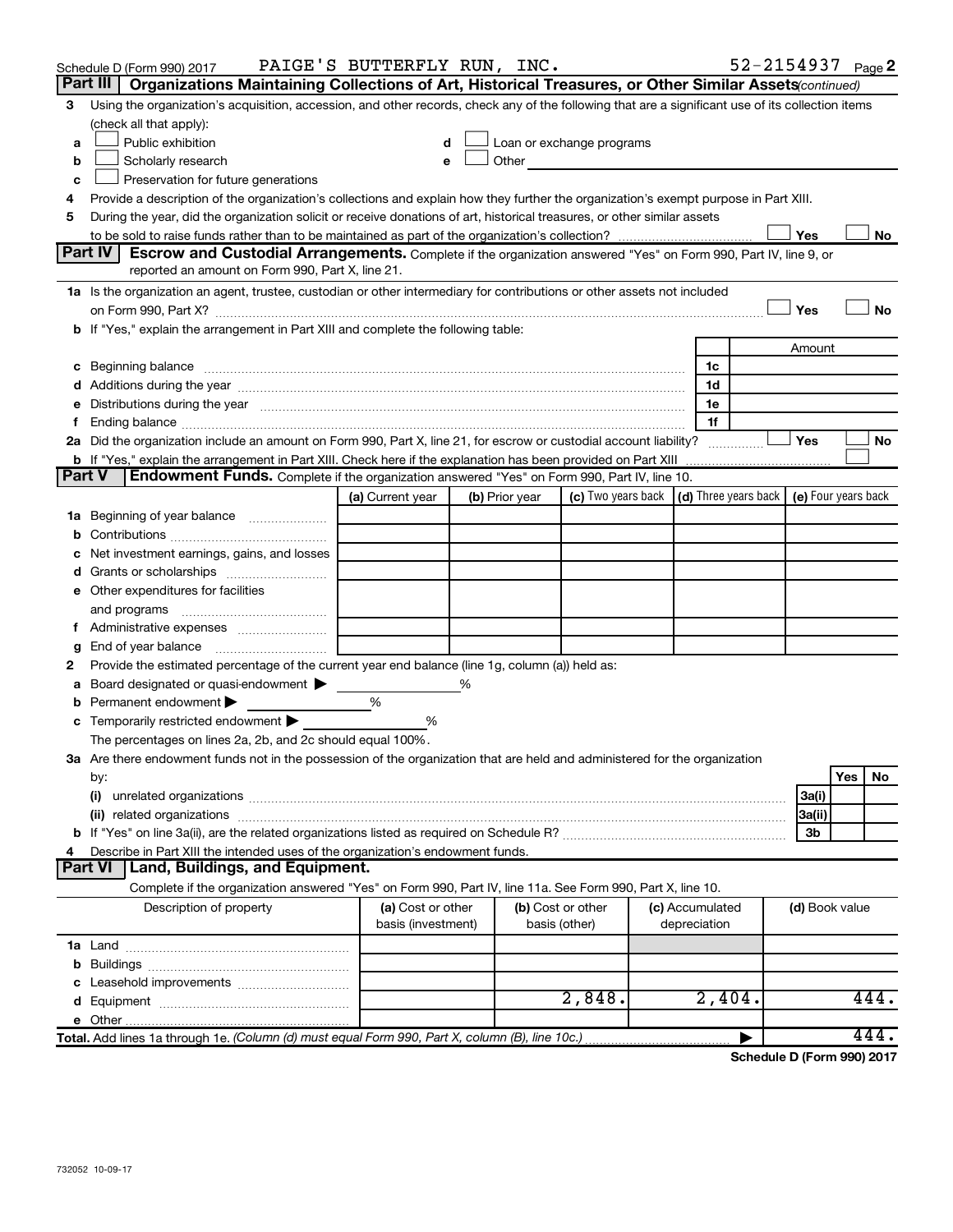| Schedule D (Form 990) 2017 | PAIGE'<br>- 5                         | BUTTERFLY RUN | INC. | 2154937 | Page |
|----------------------------|---------------------------------------|---------------|------|---------|------|
| Part VIII                  | <b>Investments - Other Securities</b> |               |      |         |      |

| .<br>Complete if the organization answered "Yes" on Form 990, Part IV, line 11b. See Form 990, Part X, line 12.                             |                 |                |                                                           |
|---------------------------------------------------------------------------------------------------------------------------------------------|-----------------|----------------|-----------------------------------------------------------|
| (a) Description of security or category (including name of security)                                                                        | (b) Book value  |                | (c) Method of valuation: Cost or end-of-year market value |
| (1) Financial derivatives                                                                                                                   |                 |                |                                                           |
|                                                                                                                                             |                 |                |                                                           |
| (3) Other                                                                                                                                   |                 |                |                                                           |
| (A)                                                                                                                                         |                 |                |                                                           |
| (B)                                                                                                                                         |                 |                |                                                           |
| (C)                                                                                                                                         |                 |                |                                                           |
| (D)                                                                                                                                         |                 |                |                                                           |
| (E)                                                                                                                                         |                 |                |                                                           |
| (F)                                                                                                                                         |                 |                |                                                           |
| (G)                                                                                                                                         |                 |                |                                                           |
| (H)                                                                                                                                         |                 |                |                                                           |
| Total. (Col. (b) must equal Form 990, Part X, col. (B) line 12.)                                                                            |                 |                |                                                           |
| Part VIII Investments - Program Related.                                                                                                    |                 |                |                                                           |
|                                                                                                                                             |                 |                |                                                           |
| Complete if the organization answered "Yes" on Form 990, Part IV, line 11c. See Form 990, Part X, line 13.<br>(a) Description of investment | (b) Book value  |                | (c) Method of valuation: Cost or end-of-year market value |
|                                                                                                                                             |                 |                |                                                           |
| (1)                                                                                                                                         |                 |                |                                                           |
| (2)                                                                                                                                         |                 |                |                                                           |
| (3)                                                                                                                                         |                 |                |                                                           |
| (4)                                                                                                                                         |                 |                |                                                           |
| (5)                                                                                                                                         |                 |                |                                                           |
| (6)                                                                                                                                         |                 |                |                                                           |
| (7)                                                                                                                                         |                 |                |                                                           |
| (8)                                                                                                                                         |                 |                |                                                           |
| (9)                                                                                                                                         |                 |                |                                                           |
| Total. (Col. (b) must equal Form 990, Part X, col. (B) line 13.)                                                                            |                 |                |                                                           |
| <b>Other Assets.</b><br>Part IX                                                                                                             |                 |                |                                                           |
| Complete if the organization answered "Yes" on Form 990, Part IV, line 11d. See Form 990, Part X, line 15.                                  |                 |                |                                                           |
|                                                                                                                                             | (a) Description |                | (b) Book value                                            |
| (1)                                                                                                                                         |                 |                |                                                           |
| (2)                                                                                                                                         |                 |                |                                                           |
| (3)                                                                                                                                         |                 |                |                                                           |
| (4)                                                                                                                                         |                 |                |                                                           |
| (5)                                                                                                                                         |                 |                |                                                           |
|                                                                                                                                             |                 |                |                                                           |
| (6)                                                                                                                                         |                 |                |                                                           |
| (7)                                                                                                                                         |                 |                |                                                           |
| (8)                                                                                                                                         |                 |                |                                                           |
| (9)                                                                                                                                         |                 |                |                                                           |
| Total. (Column (b) must equal Form 990, Part X, col. (B) line 15.)                                                                          |                 |                |                                                           |
| <b>Other Liabilities.</b><br>Part X                                                                                                         |                 |                |                                                           |
| Complete if the organization answered "Yes" on Form 990, Part IV, line 11e or 11f. See Form 990, Part X, line 25.                           |                 |                |                                                           |
| (a) Description of liability<br>1.                                                                                                          |                 | (b) Book value |                                                           |
| Federal income taxes<br>(1)                                                                                                                 |                 |                |                                                           |
| (2)                                                                                                                                         |                 |                |                                                           |
| (3)                                                                                                                                         |                 |                |                                                           |
| (4)                                                                                                                                         |                 |                |                                                           |
| (5)                                                                                                                                         |                 |                |                                                           |
| (6)                                                                                                                                         |                 |                |                                                           |
| (7)                                                                                                                                         |                 |                |                                                           |
| (8)                                                                                                                                         |                 |                |                                                           |
| (9)                                                                                                                                         |                 |                |                                                           |
|                                                                                                                                             |                 |                |                                                           |
| Total. (Column (b) must equal Form 990, Part X, col. (B) line 25.)                                                                          |                 |                |                                                           |

**2.** Liability for uncertain tax positions. In Part XIII, provide the text of the footnote to the organization's financial statements that reports the organization's liability for uncertain tax positions under FIN 48 (ASC 740). Check here if the text of the footnote has been provided in Part XIII  $\boxed{\text{X}}$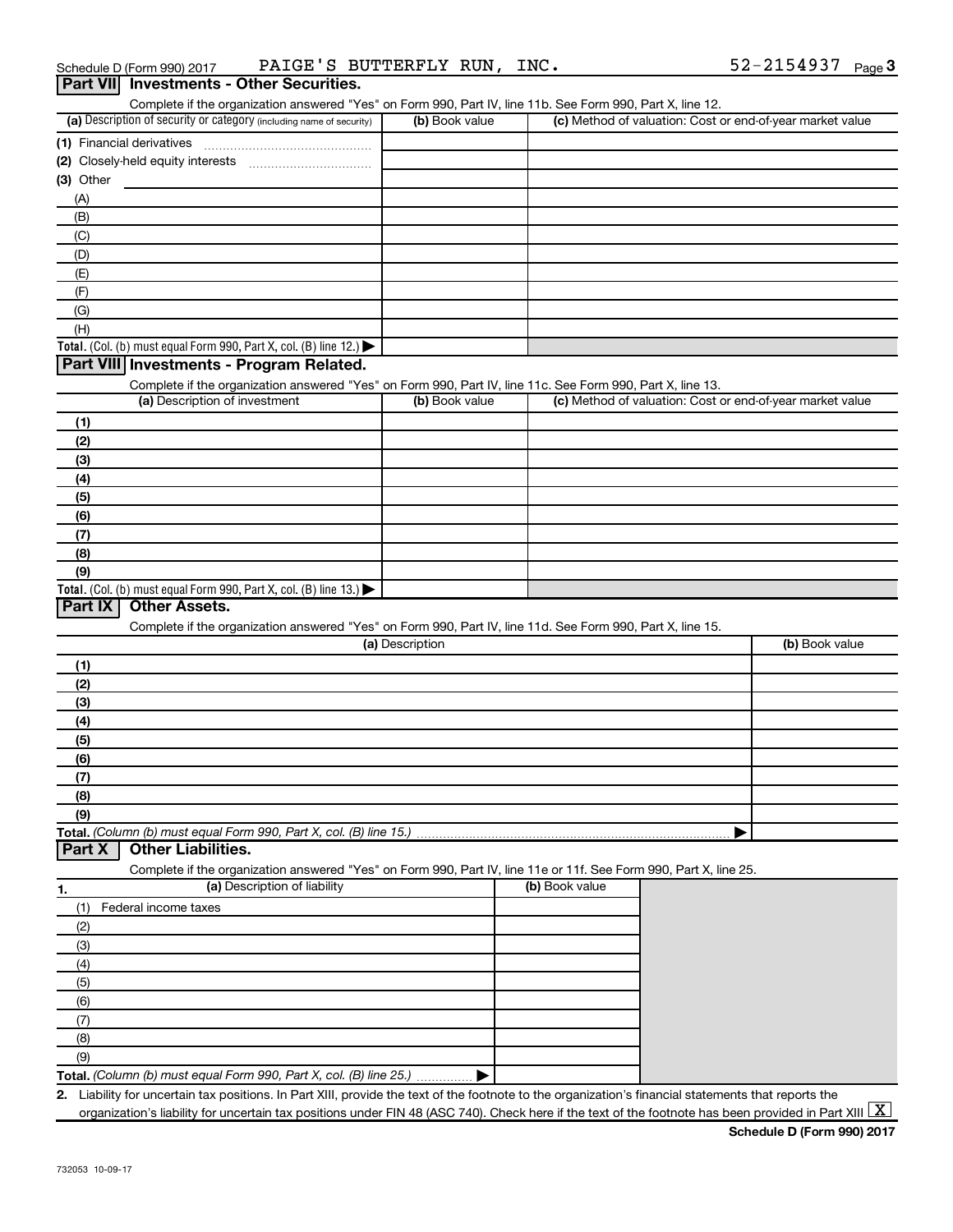|    | Part XI   Reconciliation of Revenue per Audited Financial Statements With Revenue per Return.                                                                                                                                        |                |              |  |
|----|--------------------------------------------------------------------------------------------------------------------------------------------------------------------------------------------------------------------------------------|----------------|--------------|--|
|    | Complete if the organization answered "Yes" on Form 990, Part IV, line 12a.                                                                                                                                                          |                |              |  |
| 1  | Total revenue, gains, and other support per audited financial statements [111] [11] Total revenue, gains, and other support per audited financial statements                                                                         |                | $\mathbf{1}$ |  |
| 2  | Amounts included on line 1 but not on Form 990, Part VIII, line 12:                                                                                                                                                                  |                |              |  |
| a  | Net unrealized gains (losses) on investments [11] matter contracts and the unrealized gains (losses) on investments                                                                                                                  | 2a             |              |  |
|    |                                                                                                                                                                                                                                      | 2 <sub>b</sub> |              |  |
| с  |                                                                                                                                                                                                                                      | 2c             |              |  |
| d  |                                                                                                                                                                                                                                      | 2d             |              |  |
| е  | Add lines 2a through 2d <b>manufacture and contract and contract and contract and contract and contract and contract and contract and contract and contract and contract and contract and contract and contract and contract and</b> |                | <b>2e</b>    |  |
| з  |                                                                                                                                                                                                                                      |                | 3            |  |
| 4  | Amounts included on Form 990, Part VIII, line 12, but not on line 1:                                                                                                                                                                 |                |              |  |
| a  |                                                                                                                                                                                                                                      |                |              |  |
| b  |                                                                                                                                                                                                                                      | 4 <sub>b</sub> |              |  |
| c  | Add lines 4a and 4b                                                                                                                                                                                                                  |                | 4с           |  |
| 5  |                                                                                                                                                                                                                                      |                | 5            |  |
|    |                                                                                                                                                                                                                                      |                |              |  |
|    | Part XII   Reconciliation of Expenses per Audited Financial Statements With Expenses per Return.                                                                                                                                     |                |              |  |
|    | Complete if the organization answered "Yes" on Form 990, Part IV, line 12a.                                                                                                                                                          |                |              |  |
| 1  |                                                                                                                                                                                                                                      |                | $\mathbf{1}$ |  |
| 2  | Amounts included on line 1 but not on Form 990, Part IX, line 25:                                                                                                                                                                    |                |              |  |
|    |                                                                                                                                                                                                                                      | 2a             |              |  |
| b  |                                                                                                                                                                                                                                      | 2 <sub>b</sub> |              |  |
| c. |                                                                                                                                                                                                                                      | 2c             |              |  |
| d  |                                                                                                                                                                                                                                      |                |              |  |
| е  | Add lines 2a through 2d <b>contained a contained a contained a</b> contained a contact the contained and contained a contact the contact of the contact of the contact of the contact of the contact of the contact of the contact   |                | <b>2e</b>    |  |
| З  |                                                                                                                                                                                                                                      |                | 3            |  |
| 4  | Amounts included on Form 990, Part IX, line 25, but not on line 1:                                                                                                                                                                   |                |              |  |
| a  | Investment expenses not included on Form 990, Part VIII, line 7b [130] [142]                                                                                                                                                         |                |              |  |
| b  |                                                                                                                                                                                                                                      |                |              |  |
|    | Add lines 4a and 4b                                                                                                                                                                                                                  |                | 4c           |  |
| 5  | Part XIII Supplemental Information.                                                                                                                                                                                                  |                | 5            |  |

Schedule D (Form 990) 2017  $\qquad$  PAIGE 'S BUTTERFLY RUN, INC.  $\qquad \qquad 52\text{--}2154937$   $\qquad$   $_{\text{Page}}$ 

Provide the descriptions required for Part II, lines 3, 5, and 9; Part III, lines 1a and 4; Part IV, lines 1b and 2b; Part V, line 4; Part X, line 2; Part XI, lines 2d and 4b; and Part XII, lines 2d and 4b. Also complete this part to provide any additional information.

# PART X, LINE 2:

|  | THE ORGANIZATION HAS REVIEWED ITS OPERATIONS FOR UNCERTAIN TAX POSITIONS |  |  |  |  |  |  |  |  |
|--|--------------------------------------------------------------------------|--|--|--|--|--|--|--|--|
|--|--------------------------------------------------------------------------|--|--|--|--|--|--|--|--|

AND BELIEVES THERE ARE NO SIGNIFICANT EXPOSURES.

52-2154937 <sub>Page</sub> 4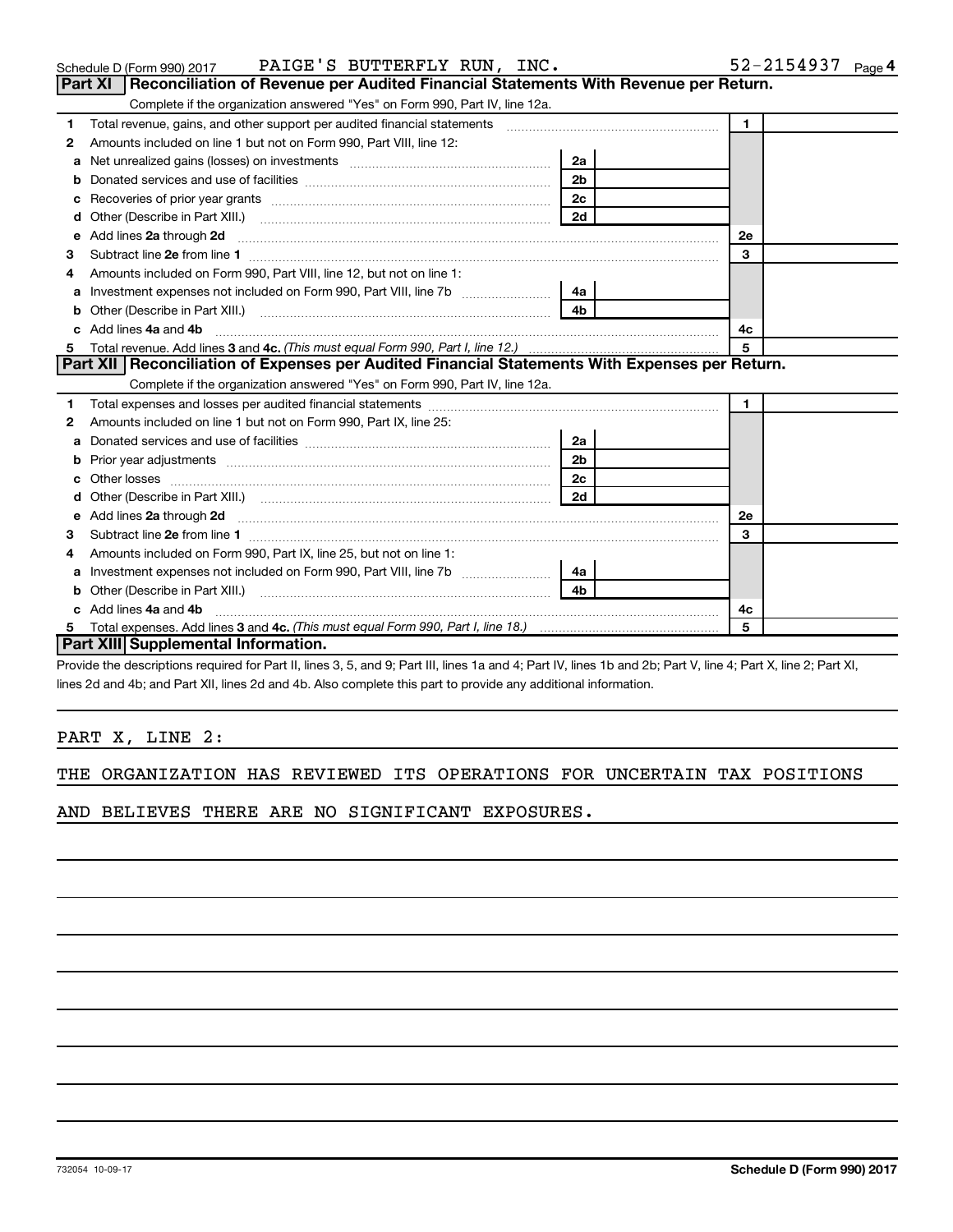| <b>SCHEDULE G</b><br>(Form 990 or 990-EZ)<br>Department of the Treasury<br>Internal Revenue Service                                                                                                                                                                                                                                                                                                                                                                                                                                                                         | Supplemental Information Regarding Fundraising or Gaming Activities<br>Complete if the organization answered "Yes" on Form 990, Part IV, line 17, 18, or 19, or if the<br>organization entered more than \$15,000 on Form 990-EZ, line 6a.<br>Attach to Form 990 or Form 990-EZ.<br>Go to www.irs.gov/Form990 for the latest instructions. |               |                                                           |                                                                            |                                                                            | OMB No. 1545-0047<br><b>Open to Public</b><br>Inspection |
|-----------------------------------------------------------------------------------------------------------------------------------------------------------------------------------------------------------------------------------------------------------------------------------------------------------------------------------------------------------------------------------------------------------------------------------------------------------------------------------------------------------------------------------------------------------------------------|--------------------------------------------------------------------------------------------------------------------------------------------------------------------------------------------------------------------------------------------------------------------------------------------------------------------------------------------|---------------|-----------------------------------------------------------|----------------------------------------------------------------------------|----------------------------------------------------------------------------|----------------------------------------------------------|
| Name of the organization                                                                                                                                                                                                                                                                                                                                                                                                                                                                                                                                                    | PAIGE'S BUTTERFLY RUN, INC.                                                                                                                                                                                                                                                                                                                |               |                                                           |                                                                            | 52-2154937                                                                 | <b>Employer identification number</b>                    |
| Part I<br>required to complete this part.                                                                                                                                                                                                                                                                                                                                                                                                                                                                                                                                   | Fundraising Activities. Complete if the organization answered "Yes" on Form 990, Part IV, line 17. Form 990-EZ filers are not                                                                                                                                                                                                              |               |                                                           |                                                                            |                                                                            |                                                          |
| 1 Indicate whether the organization raised funds through any of the following activities. Check all that apply.<br>Mail solicitations<br>a<br>Internet and email solicitations<br>b<br>Phone solicitations<br>с<br>In-person solicitations<br>d<br>2 a Did the organization have a written or oral agreement with any individual (including officers, directors, trustees, or<br>b If "Yes," list the 10 highest paid individuals or entities (fundraisers) pursuant to agreements under which the fundraiser is to be<br>compensated at least \$5,000 by the organization. | е<br>f<br>Special fundraising events<br>g<br>key employees listed in Form 990, Part VII) or entity in connection with professional fundraising services?                                                                                                                                                                                   |               |                                                           | Solicitation of non-government grants<br>Solicitation of government grants | Yes                                                                        | <b>No</b>                                                |
| (i) Name and address of individual<br>or entity (fundraiser)                                                                                                                                                                                                                                                                                                                                                                                                                                                                                                                | (ii) Activity                                                                                                                                                                                                                                                                                                                              | or control of | (iii) Did<br>fundraiser<br>have custody<br>contributions? | (iv) Gross receipts<br>from activity                                       | (v) Amount paid<br>to (or retained by)<br>fundraiser<br>listed in col. (i) | (vi) Amount paid<br>to (or retained by)<br>organization  |
|                                                                                                                                                                                                                                                                                                                                                                                                                                                                                                                                                                             |                                                                                                                                                                                                                                                                                                                                            | Yes           | No                                                        |                                                                            |                                                                            |                                                          |
|                                                                                                                                                                                                                                                                                                                                                                                                                                                                                                                                                                             |                                                                                                                                                                                                                                                                                                                                            |               |                                                           |                                                                            |                                                                            |                                                          |
|                                                                                                                                                                                                                                                                                                                                                                                                                                                                                                                                                                             |                                                                                                                                                                                                                                                                                                                                            |               |                                                           |                                                                            |                                                                            |                                                          |
|                                                                                                                                                                                                                                                                                                                                                                                                                                                                                                                                                                             |                                                                                                                                                                                                                                                                                                                                            |               |                                                           |                                                                            |                                                                            |                                                          |
|                                                                                                                                                                                                                                                                                                                                                                                                                                                                                                                                                                             |                                                                                                                                                                                                                                                                                                                                            |               |                                                           |                                                                            |                                                                            |                                                          |
|                                                                                                                                                                                                                                                                                                                                                                                                                                                                                                                                                                             |                                                                                                                                                                                                                                                                                                                                            |               |                                                           |                                                                            |                                                                            |                                                          |
|                                                                                                                                                                                                                                                                                                                                                                                                                                                                                                                                                                             |                                                                                                                                                                                                                                                                                                                                            |               |                                                           |                                                                            |                                                                            |                                                          |
|                                                                                                                                                                                                                                                                                                                                                                                                                                                                                                                                                                             |                                                                                                                                                                                                                                                                                                                                            |               |                                                           |                                                                            |                                                                            |                                                          |
|                                                                                                                                                                                                                                                                                                                                                                                                                                                                                                                                                                             |                                                                                                                                                                                                                                                                                                                                            |               |                                                           |                                                                            |                                                                            |                                                          |
|                                                                                                                                                                                                                                                                                                                                                                                                                                                                                                                                                                             |                                                                                                                                                                                                                                                                                                                                            |               |                                                           |                                                                            |                                                                            |                                                          |
| Total                                                                                                                                                                                                                                                                                                                                                                                                                                                                                                                                                                       |                                                                                                                                                                                                                                                                                                                                            |               |                                                           |                                                                            |                                                                            |                                                          |
| 3 List all states in which the organization is registered or licensed to solicit contributions or has been notified it is exempt from registration<br>or licensing.                                                                                                                                                                                                                                                                                                                                                                                                         |                                                                                                                                                                                                                                                                                                                                            |               |                                                           |                                                                            |                                                                            |                                                          |
|                                                                                                                                                                                                                                                                                                                                                                                                                                                                                                                                                                             |                                                                                                                                                                                                                                                                                                                                            |               |                                                           |                                                                            |                                                                            |                                                          |
|                                                                                                                                                                                                                                                                                                                                                                                                                                                                                                                                                                             |                                                                                                                                                                                                                                                                                                                                            |               |                                                           |                                                                            |                                                                            |                                                          |

**For Paperwork Reduction Act Notice, see the Instructions for Form 990 or 990-EZ. Schedule G (Form 990 or 990-EZ) 2017** LHA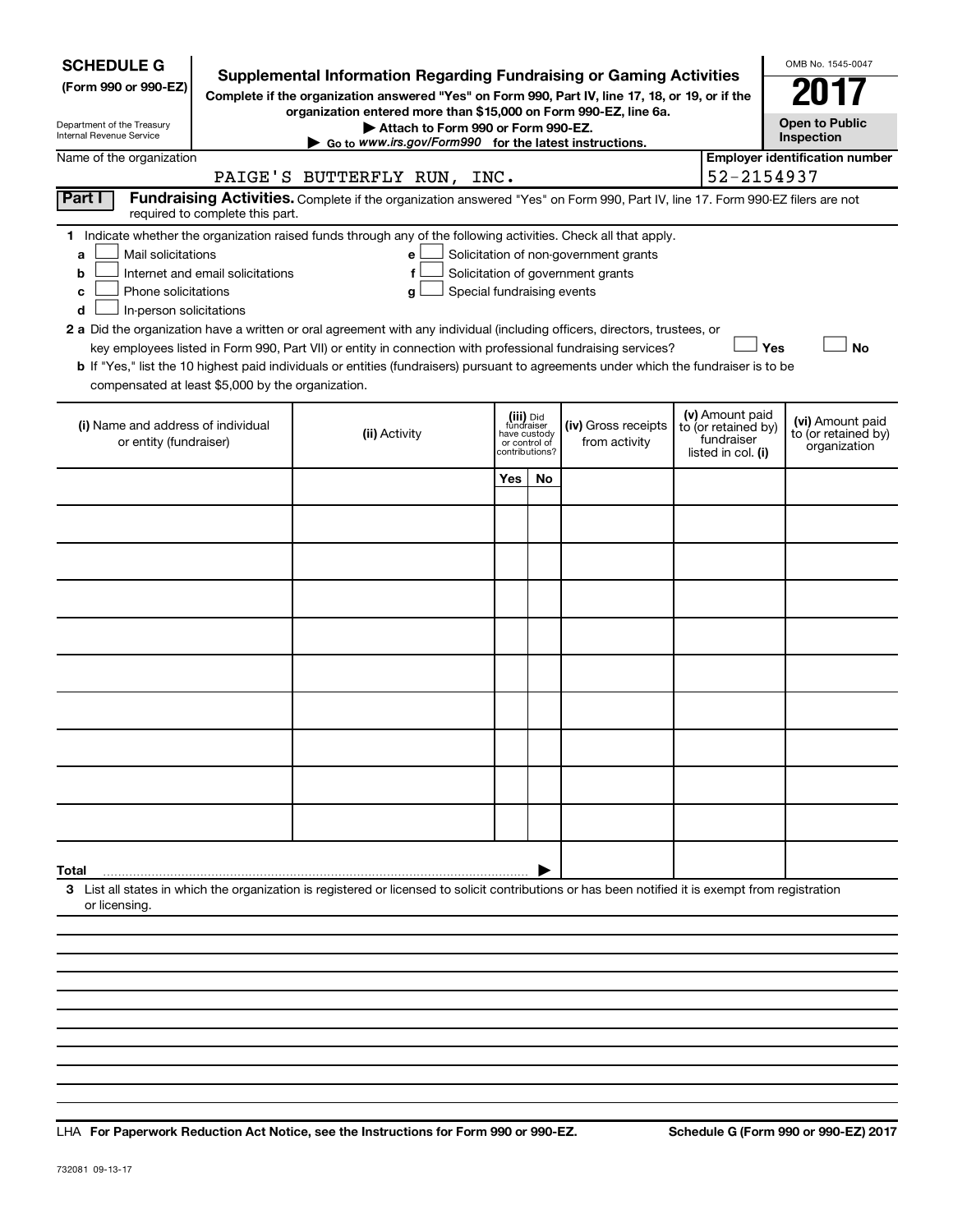Part II | Fundraising Events. Complete if the organization answered "Yes" on Form 990, Part IV, line 18, or reported more than \$15,000 of fundraising event contributions and gross income on Form 990-EZ, lines 1 and 6b. List events with gross receipts greater than \$5,000.

|                 |    | OF fundraising event contributions and gross income on Form 990-EZ, lines T and 6D. Elst events with gross receipts greater than \$5,000.                                                                                                 |                                           |                         |                                 |                                           |
|-----------------|----|-------------------------------------------------------------------------------------------------------------------------------------------------------------------------------------------------------------------------------------------|-------------------------------------------|-------------------------|---------------------------------|-------------------------------------------|
|                 |    |                                                                                                                                                                                                                                           | (a) Event $#1$<br>PAIGE'S<br>BUTTERFLY RU | (b) Event $#2$          | (c) Other events<br><b>NONE</b> | (d) Total events<br>(add col. (a) through |
|                 |    |                                                                                                                                                                                                                                           | (event type)                              | (event type)            | (total number)                  | col. (c)                                  |
| Revenue         | 1. |                                                                                                                                                                                                                                           | 369,604.                                  |                         |                                 | 369,604.                                  |
|                 |    |                                                                                                                                                                                                                                           | 205,648.                                  |                         |                                 | 205,648.                                  |
|                 | 3  | Gross income (line 1 minus line 2)                                                                                                                                                                                                        | 163,956.                                  |                         |                                 | 163,956.                                  |
|                 |    |                                                                                                                                                                                                                                           |                                           |                         |                                 |                                           |
|                 |    |                                                                                                                                                                                                                                           |                                           |                         |                                 |                                           |
|                 | 5  |                                                                                                                                                                                                                                           |                                           |                         |                                 |                                           |
|                 |    |                                                                                                                                                                                                                                           |                                           |                         |                                 |                                           |
| Direct Expenses |    | 7 Food and beverages                                                                                                                                                                                                                      |                                           |                         |                                 |                                           |
|                 | 8  |                                                                                                                                                                                                                                           |                                           |                         |                                 |                                           |
|                 | 9  |                                                                                                                                                                                                                                           | 66,774.                                   |                         |                                 | 66,774.                                   |
|                 |    | 10 Direct expense summary. Add lines 4 through 9 in column (d)                                                                                                                                                                            |                                           |                         |                                 | 66,774.<br>97,182.                        |
| <b>Part III</b> |    | Gaming. Complete if the organization answered "Yes" on Form 990, Part IV, line 19, or reported more than                                                                                                                                  |                                           |                         |                                 |                                           |
|                 |    | \$15,000 on Form 990-EZ, line 6a.                                                                                                                                                                                                         |                                           |                         |                                 |                                           |
|                 |    |                                                                                                                                                                                                                                           | (a) Bingo                                 | (b) Pull tabs/instant   | (c) Other gaming                | (d) Total gaming (add                     |
| Revenue         |    |                                                                                                                                                                                                                                           |                                           | bingo/progressive bingo |                                 | col. (a) through col. (c))                |
|                 |    |                                                                                                                                                                                                                                           |                                           |                         |                                 |                                           |
|                 |    |                                                                                                                                                                                                                                           |                                           |                         |                                 |                                           |
|                 |    |                                                                                                                                                                                                                                           |                                           |                         |                                 |                                           |
| Direct Expenses | 3  |                                                                                                                                                                                                                                           |                                           |                         |                                 |                                           |
|                 | 4  |                                                                                                                                                                                                                                           |                                           |                         |                                 |                                           |
|                 |    |                                                                                                                                                                                                                                           |                                           |                         |                                 |                                           |
|                 |    |                                                                                                                                                                                                                                           | Yes<br>%                                  | Yes<br>%                | Yes<br>%                        |                                           |
|                 |    | 6 Volunteer labor                                                                                                                                                                                                                         | No                                        | No                      | <b>No</b>                       |                                           |
|                 | 7  | Direct expense summary. Add lines 2 through 5 in column (d)                                                                                                                                                                               |                                           |                         |                                 |                                           |
|                 | 8  |                                                                                                                                                                                                                                           |                                           |                         |                                 |                                           |
|                 |    |                                                                                                                                                                                                                                           |                                           |                         |                                 |                                           |
| 9               |    | Enter the state(s) in which the organization conducts gaming activities:<br><b>b</b> If "No," explain:                                                                                                                                    |                                           |                         |                                 | Yes<br>No                                 |
|                 |    |                                                                                                                                                                                                                                           |                                           |                         |                                 |                                           |
|                 |    | <b>b</b> If "Yes," explain: <u>And a set of the set of the set of the set of the set of the set of the set of the set of the set of the set of the set of the set of the set of the set of the set of the set of the set of the set o</u> |                                           |                         |                                 | Yes<br>No                                 |
|                 |    |                                                                                                                                                                                                                                           |                                           |                         |                                 |                                           |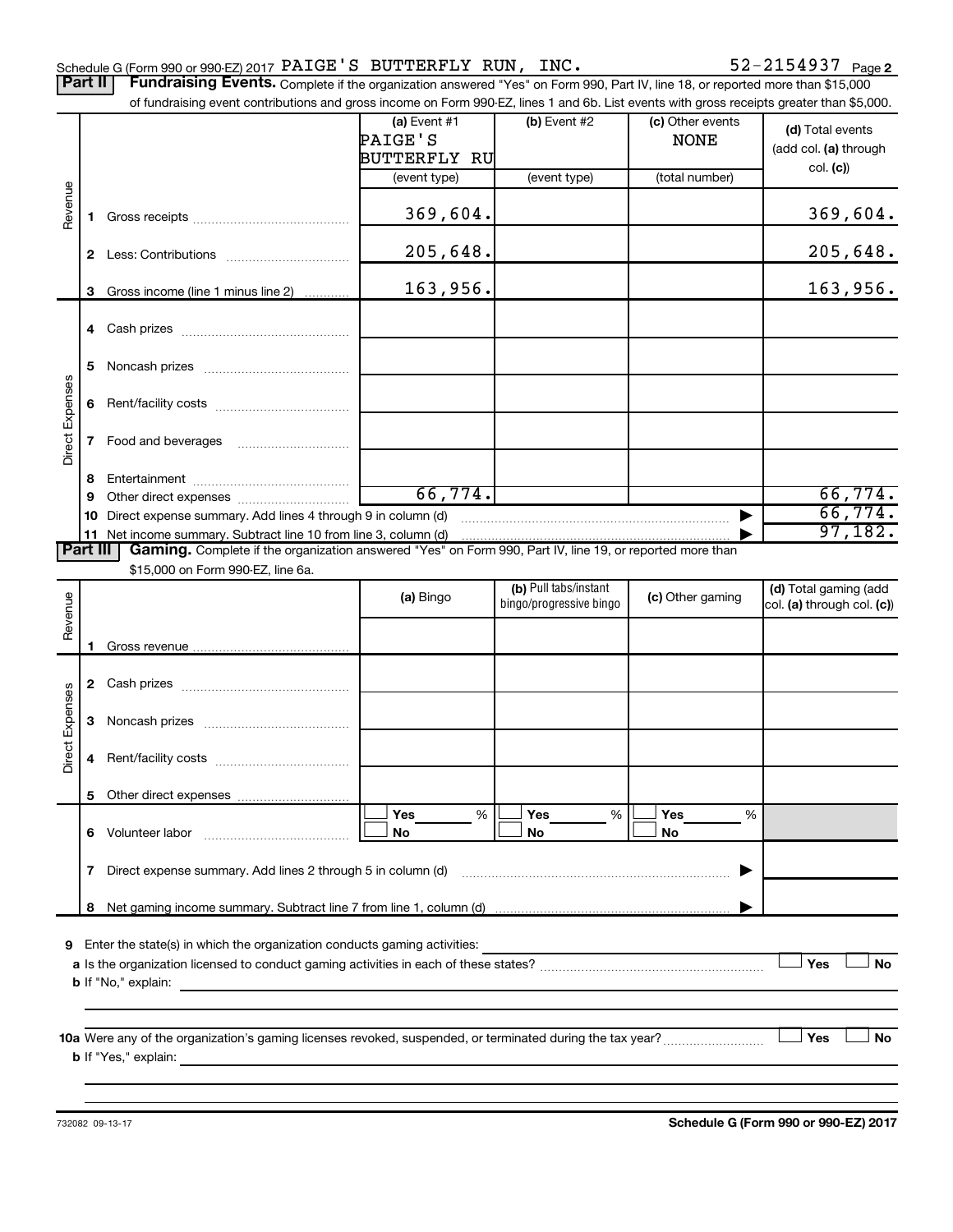| Schedule G (Form 990 or 990-EZ) 2017 PAIGE'S BUTTERFLY RUN, INC.                                                                                                                                                                          | 52-2154937 |     | Page 3               |
|-------------------------------------------------------------------------------------------------------------------------------------------------------------------------------------------------------------------------------------------|------------|-----|----------------------|
|                                                                                                                                                                                                                                           |            | Yes | <b>No</b>            |
| 12 Is the organization a grantor, beneficiary or trustee of a trust, or a member of a partnership or other entity formed                                                                                                                  |            |     |                      |
|                                                                                                                                                                                                                                           |            | Yes | No                   |
| 13 Indicate the percentage of gaming activity conducted in:                                                                                                                                                                               |            |     |                      |
| a The organization's facility <i>measurement assemble to the companion of the companisation</i> in the state of the companion of the companion of the companion of the companion of the companion of the companion of the companion       |            |     | %                    |
| <b>b</b> An outside facility <i>www.communically.communically.communically.communically.communically.communically.communically.communically.communically.communically.communically.communically.communically.communically.communicall</i> | 13b l      |     | %                    |
| 14 Enter the name and address of the person who prepares the organization's gaming/special events books and records:                                                                                                                      |            |     |                      |
| Name $\blacktriangleright$<br><u> 1989 - Johann Barbara, marka a shekara tsa 1989 - An tsa 1989 - An tsa 1989 - An tsa 1989 - An tsa 1989 - An</u>                                                                                        |            |     |                      |
|                                                                                                                                                                                                                                           |            |     |                      |
|                                                                                                                                                                                                                                           |            |     | ⊥No                  |
|                                                                                                                                                                                                                                           |            |     |                      |
| of gaming revenue retained by the third party $\triangleright$ \$                                                                                                                                                                         |            |     |                      |
| c If "Yes," enter name and address of the third party:                                                                                                                                                                                    |            |     |                      |
| Name $\blacktriangleright$<br><u> 1989 - Johann Stein, marwolaethau a bhann an t-Amhainn an t-Amhainn an t-Amhainn an t-Amhainn an t-Amhainn an</u>                                                                                       |            |     |                      |
|                                                                                                                                                                                                                                           |            |     |                      |
| 16 Gaming manager information:                                                                                                                                                                                                            |            |     |                      |
|                                                                                                                                                                                                                                           |            |     |                      |
| Gaming manager compensation > \$                                                                                                                                                                                                          |            |     |                      |
|                                                                                                                                                                                                                                           |            |     |                      |
|                                                                                                                                                                                                                                           |            |     |                      |
|                                                                                                                                                                                                                                           |            |     |                      |
|                                                                                                                                                                                                                                           |            |     |                      |
| Employee<br>Director/officer<br>Independent contractor                                                                                                                                                                                    |            |     |                      |
| <b>17</b> Mandatory distributions:                                                                                                                                                                                                        |            |     |                      |
| a Is the organization required under state law to make charitable distributions from the gaming proceeds to                                                                                                                               |            |     |                      |
|                                                                                                                                                                                                                                           |            |     | $\Box$ Yes $\Box$ No |
| <b>b</b> Enter the amount of distributions required under state law to be distributed to other exempt organizations or spent in the                                                                                                       |            |     |                      |
| organization's own exempt activities during the tax year $\triangleright$ \$                                                                                                                                                              |            |     |                      |
| <b>Part IV</b><br>Supplemental Information. Provide the explanations required by Part I, line 2b, columns (iii) and (v); and Part III, lines 9, 9b, 10b, 15b,                                                                             |            |     |                      |
| 15c, 16, and 17b, as applicable. Also provide any additional information. See instructions.                                                                                                                                               |            |     |                      |
|                                                                                                                                                                                                                                           |            |     |                      |
|                                                                                                                                                                                                                                           |            |     |                      |
|                                                                                                                                                                                                                                           |            |     |                      |
|                                                                                                                                                                                                                                           |            |     |                      |
|                                                                                                                                                                                                                                           |            |     |                      |
|                                                                                                                                                                                                                                           |            |     |                      |
|                                                                                                                                                                                                                                           |            |     |                      |
|                                                                                                                                                                                                                                           |            |     |                      |
|                                                                                                                                                                                                                                           |            |     |                      |
|                                                                                                                                                                                                                                           |            |     |                      |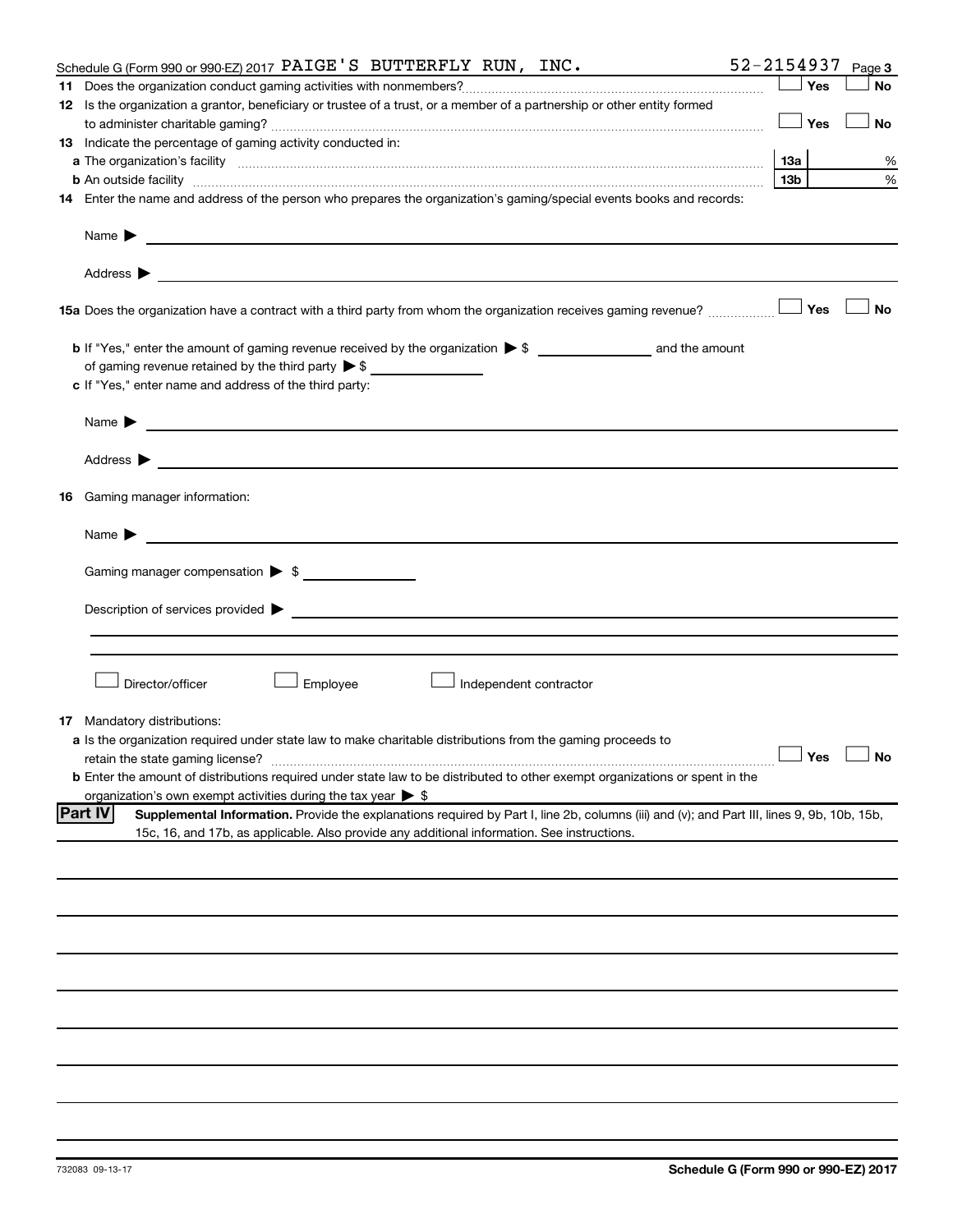| Schedule G (Form 990 or 990-EZ)                       | PAIGE'S BUTTERFLY RUN, | INC. | 52-2154937 | Page 4 |
|-------------------------------------------------------|------------------------|------|------------|--------|
| <b>Part IV   Supplemental Information (continued)</b> |                        |      |            |        |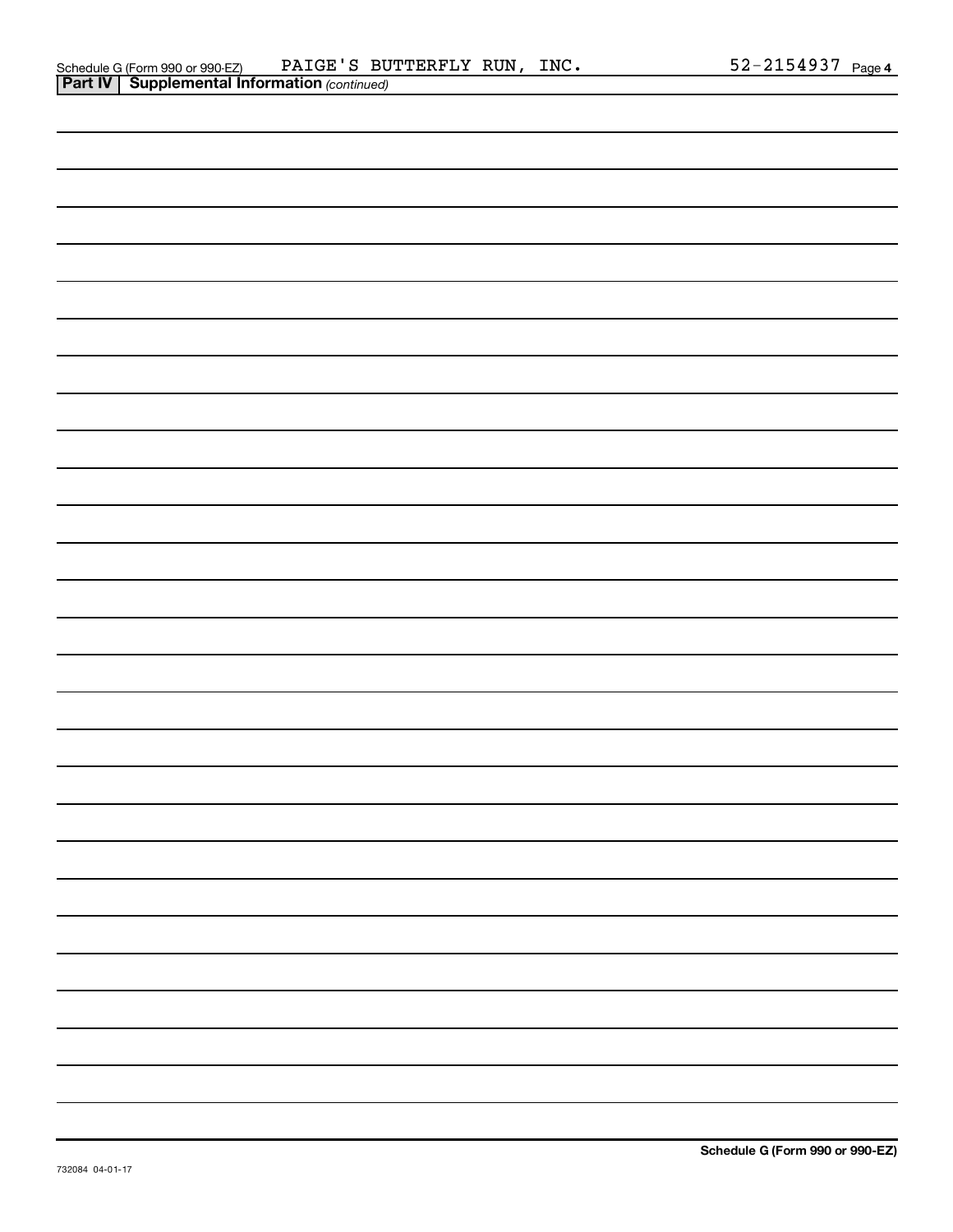| <b>SCHEDULE I</b><br>(Form 990)                                                                                                                                                                                                                                                                   |            | <b>Grants and Other Assistance to Organizations,</b><br>Governments, and Individuals in the United States<br>Complete if the organization answered "Yes" on Form 990, Part IV, line 21 or 22. |                                                                              |                                         |                                                                |                                          | OMB No. 1545-0047                                    |
|---------------------------------------------------------------------------------------------------------------------------------------------------------------------------------------------------------------------------------------------------------------------------------------------------|------------|-----------------------------------------------------------------------------------------------------------------------------------------------------------------------------------------------|------------------------------------------------------------------------------|-----------------------------------------|----------------------------------------------------------------|------------------------------------------|------------------------------------------------------|
| Department of the Treasury<br>Internal Revenue Service                                                                                                                                                                                                                                            |            |                                                                                                                                                                                               | Attach to Form 990.<br>Go to www.irs.gov/Form990 for the latest information. |                                         |                                                                |                                          | <b>Open to Public</b><br>Inspection                  |
| Name of the organization<br>PAIGE'S BUTTERFLY RUN, INC.                                                                                                                                                                                                                                           |            |                                                                                                                                                                                               |                                                                              |                                         |                                                                |                                          | <b>Employer identification number</b><br>52-2154937  |
| Part I<br><b>General Information on Grants and Assistance</b>                                                                                                                                                                                                                                     |            |                                                                                                                                                                                               |                                                                              |                                         |                                                                |                                          |                                                      |
| Does the organization maintain records to substantiate the amount of the grants or assistance, the grantees' eligibility for the grants or assistance, and the selection<br>1.<br>2 Describe in Part IV the organization's procedures for monitoring the use of grant funds in the United States. |            |                                                                                                                                                                                               |                                                                              |                                         |                                                                |                                          | $\boxed{\text{X}}$ Yes<br>l No                       |
| Part II<br>Grants and Other Assistance to Domestic Organizations and Domestic Governments. Complete if the organization answered "Yes" on Form 990, Part IV, line 21, for any                                                                                                                     |            |                                                                                                                                                                                               |                                                                              |                                         |                                                                |                                          |                                                      |
| recipient that received more than \$5,000. Part II can be duplicated if additional space is needed.                                                                                                                                                                                               |            |                                                                                                                                                                                               |                                                                              |                                         |                                                                |                                          |                                                      |
| <b>1 (a)</b> Name and address of organization<br>or government                                                                                                                                                                                                                                    | $(b)$ EIN  | (c) IRC section<br>(if applicable)                                                                                                                                                            | (d) Amount of<br>cash grant                                                  | (e) Amount of<br>non-cash<br>assistance | (f) Method of<br>valuation (book,<br>FMV, appraisal,<br>other) | (g) Description of<br>noncash assistance | (h) Purpose of grant<br>or assistance                |
| FOUNDATION FOR UPSTATE MEDICAL<br>UNIVERSITY - 750 E. ADAMS STREET<br>SYRACUSE, NY 13210                                                                                                                                                                                                          | 16-1068101 |                                                                                                                                                                                               | 100,000                                                                      | 0                                       |                                                                |                                          | PAIGE'S CANCER RESEARCH<br>FUND                      |
| FOUNDATION FOR UPSTATE MEDICAL<br>UNIVERSITY - 750 E. ADAMS STREET<br>SYRACUSE, NY 13210                                                                                                                                                                                                          | 16-1068101 |                                                                                                                                                                                               | 63,000                                                                       | 0                                       |                                                                |                                          | PAIGE'S FAMILY & SURVIVOR<br><b>ASSISTANCE FUNDS</b> |
| FOUNDATION FOR UPSTATE MEDICAL<br>UNIVERSITY - 750 E. ADAMS STREET<br>SYRACUSE, NY 13210                                                                                                                                                                                                          | 16-1068101 |                                                                                                                                                                                               | 11,000                                                                       | 0                                       |                                                                |                                          | PAIGE YEOMANS ARNOLD<br>MEMORIAL ENDOWMENT FUND      |
| FOUNDATION FOR UPSTATE MEDICAL<br>UNIVERSITY - 750 E. ADAMS STREET<br>SYRACUSE, NY 13210                                                                                                                                                                                                          | 16-1068101 |                                                                                                                                                                                               | 31,000                                                                       | 0                                       |                                                                |                                          | PAIGE'S FAMILY FUN FUND                              |
| FOUNDATION FOR UPSTATE MEDICAL<br>UNIVERSITY - 750 E. ADAMS STREET<br>SYRACUSE, NY 13210                                                                                                                                                                                                          | 16-1068101 |                                                                                                                                                                                               | $\mathbf{0}$                                                                 | $5,000$ . FMV                           |                                                                | <b>BOOKS</b>                             | PAIGE'S BARNES AND NOBLE<br><b>BOOK FAIR DRIVE</b>   |
|                                                                                                                                                                                                                                                                                                   |            |                                                                                                                                                                                               |                                                                              |                                         |                                                                |                                          |                                                      |
|                                                                                                                                                                                                                                                                                                   |            |                                                                                                                                                                                               |                                                                              |                                         |                                                                |                                          | ▶                                                    |
|                                                                                                                                                                                                                                                                                                   |            |                                                                                                                                                                                               |                                                                              |                                         |                                                                |                                          |                                                      |

**For Paperwork Reduction Act Notice, see the Instructions for Form 990. Schedule I (Form 990) (2017)** LHA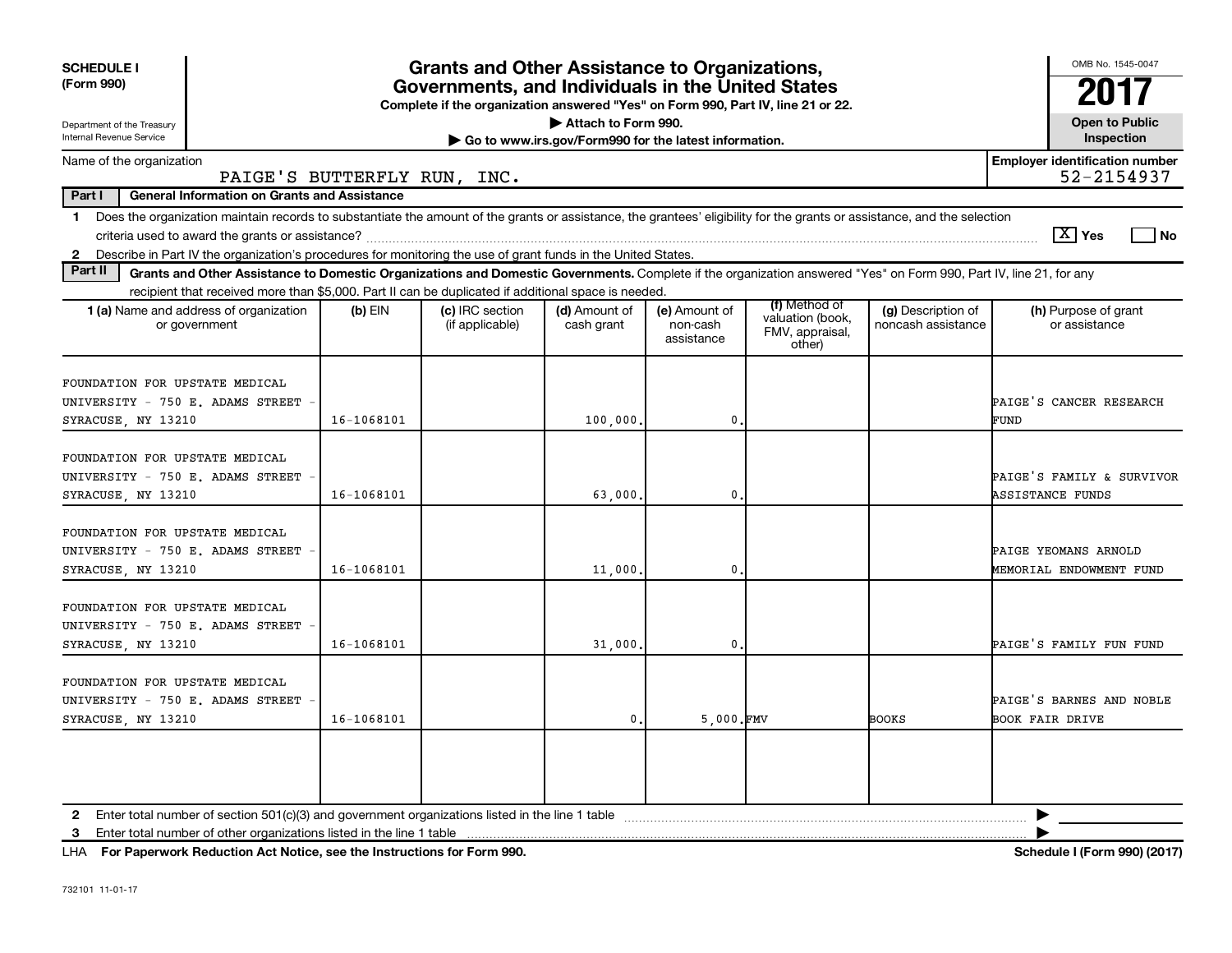Part III | Grants and Other Assistance to Domestic Individuals. Complete if the organization answered "Yes" on Form 990, Part IV, line 22. Part III can be duplicated if additional space is needed.

| (a) Type of grant or assistance | (b) Number of<br>recipients | (c) Amount of<br>cash grant | (d) Amount of non-<br>cash assistance | (e) Method of valuation<br>(book, FMV, appraisal, other) | (f) Description of noncash assistance |
|---------------------------------|-----------------------------|-----------------------------|---------------------------------------|----------------------------------------------------------|---------------------------------------|
|                                 |                             |                             |                                       |                                                          |                                       |
|                                 |                             |                             |                                       |                                                          |                                       |
|                                 |                             |                             |                                       |                                                          |                                       |
|                                 |                             |                             |                                       |                                                          |                                       |
|                                 |                             |                             |                                       |                                                          |                                       |
|                                 |                             |                             |                                       |                                                          |                                       |
|                                 |                             |                             |                                       |                                                          |                                       |
|                                 |                             |                             |                                       |                                                          |                                       |
|                                 |                             |                             |                                       |                                                          |                                       |
|                                 |                             |                             |                                       |                                                          |                                       |

Part IV | Supplemental Information. Provide the information required in Part I, line 2; Part III, column (b); and any other additional information.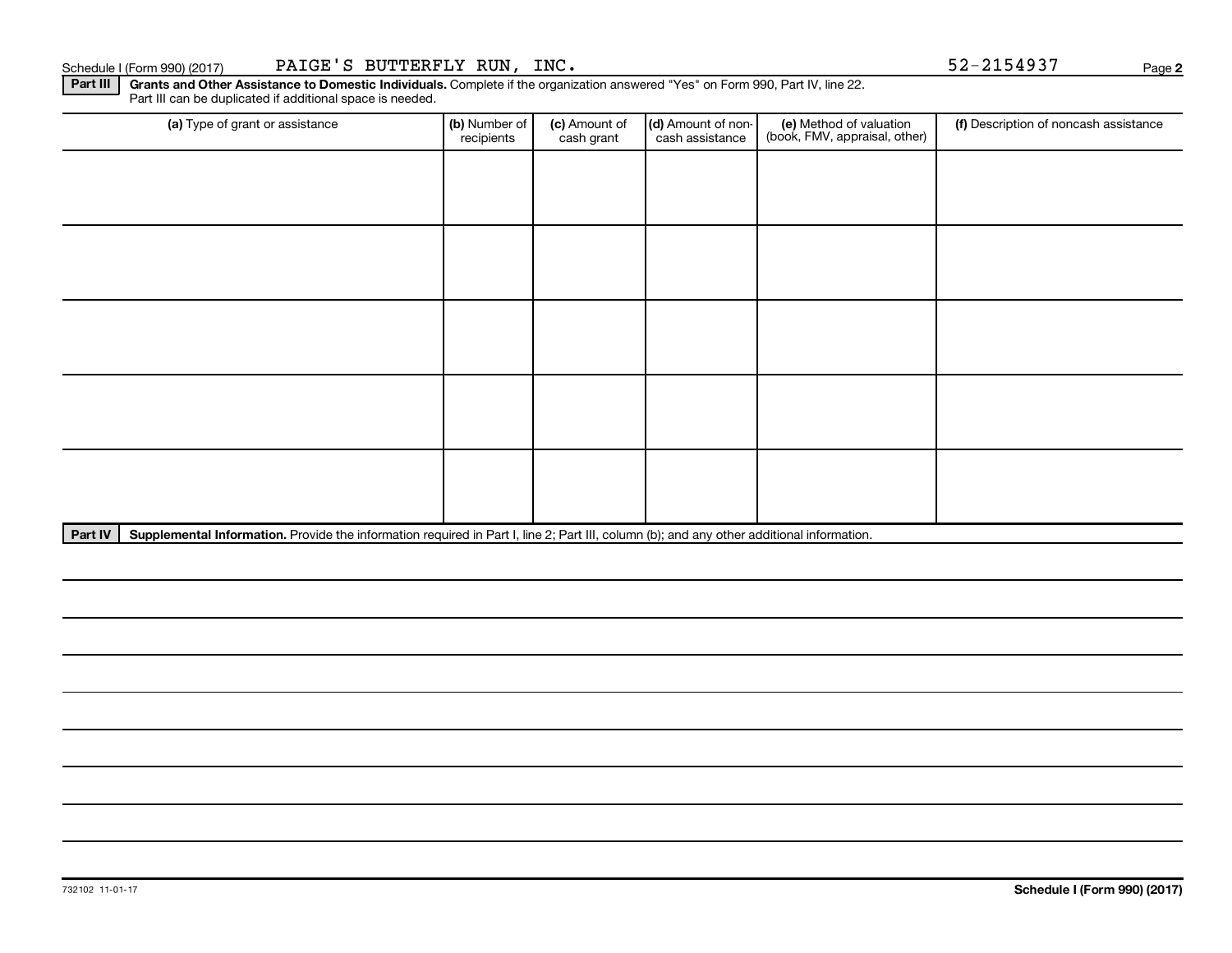**(Form 990 or 990-EZ)**

Department of the Treasury Internal Revenue Service Name of the organization

**Complete to provide information for responses to specific questions on SCHEDULE O Supplemental Information to Form 990 or 990-EZ** <br> **Complete to provide information for responses to specific questions on** 

**Form 990 or 990-EZ or to provide any additional information. | Attach to Form 990 or 990-EZ. | Go to www.irs.gov/Form990 for the latest information.**



**Employer identification number**

PAIGE'S BUTTERFLY RUN, INC.

FORM 990, PART VI, SECTION A, LINE 2:

CHRIS ARNOLD, PRESIDENT AND ELLEN YEOMANS, VICE PRESIDENT ARE HUSBAND AND

WIFE.

FORM 990, PART VI, SECTION B, LINE 11B:

A COPY OF FORM 990 IS REVIEWED BY THE BOARD OF DIRECTORS PRIOR TO FILING.

FORM 990, PART VI, SECTION B, LINE 12C:

THE ORGANIZATION REQUIRES SELF-DISCLOSURE OF ANY CONFLICTS OF INTEREST.

CONFLICTS OF INTEREST ARE REVIEWED AND DISCUSSED AMONG BOARD MEMBERS.

FORM 990, PART VI, SECTION C, LINE 19:

ALL THE REQUIRED DOCUMENTS ARE AVAILABLE FOR PUBLIC INSPECTION UPON

REQUEST.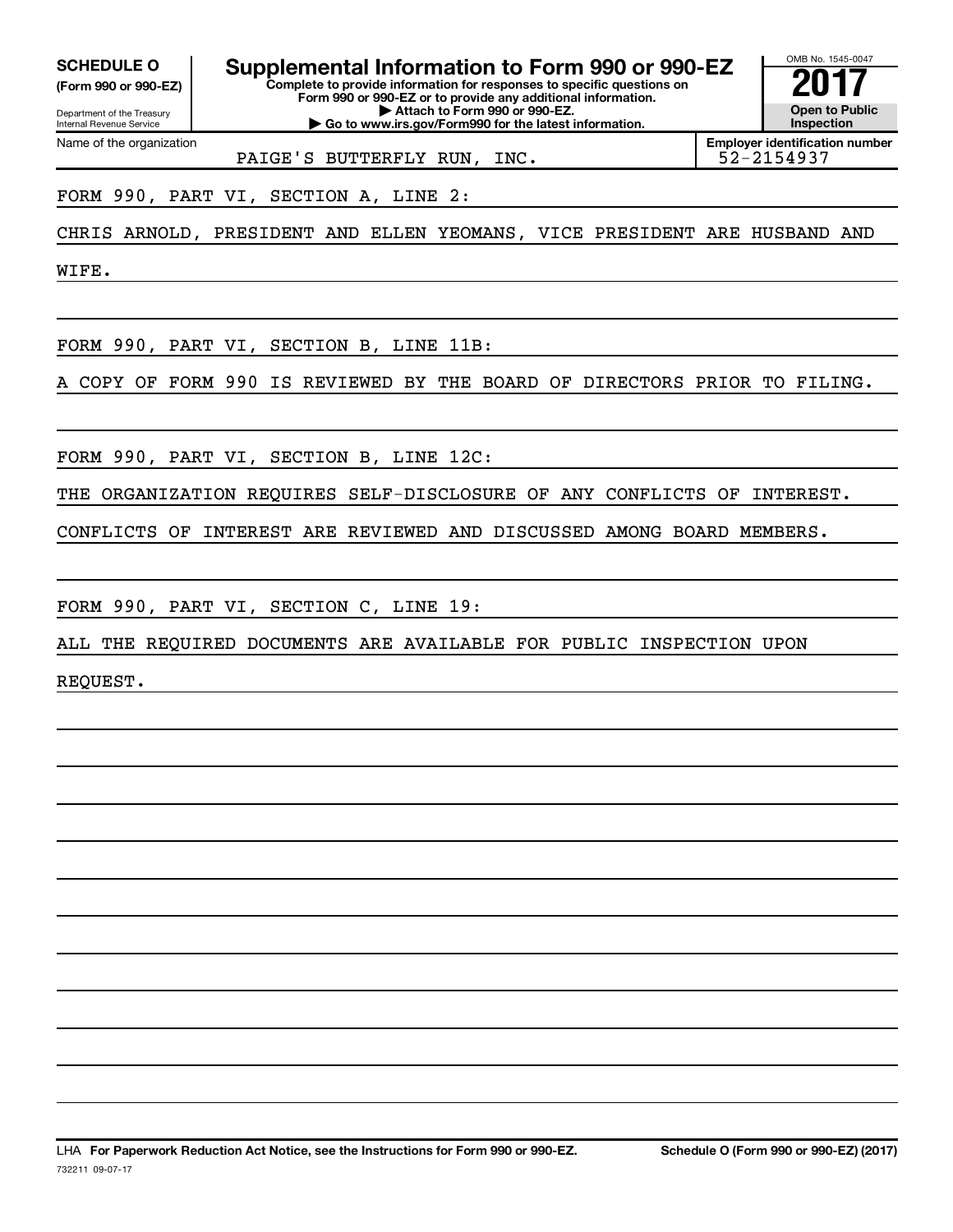| Form 8879-EO |  |  |  |  |
|--------------|--|--|--|--|
|--------------|--|--|--|--|

# **IRS e-file Signature Authorization**<br>**687 For an Exempt Organization**

OMB No. 1545-1878

Department of the Treasury Internal Revenue Service Name of exempt organization For calendar year 2017, or fiscal year beginning and the set of the set of the set of the set of the set of the set of the set of the set of the set of the set of the set of the set of the set of the set of the set of the **| Do not send to the IRS. Keep for your records. | Go to www.irs.gov/Form8879EO for the latest information.**

**2017**

**Employer identification number**

PAIGE'S BUTTERFLY RUN, INC. 52-2154937

#### Name and title of officer CHRISTOPHER ARNOLD

PRESIDENT

**Part I** | Type of Return and Return Information (Whole Dollars Only)

on line 1a, 2a, 3a, 4a, or 5a, below, and the amount on that line for the return being filed with this form was blank, then leave line 1b, 2b, 3b, 4b, or 5b, whichever is applicable, blank (do not enter -0-). But, if you entered -0- on the return, then enter -0- on the applicable line below. **Do not** complete more Check the box for the return for which you are using this Form 8879-EO and enter the applicable amount, if any, from the return. If you check the box than 1 line in Part I.

| <b>1a</b> Form 990 check here $\triangleright$ $\boxed{X}$<br><b>b Total revenue,</b> if any (Form 990, Part VIII, column (A), line 12) | 1b  | 302,831. |
|-----------------------------------------------------------------------------------------------------------------------------------------|-----|----------|
| 2a Form 990-EZ check here $\blacktriangleright$<br>b Total revenue, if any (Form 990-EZ, line 9)                                        | 2b  |          |
| 3a Form 1120-POL check here $\blacktriangleright$                                                                                       | 3b  |          |
| 4a Form 990-PF check here $\blacktriangleright$<br><b>b</b> Tax based on investment income (Form 990-PF, Part VI, line 5) 4b            |     |          |
| 5a Form 8868 check here $\blacktriangleright$                                                                                           | -5b |          |
|                                                                                                                                         |     |          |

# **Part II Declaration and Signature Authorization of Officer**

(a) an acknowledgement of receipt or reason for rejection of the transmission, (b) the reason for any delay in processing the return or refund, and (c) Under penalties of perjury, I declare that I am an officer of the above organization and that I have examined a copy of the organization's 2017 electronic return and accompanying schedules and statements and to the best of my knowledge and belief, they are true, correct, and complete. I further declare that the amount in Part I above is the amount shown on the copy of the organization's electronic return. I consent to allow my intermediate service provider, transmitter, or electronic return originator (ERO) to send the organization's return to the IRS and to receive from the IRS the date of any refund. If applicable, I authorize the U.S. Treasury and its designated Financial Agent to initiate an electronic funds withdrawal (direct debit) entry to the financial institution account indicated in the tax preparation software for payment of the organization's federal taxes owed on this return, and the financial institution to debit the entry to this account. To revoke a payment, I must contact the U.S. Treasury Financial Agent at 1-888-353-4537 no later than 2 business days prior to the payment (settlement) date. I also authorize the financial institutions involved in the processing of the electronic payment of taxes to receive confidential information necessary to answer inquiries and resolve issues related to the payment. I have selected a personal identification number (PIN) as my signature for the organization's electronic return and, if applicable, the organization's consent to electronic funds withdrawal.

## **Officer's PIN: check one box only**

| lauthorize DANNIBLE & MCKEE,<br>LLP                                                                                                                                                                                                                                                                                                                                              | to enter my PIN                | 54937                                             |
|----------------------------------------------------------------------------------------------------------------------------------------------------------------------------------------------------------------------------------------------------------------------------------------------------------------------------------------------------------------------------------|--------------------------------|---------------------------------------------------|
| <b>ERO</b> firm name                                                                                                                                                                                                                                                                                                                                                             |                                | Enter five numbers, but<br>do not enter all zeros |
| as my signature on the organization's tax year 2017 electronically filed return. If I have indicated within this return that a copy of the return<br>is being filed with a state agency(ies) regulating charities as part of the IRS Fed/State program, I also authorize the aforementioned ERO to<br>enter my PIN on the return's disclosure consent screen.                    |                                |                                                   |
| As an officer of the organization, I will enter my PIN as my signature on the organization's tax year 2017 electronically filed return. If I have<br>indicated within this return that a copy of the return is being filed with a state agency(ies) regulating charities as part of the IRS Fed/State<br>program, I will enter my PIN on the return's disclosure consent screen. |                                |                                                   |
| Officer's signature<br>Date <b>D</b>                                                                                                                                                                                                                                                                                                                                             |                                |                                                   |
| <b>Certification and Authentication</b><br>Part III                                                                                                                                                                                                                                                                                                                              |                                |                                                   |
| <b>ERO's EFIN/PIN.</b> Enter your six-digit electronic filing identification                                                                                                                                                                                                                                                                                                     |                                |                                                   |
| 16037951978<br>number (EFIN) followed by your five-digit self-selected PIN.<br>Do not enter all zeros                                                                                                                                                                                                                                                                            |                                |                                                   |
| I certify that the above numeric entry is my PIN, which is my signature on the 2017 electronically filed return for the organization indicated above. I<br>confirm that I am submitting this return in accordance with the requirements of Pub. 4163, Modernized e-File (MeF) Information for Authorized IRS<br>e-file Providers for Business Returns.                           |                                |                                                   |
| ERO's signature > DANNIBLE & MCKEE, LLP                                                                                                                                                                                                                                                                                                                                          | Date $\triangleright$ 05/14/18 |                                                   |
| <b>ERO Must Retain This Form - See Instructions</b><br>Do Not Submit This Form to the IRS Unless Requested To Do So                                                                                                                                                                                                                                                              |                                |                                                   |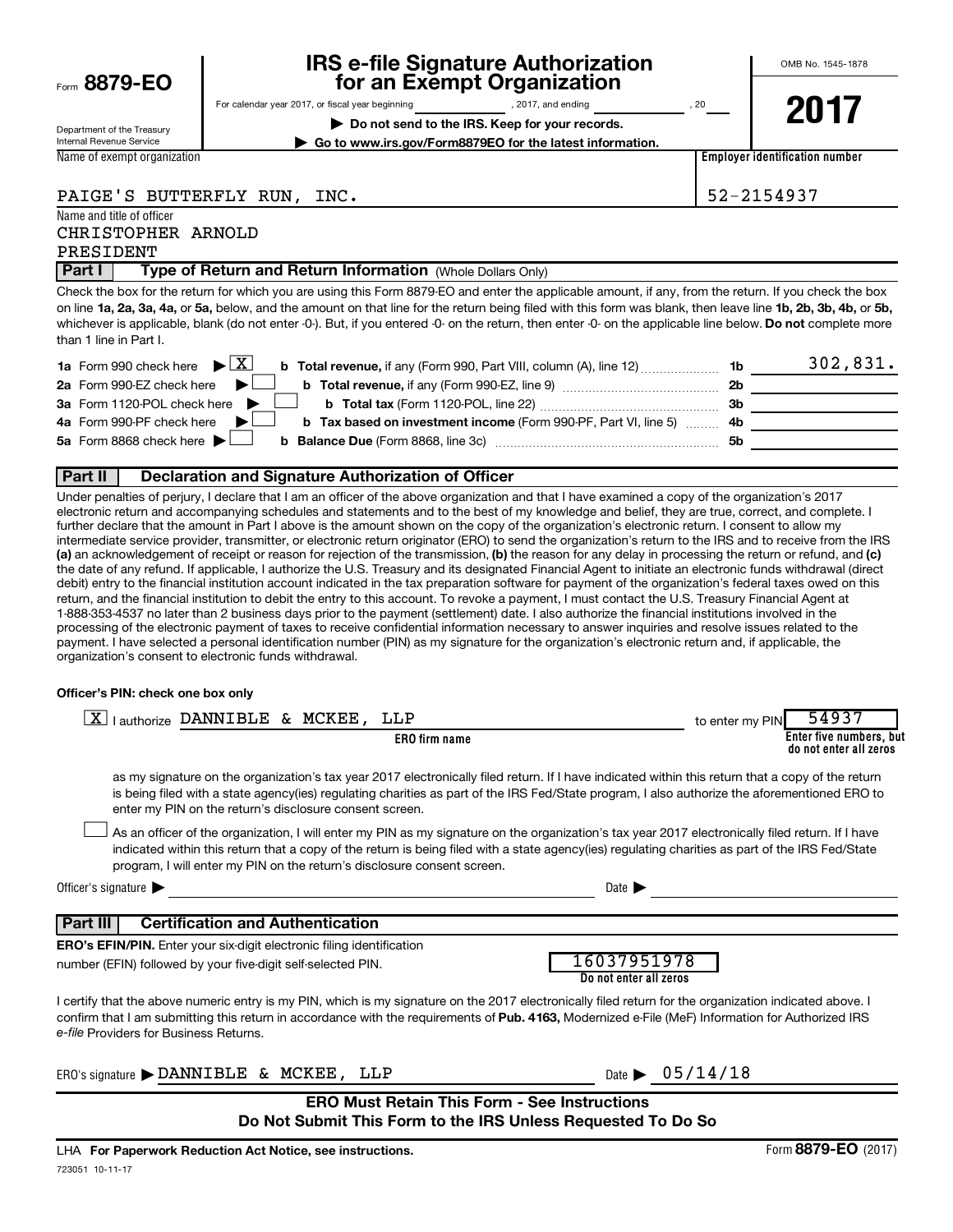NYS Annual Filing for Charitable Organizations www.CharitiesNYS.com

**Open to Public Inspection**

| and Ending (mm/dd/yyyy) $12/31/2017$<br>For Fiscal Year Beginning (mm/dd/yyyy)<br>Check if Applicable:<br>Name of Organization:<br>Employer Identification Number (EIN):<br>PAIGE'S BUTTERFLY RUN,<br>52-2154937<br>$ \underline{X} $ Address Change<br>INC.<br>Name Change<br>NY Registration Number:<br>Mailing Address:<br>50 PRESIDENTIAL PLAZA, NO. 106<br>$06 - 63 - 99$<br><b>Initial Filing</b><br><b>Final Filing</b><br>City / State / ZIP:<br>Telephone:<br>13202<br>315 303-2578<br>SYRACUSE, NY<br>Amended Filing<br>Reg ID Pending<br>Website:<br>Email:<br>INFO@PBRUN.ORG<br>WWW.PBRUN.ORG<br>Check your organization's<br>Confirm your Registration Category in the<br>$\lfloor X \rfloor$ DUAL (7A & EPTL)<br>EPTL only<br><b>EXEMPT</b><br>7A only<br>registration category:<br>Charities Registry at www.CharitiesNYS.com.<br>2. Certification<br>See instructions for certification requirements. Improper certification is a violation of law that may be subject to penalties.<br>We certify under penalties of perjury that we reviewed this report, including all attachments, and to the best of our knowledge and belief,<br>they are true, correct and complete in accordance with the laws of the State of New York applicable to this report.<br>CHRISTOPHER ARNOLD<br>PRESIDENT<br>President or Authorized Officer:<br>Print Name and Title<br>Signature<br>Date<br>JAIMIE P. GALANTE,<br>CPA<br><b>TREASURER</b><br>Chief Financial Officer or Treasurer:<br>Signature<br>Print Name and Title<br>Date<br>3. Annual Reporting Exemption<br>Check the exemption(s) that apply to your filing. If your organization is claiming an exemption under one category (7A or EPTL only filers) or both<br>categories (DUAL filers) that apply to your registration, complete only parts 1, 2, and 3, and submit the certified Char500. No fee, schedules, or<br>additional attachments are required. If you cannot claim an exemption or are a DUAL filer that claims only one exemption, you must file applicable<br>schedules and attachments and pay applicable fees.<br>3a. 7A filing exemption: Total contributions from NY State including residents, foundations, government agencies, etc. did not<br>exceed \$25,000 and the organization did not engage a professional fund raiser (PFR) or fund raising counsel (FRC) to solicit<br>contributions during the fiscal year. Or the organization qualifies for another 7A exemption (see instructions).<br>3b. EPTL filing exemption: Gross receipts did not exceed \$25,000 and the market value of assets did not exceed \$25,000 at any time<br>during the fiscal year.<br>4. Schedules and Attachments<br>See the following page<br>$\boxed{\textbf{X}}$ No 4a. Did your organization use a professional fund raiser, fund raising counsel or commercial co-venturer<br>Yes<br>for a checklist of<br>schedules and<br>for fund raising activity in NY State? If yes, complete Schedule 4a.<br>attachments to<br>$X_{N0}$<br>4b. Did the organization receive government grants? If yes, complete Schedule 4b.<br>Yes<br>complete your filing.<br>5. Fee<br>See the checklist on the<br>7A filing fee:<br>EPTL filing fee:<br>Total fee:<br>Make a single check or money order<br>next page to calculate your<br>payable to:<br>fee(s). Indicate fee(s) you<br>"Department of Law"<br>25.<br>25.<br>50.<br>\$<br>\$<br>\$ | <b>1. General Information</b> |  |  |  |  |  |  |
|-------------------------------------------------------------------------------------------------------------------------------------------------------------------------------------------------------------------------------------------------------------------------------------------------------------------------------------------------------------------------------------------------------------------------------------------------------------------------------------------------------------------------------------------------------------------------------------------------------------------------------------------------------------------------------------------------------------------------------------------------------------------------------------------------------------------------------------------------------------------------------------------------------------------------------------------------------------------------------------------------------------------------------------------------------------------------------------------------------------------------------------------------------------------------------------------------------------------------------------------------------------------------------------------------------------------------------------------------------------------------------------------------------------------------------------------------------------------------------------------------------------------------------------------------------------------------------------------------------------------------------------------------------------------------------------------------------------------------------------------------------------------------------------------------------------------------------------------------------------------------------------------------------------------------------------------------------------------------------------------------------------------------------------------------------------------------------------------------------------------------------------------------------------------------------------------------------------------------------------------------------------------------------------------------------------------------------------------------------------------------------------------------------------------------------------------------------------------------------------------------------------------------------------------------------------------------------------------------------------------------------------------------------------------------------------------------------------------------------------------------------------------------------------------------------------------------------------------------------------------------------------------------------------------------------------------------------------------------------------------------------------------------------------------------------------------------------------------------------------------------------------------------------------------------------------------------------------------------------------------------------------------------------------------------------------------------------------------------------------------------------------------------------------|-------------------------------|--|--|--|--|--|--|
|                                                                                                                                                                                                                                                                                                                                                                                                                                                                                                                                                                                                                                                                                                                                                                                                                                                                                                                                                                                                                                                                                                                                                                                                                                                                                                                                                                                                                                                                                                                                                                                                                                                                                                                                                                                                                                                                                                                                                                                                                                                                                                                                                                                                                                                                                                                                                                                                                                                                                                                                                                                                                                                                                                                                                                                                                                                                                                                                                                                                                                                                                                                                                                                                                                                                                                                                                                                                             | 01/01/2017                    |  |  |  |  |  |  |
|                                                                                                                                                                                                                                                                                                                                                                                                                                                                                                                                                                                                                                                                                                                                                                                                                                                                                                                                                                                                                                                                                                                                                                                                                                                                                                                                                                                                                                                                                                                                                                                                                                                                                                                                                                                                                                                                                                                                                                                                                                                                                                                                                                                                                                                                                                                                                                                                                                                                                                                                                                                                                                                                                                                                                                                                                                                                                                                                                                                                                                                                                                                                                                                                                                                                                                                                                                                                             |                               |  |  |  |  |  |  |
|                                                                                                                                                                                                                                                                                                                                                                                                                                                                                                                                                                                                                                                                                                                                                                                                                                                                                                                                                                                                                                                                                                                                                                                                                                                                                                                                                                                                                                                                                                                                                                                                                                                                                                                                                                                                                                                                                                                                                                                                                                                                                                                                                                                                                                                                                                                                                                                                                                                                                                                                                                                                                                                                                                                                                                                                                                                                                                                                                                                                                                                                                                                                                                                                                                                                                                                                                                                                             |                               |  |  |  |  |  |  |
|                                                                                                                                                                                                                                                                                                                                                                                                                                                                                                                                                                                                                                                                                                                                                                                                                                                                                                                                                                                                                                                                                                                                                                                                                                                                                                                                                                                                                                                                                                                                                                                                                                                                                                                                                                                                                                                                                                                                                                                                                                                                                                                                                                                                                                                                                                                                                                                                                                                                                                                                                                                                                                                                                                                                                                                                                                                                                                                                                                                                                                                                                                                                                                                                                                                                                                                                                                                                             |                               |  |  |  |  |  |  |
|                                                                                                                                                                                                                                                                                                                                                                                                                                                                                                                                                                                                                                                                                                                                                                                                                                                                                                                                                                                                                                                                                                                                                                                                                                                                                                                                                                                                                                                                                                                                                                                                                                                                                                                                                                                                                                                                                                                                                                                                                                                                                                                                                                                                                                                                                                                                                                                                                                                                                                                                                                                                                                                                                                                                                                                                                                                                                                                                                                                                                                                                                                                                                                                                                                                                                                                                                                                                             |                               |  |  |  |  |  |  |
|                                                                                                                                                                                                                                                                                                                                                                                                                                                                                                                                                                                                                                                                                                                                                                                                                                                                                                                                                                                                                                                                                                                                                                                                                                                                                                                                                                                                                                                                                                                                                                                                                                                                                                                                                                                                                                                                                                                                                                                                                                                                                                                                                                                                                                                                                                                                                                                                                                                                                                                                                                                                                                                                                                                                                                                                                                                                                                                                                                                                                                                                                                                                                                                                                                                                                                                                                                                                             |                               |  |  |  |  |  |  |
|                                                                                                                                                                                                                                                                                                                                                                                                                                                                                                                                                                                                                                                                                                                                                                                                                                                                                                                                                                                                                                                                                                                                                                                                                                                                                                                                                                                                                                                                                                                                                                                                                                                                                                                                                                                                                                                                                                                                                                                                                                                                                                                                                                                                                                                                                                                                                                                                                                                                                                                                                                                                                                                                                                                                                                                                                                                                                                                                                                                                                                                                                                                                                                                                                                                                                                                                                                                                             |                               |  |  |  |  |  |  |
|                                                                                                                                                                                                                                                                                                                                                                                                                                                                                                                                                                                                                                                                                                                                                                                                                                                                                                                                                                                                                                                                                                                                                                                                                                                                                                                                                                                                                                                                                                                                                                                                                                                                                                                                                                                                                                                                                                                                                                                                                                                                                                                                                                                                                                                                                                                                                                                                                                                                                                                                                                                                                                                                                                                                                                                                                                                                                                                                                                                                                                                                                                                                                                                                                                                                                                                                                                                                             |                               |  |  |  |  |  |  |
|                                                                                                                                                                                                                                                                                                                                                                                                                                                                                                                                                                                                                                                                                                                                                                                                                                                                                                                                                                                                                                                                                                                                                                                                                                                                                                                                                                                                                                                                                                                                                                                                                                                                                                                                                                                                                                                                                                                                                                                                                                                                                                                                                                                                                                                                                                                                                                                                                                                                                                                                                                                                                                                                                                                                                                                                                                                                                                                                                                                                                                                                                                                                                                                                                                                                                                                                                                                                             |                               |  |  |  |  |  |  |
|                                                                                                                                                                                                                                                                                                                                                                                                                                                                                                                                                                                                                                                                                                                                                                                                                                                                                                                                                                                                                                                                                                                                                                                                                                                                                                                                                                                                                                                                                                                                                                                                                                                                                                                                                                                                                                                                                                                                                                                                                                                                                                                                                                                                                                                                                                                                                                                                                                                                                                                                                                                                                                                                                                                                                                                                                                                                                                                                                                                                                                                                                                                                                                                                                                                                                                                                                                                                             |                               |  |  |  |  |  |  |
|                                                                                                                                                                                                                                                                                                                                                                                                                                                                                                                                                                                                                                                                                                                                                                                                                                                                                                                                                                                                                                                                                                                                                                                                                                                                                                                                                                                                                                                                                                                                                                                                                                                                                                                                                                                                                                                                                                                                                                                                                                                                                                                                                                                                                                                                                                                                                                                                                                                                                                                                                                                                                                                                                                                                                                                                                                                                                                                                                                                                                                                                                                                                                                                                                                                                                                                                                                                                             |                               |  |  |  |  |  |  |
|                                                                                                                                                                                                                                                                                                                                                                                                                                                                                                                                                                                                                                                                                                                                                                                                                                                                                                                                                                                                                                                                                                                                                                                                                                                                                                                                                                                                                                                                                                                                                                                                                                                                                                                                                                                                                                                                                                                                                                                                                                                                                                                                                                                                                                                                                                                                                                                                                                                                                                                                                                                                                                                                                                                                                                                                                                                                                                                                                                                                                                                                                                                                                                                                                                                                                                                                                                                                             |                               |  |  |  |  |  |  |
|                                                                                                                                                                                                                                                                                                                                                                                                                                                                                                                                                                                                                                                                                                                                                                                                                                                                                                                                                                                                                                                                                                                                                                                                                                                                                                                                                                                                                                                                                                                                                                                                                                                                                                                                                                                                                                                                                                                                                                                                                                                                                                                                                                                                                                                                                                                                                                                                                                                                                                                                                                                                                                                                                                                                                                                                                                                                                                                                                                                                                                                                                                                                                                                                                                                                                                                                                                                                             |                               |  |  |  |  |  |  |
|                                                                                                                                                                                                                                                                                                                                                                                                                                                                                                                                                                                                                                                                                                                                                                                                                                                                                                                                                                                                                                                                                                                                                                                                                                                                                                                                                                                                                                                                                                                                                                                                                                                                                                                                                                                                                                                                                                                                                                                                                                                                                                                                                                                                                                                                                                                                                                                                                                                                                                                                                                                                                                                                                                                                                                                                                                                                                                                                                                                                                                                                                                                                                                                                                                                                                                                                                                                                             |                               |  |  |  |  |  |  |
|                                                                                                                                                                                                                                                                                                                                                                                                                                                                                                                                                                                                                                                                                                                                                                                                                                                                                                                                                                                                                                                                                                                                                                                                                                                                                                                                                                                                                                                                                                                                                                                                                                                                                                                                                                                                                                                                                                                                                                                                                                                                                                                                                                                                                                                                                                                                                                                                                                                                                                                                                                                                                                                                                                                                                                                                                                                                                                                                                                                                                                                                                                                                                                                                                                                                                                                                                                                                             |                               |  |  |  |  |  |  |
|                                                                                                                                                                                                                                                                                                                                                                                                                                                                                                                                                                                                                                                                                                                                                                                                                                                                                                                                                                                                                                                                                                                                                                                                                                                                                                                                                                                                                                                                                                                                                                                                                                                                                                                                                                                                                                                                                                                                                                                                                                                                                                                                                                                                                                                                                                                                                                                                                                                                                                                                                                                                                                                                                                                                                                                                                                                                                                                                                                                                                                                                                                                                                                                                                                                                                                                                                                                                             |                               |  |  |  |  |  |  |
|                                                                                                                                                                                                                                                                                                                                                                                                                                                                                                                                                                                                                                                                                                                                                                                                                                                                                                                                                                                                                                                                                                                                                                                                                                                                                                                                                                                                                                                                                                                                                                                                                                                                                                                                                                                                                                                                                                                                                                                                                                                                                                                                                                                                                                                                                                                                                                                                                                                                                                                                                                                                                                                                                                                                                                                                                                                                                                                                                                                                                                                                                                                                                                                                                                                                                                                                                                                                             |                               |  |  |  |  |  |  |
|                                                                                                                                                                                                                                                                                                                                                                                                                                                                                                                                                                                                                                                                                                                                                                                                                                                                                                                                                                                                                                                                                                                                                                                                                                                                                                                                                                                                                                                                                                                                                                                                                                                                                                                                                                                                                                                                                                                                                                                                                                                                                                                                                                                                                                                                                                                                                                                                                                                                                                                                                                                                                                                                                                                                                                                                                                                                                                                                                                                                                                                                                                                                                                                                                                                                                                                                                                                                             |                               |  |  |  |  |  |  |
|                                                                                                                                                                                                                                                                                                                                                                                                                                                                                                                                                                                                                                                                                                                                                                                                                                                                                                                                                                                                                                                                                                                                                                                                                                                                                                                                                                                                                                                                                                                                                                                                                                                                                                                                                                                                                                                                                                                                                                                                                                                                                                                                                                                                                                                                                                                                                                                                                                                                                                                                                                                                                                                                                                                                                                                                                                                                                                                                                                                                                                                                                                                                                                                                                                                                                                                                                                                                             |                               |  |  |  |  |  |  |
|                                                                                                                                                                                                                                                                                                                                                                                                                                                                                                                                                                                                                                                                                                                                                                                                                                                                                                                                                                                                                                                                                                                                                                                                                                                                                                                                                                                                                                                                                                                                                                                                                                                                                                                                                                                                                                                                                                                                                                                                                                                                                                                                                                                                                                                                                                                                                                                                                                                                                                                                                                                                                                                                                                                                                                                                                                                                                                                                                                                                                                                                                                                                                                                                                                                                                                                                                                                                             |                               |  |  |  |  |  |  |
|                                                                                                                                                                                                                                                                                                                                                                                                                                                                                                                                                                                                                                                                                                                                                                                                                                                                                                                                                                                                                                                                                                                                                                                                                                                                                                                                                                                                                                                                                                                                                                                                                                                                                                                                                                                                                                                                                                                                                                                                                                                                                                                                                                                                                                                                                                                                                                                                                                                                                                                                                                                                                                                                                                                                                                                                                                                                                                                                                                                                                                                                                                                                                                                                                                                                                                                                                                                                             |                               |  |  |  |  |  |  |
|                                                                                                                                                                                                                                                                                                                                                                                                                                                                                                                                                                                                                                                                                                                                                                                                                                                                                                                                                                                                                                                                                                                                                                                                                                                                                                                                                                                                                                                                                                                                                                                                                                                                                                                                                                                                                                                                                                                                                                                                                                                                                                                                                                                                                                                                                                                                                                                                                                                                                                                                                                                                                                                                                                                                                                                                                                                                                                                                                                                                                                                                                                                                                                                                                                                                                                                                                                                                             |                               |  |  |  |  |  |  |
|                                                                                                                                                                                                                                                                                                                                                                                                                                                                                                                                                                                                                                                                                                                                                                                                                                                                                                                                                                                                                                                                                                                                                                                                                                                                                                                                                                                                                                                                                                                                                                                                                                                                                                                                                                                                                                                                                                                                                                                                                                                                                                                                                                                                                                                                                                                                                                                                                                                                                                                                                                                                                                                                                                                                                                                                                                                                                                                                                                                                                                                                                                                                                                                                                                                                                                                                                                                                             |                               |  |  |  |  |  |  |
|                                                                                                                                                                                                                                                                                                                                                                                                                                                                                                                                                                                                                                                                                                                                                                                                                                                                                                                                                                                                                                                                                                                                                                                                                                                                                                                                                                                                                                                                                                                                                                                                                                                                                                                                                                                                                                                                                                                                                                                                                                                                                                                                                                                                                                                                                                                                                                                                                                                                                                                                                                                                                                                                                                                                                                                                                                                                                                                                                                                                                                                                                                                                                                                                                                                                                                                                                                                                             |                               |  |  |  |  |  |  |
|                                                                                                                                                                                                                                                                                                                                                                                                                                                                                                                                                                                                                                                                                                                                                                                                                                                                                                                                                                                                                                                                                                                                                                                                                                                                                                                                                                                                                                                                                                                                                                                                                                                                                                                                                                                                                                                                                                                                                                                                                                                                                                                                                                                                                                                                                                                                                                                                                                                                                                                                                                                                                                                                                                                                                                                                                                                                                                                                                                                                                                                                                                                                                                                                                                                                                                                                                                                                             |                               |  |  |  |  |  |  |
|                                                                                                                                                                                                                                                                                                                                                                                                                                                                                                                                                                                                                                                                                                                                                                                                                                                                                                                                                                                                                                                                                                                                                                                                                                                                                                                                                                                                                                                                                                                                                                                                                                                                                                                                                                                                                                                                                                                                                                                                                                                                                                                                                                                                                                                                                                                                                                                                                                                                                                                                                                                                                                                                                                                                                                                                                                                                                                                                                                                                                                                                                                                                                                                                                                                                                                                                                                                                             |                               |  |  |  |  |  |  |
|                                                                                                                                                                                                                                                                                                                                                                                                                                                                                                                                                                                                                                                                                                                                                                                                                                                                                                                                                                                                                                                                                                                                                                                                                                                                                                                                                                                                                                                                                                                                                                                                                                                                                                                                                                                                                                                                                                                                                                                                                                                                                                                                                                                                                                                                                                                                                                                                                                                                                                                                                                                                                                                                                                                                                                                                                                                                                                                                                                                                                                                                                                                                                                                                                                                                                                                                                                                                             |                               |  |  |  |  |  |  |
|                                                                                                                                                                                                                                                                                                                                                                                                                                                                                                                                                                                                                                                                                                                                                                                                                                                                                                                                                                                                                                                                                                                                                                                                                                                                                                                                                                                                                                                                                                                                                                                                                                                                                                                                                                                                                                                                                                                                                                                                                                                                                                                                                                                                                                                                                                                                                                                                                                                                                                                                                                                                                                                                                                                                                                                                                                                                                                                                                                                                                                                                                                                                                                                                                                                                                                                                                                                                             |                               |  |  |  |  |  |  |
|                                                                                                                                                                                                                                                                                                                                                                                                                                                                                                                                                                                                                                                                                                                                                                                                                                                                                                                                                                                                                                                                                                                                                                                                                                                                                                                                                                                                                                                                                                                                                                                                                                                                                                                                                                                                                                                                                                                                                                                                                                                                                                                                                                                                                                                                                                                                                                                                                                                                                                                                                                                                                                                                                                                                                                                                                                                                                                                                                                                                                                                                                                                                                                                                                                                                                                                                                                                                             |                               |  |  |  |  |  |  |
|                                                                                                                                                                                                                                                                                                                                                                                                                                                                                                                                                                                                                                                                                                                                                                                                                                                                                                                                                                                                                                                                                                                                                                                                                                                                                                                                                                                                                                                                                                                                                                                                                                                                                                                                                                                                                                                                                                                                                                                                                                                                                                                                                                                                                                                                                                                                                                                                                                                                                                                                                                                                                                                                                                                                                                                                                                                                                                                                                                                                                                                                                                                                                                                                                                                                                                                                                                                                             |                               |  |  |  |  |  |  |
|                                                                                                                                                                                                                                                                                                                                                                                                                                                                                                                                                                                                                                                                                                                                                                                                                                                                                                                                                                                                                                                                                                                                                                                                                                                                                                                                                                                                                                                                                                                                                                                                                                                                                                                                                                                                                                                                                                                                                                                                                                                                                                                                                                                                                                                                                                                                                                                                                                                                                                                                                                                                                                                                                                                                                                                                                                                                                                                                                                                                                                                                                                                                                                                                                                                                                                                                                                                                             | are submitting here:          |  |  |  |  |  |  |